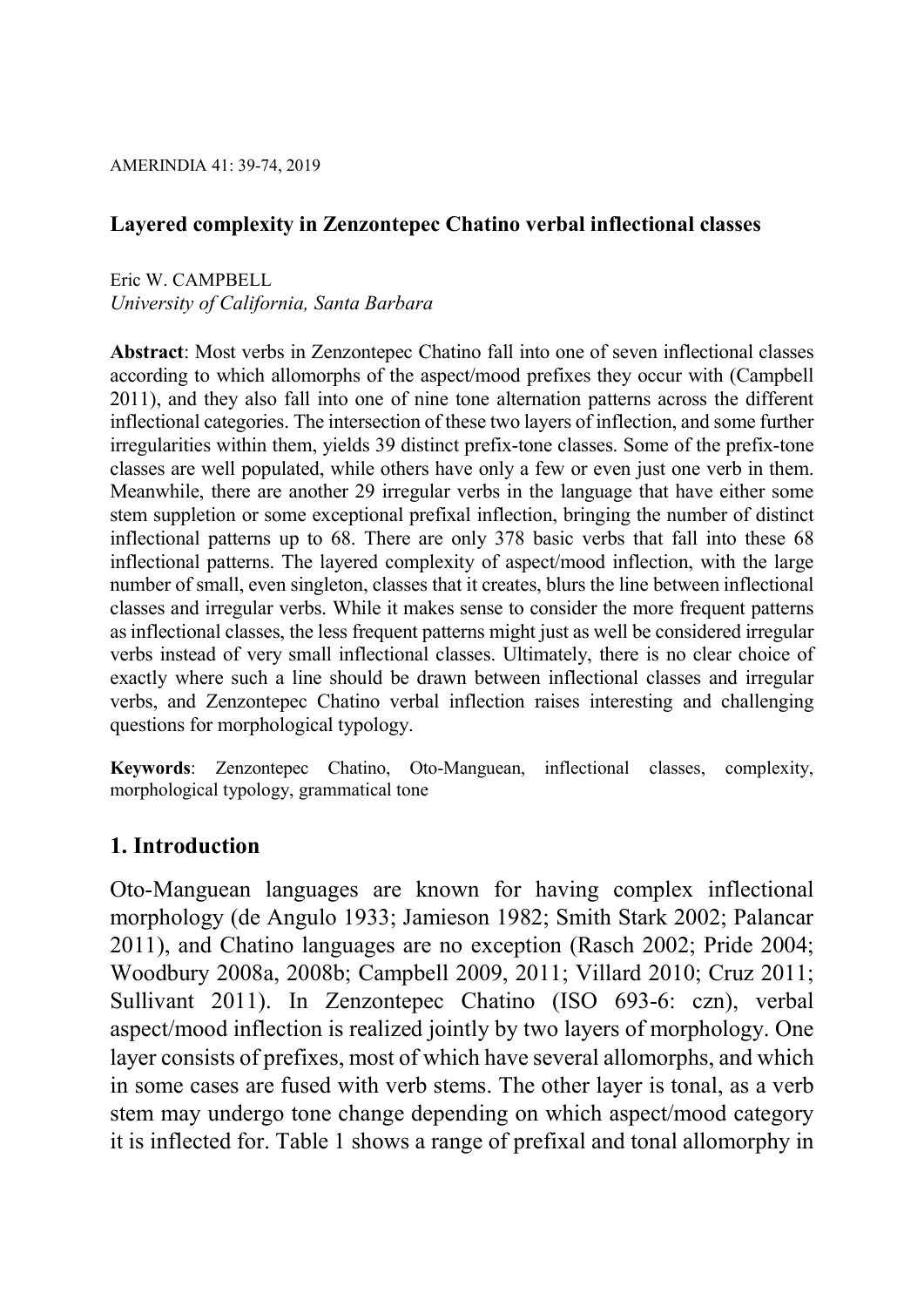Zenzontepec Chatino aspect/mood inflection. The table contains seven verb stems and their forms when inflected for each of the four primary aspect/mood categories in the language: Potential Mood (POT), Habitual Aspect (HAB), Progressive Aspect (PRG), and Completive Aspect (CPL). Each verb in the table is distinct from the rest in both its segmental and tonal layers of inflection.<sup>1</sup>

| stem                      | gloss           | POT.                | <b>HAB</b>                                  | <b>PRG</b>                        | <b>CPL</b>                      |
|---------------------------|-----------------|---------------------|---------------------------------------------|-----------------------------------|---------------------------------|
| $-i\dot{a}$ ? $\bar{a}$   | 'shout'         | ki-fa?a             | nti-fa?a                                    | nte-fá?ā                          | nka-fá?ā                        |
| $-i s \bar{u}$            | 'pay'           | $k$ -isu            | $nt-$ <i>isu</i>                            | $nte-k-isu$                       | $nk^w$ -isū                     |
| -kītę́?                   | 'snap (intr.)'  | ki-kitē?            | nti-kitē?                                   | ntē-kītę?                         | nkū-kītę?                       |
| $-tu^2u$                  | 'leave (intr.)' | thi <sub>2u</sub>   | $n$ - $t$ <sup><math>i</math></sup> $i$ $n$ | ntē-tú?u                          | nkū-tú?u                        |
| $-i\bar{a}$ tfi $\bar{c}$ | 'tremble'       | $\text{ifaff?}$     | $n$ -tfatf $\bar{i}$ ?                      | $nte$ -tfat $\overline{i}$ ?      | $nk$ -j $\bar{a}$ tfi $\bar{c}$ |
| $- \bar{a}k\acute{e}$ ?   | 'get cooked'    | k-āké?              | ntī-ké?                                     | $n\mathit{tf}\text{-}ak\bar{e}$ ? | nkū-ké?                         |
| $-uhw\bar{\iota}$ ?       | 'sell'          | $k$ -uhwi $\lambda$ | $nt$ -uhwi $P$                              | $nt \text{-} uhwi$ ?              | $j$ -uhw $\bar{i}$ ?            |

Table 1. Allomorphy in Zenzontepec Chatino aspect/mood inflection

A verb's argument structure and its phonological shape may provide clues for predicting what its segmental inflection will be, but these factors are never sufficient for doing so. The tonal layer of aspect/mood inflection is even less predictable than the segmental layer. What makes aspect/mood inflection particularly complex in Zenzontepec Chatino is that the allomorphy within each layer is to some degree lexically conditioned and the two layers are largely independent of one another. On top of this layered complexity, there are additional idiosyncratic details in inflection that complicate the system even further. Ultimately, numerous distinct inflectional patterns must be recognized due to the interaction of the two layers of morphology and the irregularities within them.

Campbell (2011) details the segmental part of the problem of aspect/mood inflection in Zenzontepec Chatino, grouping verbs into 7 prefix classes according to which allomorphs of the prefixes they select. However, the tonal layer was not described in depth in that work, and verbs with irregular segmental inflection were largely left aside. One purpose of the present chapter is to fill these gaps by providing a complete description, both

-

<sup>&</sup>lt;sup>1</sup> The orthography used here differs from the IPA as follows: V is a nasalized vowel, VV is a long vowel. Tone is represented as follows: V is toneless,  $\overline{V}$  is mid tone,  $\overline{V}$  is high tone, + is a junction of two stems in a compound.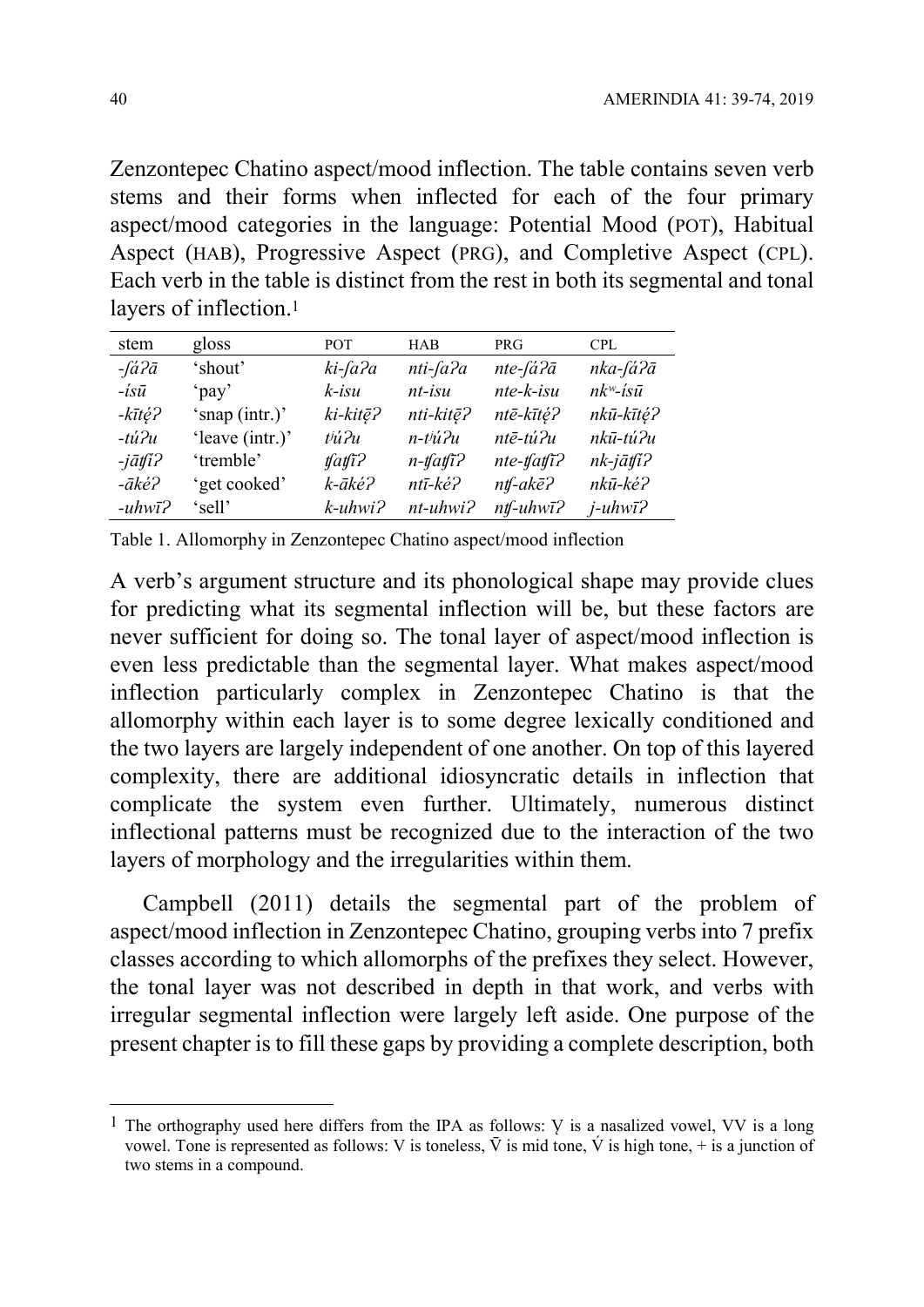segmental and tonal, of the complexity and irregularities of Zenzontepec Chatino aspect/mood inflection.

Zenzontepec Chatino verbs exhibit 9 tone alternation patterns (or lack of alternation) across aspect/mood forms. If the tonal layer of aspect/mood inflection is given as much weight as the prefixal layer, as it deserves, one must count 9 tonal inflectional classes. Multiplying the 7 prefix classes by the 9 tone classes would yield a possible 63 prefix-tone classes, and of these 63 possibilities, 31 actually occur. Furthermore, of these 31 prefix-tone classes, some of the small to medium-sized ones can be further split into two or three even smaller classes because they are cross-cut by an additional unpredictable segmental idiosyncrasy in the Progressive Aspect. These irregular Progressive Aspect forms yield 8 additional inflectional patterns (see Table 21 in §6.1). Must we then concede that there are 39 inflectional classes in the language?

Going even further, there are 29 irregular verbs that have either some stem suppletion across aspect/mood categories or some exceptional prefixal inflection. This brings the number of distinct inflectional patterns up to 68. Meanwhile, there are only 378 basic verbs that fall into these 68 inflectional patterns. The layered complexity of verbal aspect/mood inflection, with the large number of small, even singleton, classes that it creates, blurs the line between inflectional classes and irregular verbs in Zenzontepec Chatino. While it makes sense to consider the more frequent patterns as inflectional classes, the less frequent patterns might just as well be considered irregular verbs instead of very small inflectional classes. However, it turns out that there is no clear choice of exactly where such a line between inflectional classes and irregular verbs should be drawn.

A result of this study is that Zenzontepec Chatino verbal inflection raises interesting and challenging questions for morphological typology. Can inflectional classes have irregular members? If so, what degree of irregularity is too great for an item to be placed in a particular class? If not, are lexemes with only minor inflectional irregularities best considered to be outside of the inflectional class system, or are they best considered to be distinct classes? How many member lexemes are necessary to justify positing a distinct inflectional class? How many distinct classes can a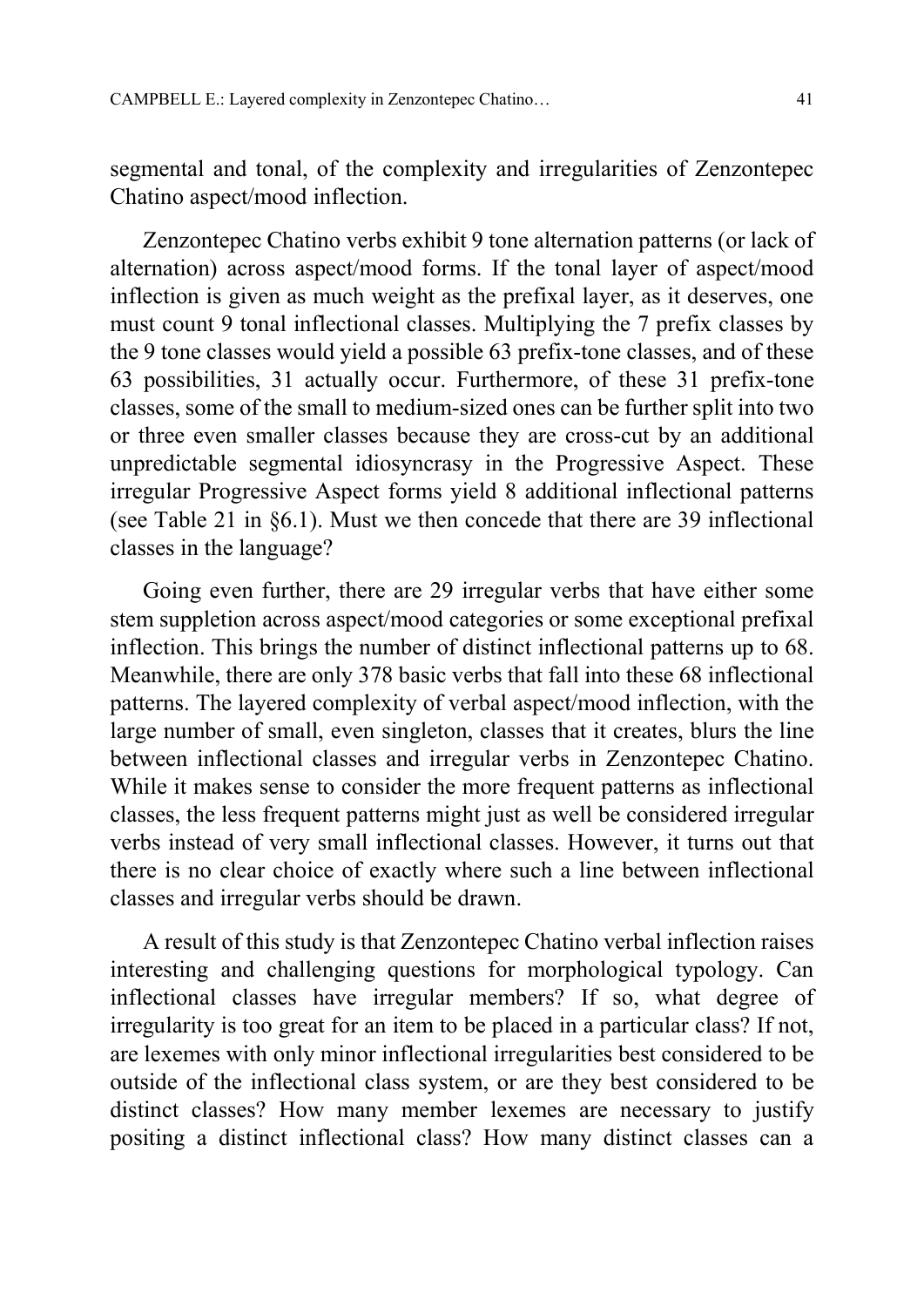language have before the descriptive power of the class system is brought into question or significantly weakened. Though I won't be able to answer all of these questions here, the Zenzontepec Chatino inflectional system will demonstrate that they must be asked.

The structure of the chapter is as follows. Some basic information about Zenzontepec Chatino, the structure of its verbs, and the data used in this study is given in §2. The prefix-based verb classes from Campbell (2011) are summarized in §3. The tone system and its role in aspect/mood inflection are discussed in §4. All of the basic verbs (see §2.3 for definition of "basic" here) are listed in §5, according to their prefix classes, the tone classes within them, and their irregularities. Discussion, conclusions, and a view of the system from the perspective of canonical typology (Corbett 2005, 2009) are presented in §6.

# 2. The language and the structure of verbs

This section provides some general and background information about Zenzontepec Chatino  $(\S2.1)$ , the structure of its verbs  $(\S2.2)$ , and the data used in this study  $(82.3)$ .

## 2.1. The language

The Zenzontepec Chatino language is spoken in a remote, mountainous area of southwestern Oaxaca State, Mexico. An estimated 8,000 people speak it, but most of them are bilingual in Spanish. Currently, an accelerating shift from Chatino to Spanish within the community and increased migration are eroding the language's vitality.

There are at least three Chatino languages (Boas 1913): Zenzontepec Chatino; Tataltepec Chatino; and Eastern Chatino, which is a cluster of about 15 varieties (Cruz & Woodbury 2014). Zenzontepec Chatino is the most divergent of the three (Campbell 2013a). Chatino is fairly closely related to Zapotec, a larger group of neighboring languages, and together the two make up the Zapotecan language group of the large and diverse Oto-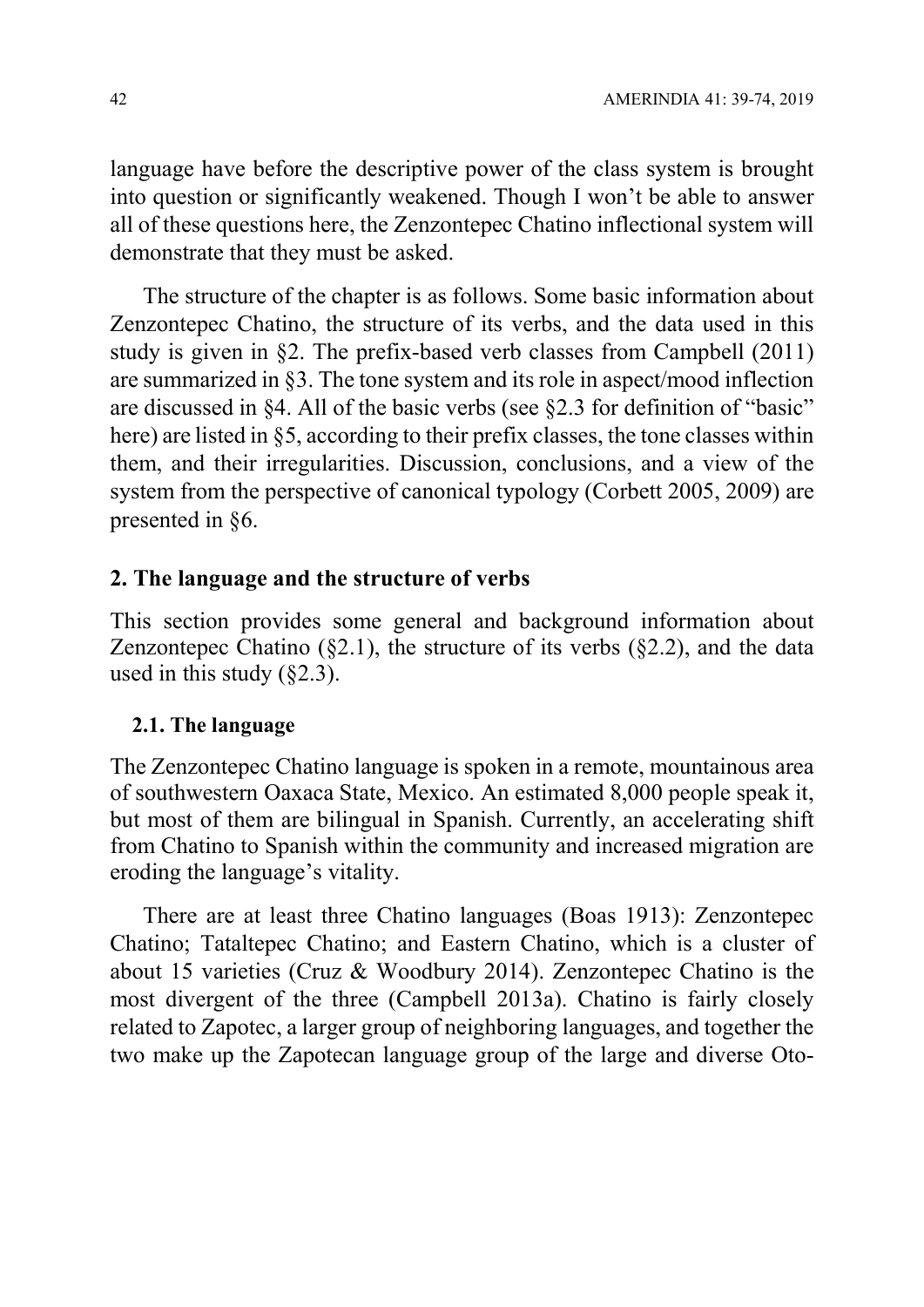Manguean stock (Mechling 1912; Boas 1913). The map in Figure 1 shows the location and subgrouping of some of the varieties of Chatino.<sup>2</sup>





# 2.2. The structure of verbs

Zenzontepec Chatino is a predominantly head-marking language. Most of the morphology occurs on the verb, and verbs may be quite morphologically and prosodically complex, as shown in the Verbal Template in (1).

(1) Verbal template (from Campbell 2014) ( $\omega$  = phonological word)



The minimal well-formed verb consists of a verbal root with aspect/mood inflection. Aspect/mood prefixes occur in the third prefixal position before the root: Position 3. There are two derivational prefix positions between that position and the root: Position 2 and Position 1. The root and the three prefix positions are referred to as the Verbal Core (Campbell 2014). The Verbal

 $\overline{a}$ <sup>2</sup> Some of the Chatino villages (and language varieties) on the map are abbreviated:  $ZEN = Santa Cruz$ Zenzontepec; TAT = Tataltepec de Valdés; ZAC = San Marcos Zacatepec; YAI = Santiago Yaitepec; SJQ = San Juan Quiahije; and TEO = Santa Lucía Teotepec. All of these besides ZEN and TAT are Eastern Chatino varieties.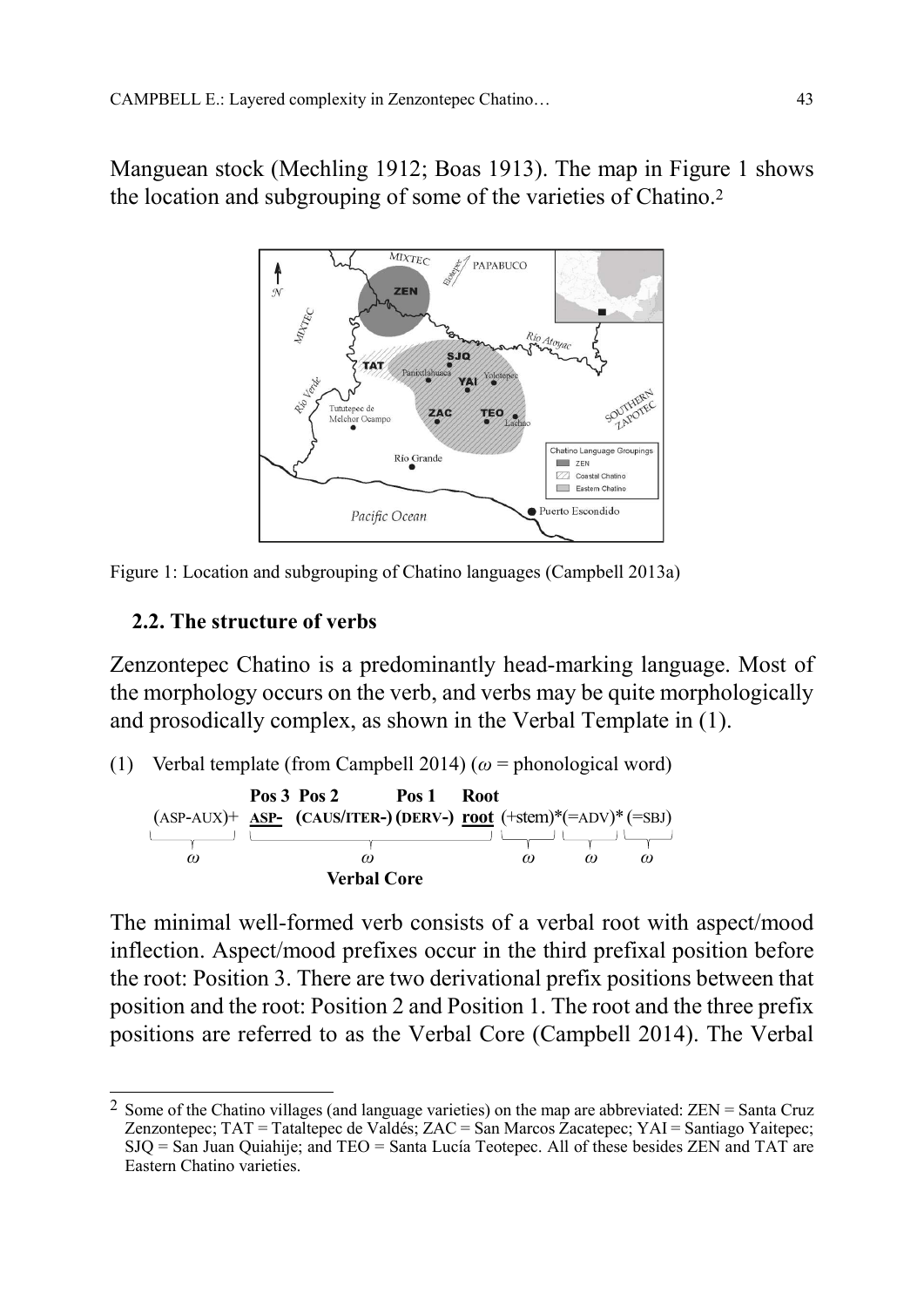Core always makes up a single phonological word. The phonological word (Nespor & Vogel 1986; Hall 1999; Dixon & Aikhenvald 2002) is the domain of many phonotactic constraints and phonological processes in the language (Campbell 2014), and it is an important constituent for understanding inflectional patterns because it is the domain on which the distribution of tones is based (§4.2).

If a verbal lexeme is a compound, the initial component stem is the head of the compound and any non-initial stem(s) fall outside of the Verbal Core. That is, they make up separate phonological words. A simple or compound verb stem may host adverbial enclitics, and a pronominal subject enclitic, when present, occurs in final position. All enclitics make up separate phonological words.

When a verb occurs with an auxiliary, the auxiliary precedes the main verb and forms a compound with it. The auxiliary bears the aspectual inflection of the entire complex verb. The main verb in an auxiliary construction occurs in a dependent form, which in some cases is the bare root and in other cases may include derivational prefixes in Position 1 and/or Position 2 and/or a semantically vacuous aspect/mood prefix in Position 3. A verb's dependent form is predictable from its aspect/mood prefix class (§3) and the particular auxiliary that it is combined with.

#### 2.3. Notes on the data

The data presented in this work are from a Zenzontepec Chatino lexical database (Campbell & Carleton, in press) compiled under the auspices of the Project for the Documentation of the Languages of Mesoamerica and a documentary text corpus created in the Santa Cruz Zenzontepec community (Campbell 2013b). The database contains about 1,700 verbal lexemes and their forms when inflected for the four primary aspect/mood categories (see e.g. Table 1 in  $\S$ 1).

Much of the Zenzontepec Chatino verbal lexicon consists of complex lexemes of three types: compounds, phrasal lexemes, and combinations of stem plus clitic. However, the aspect/mood inflection of any complex verbal lexeme is exactly that of the initial verb stem within the lexeme. To illustrate this, Table 2 shows the inflectional pattern of the basic verb  $-\bar{u}l\dot{a}$  'make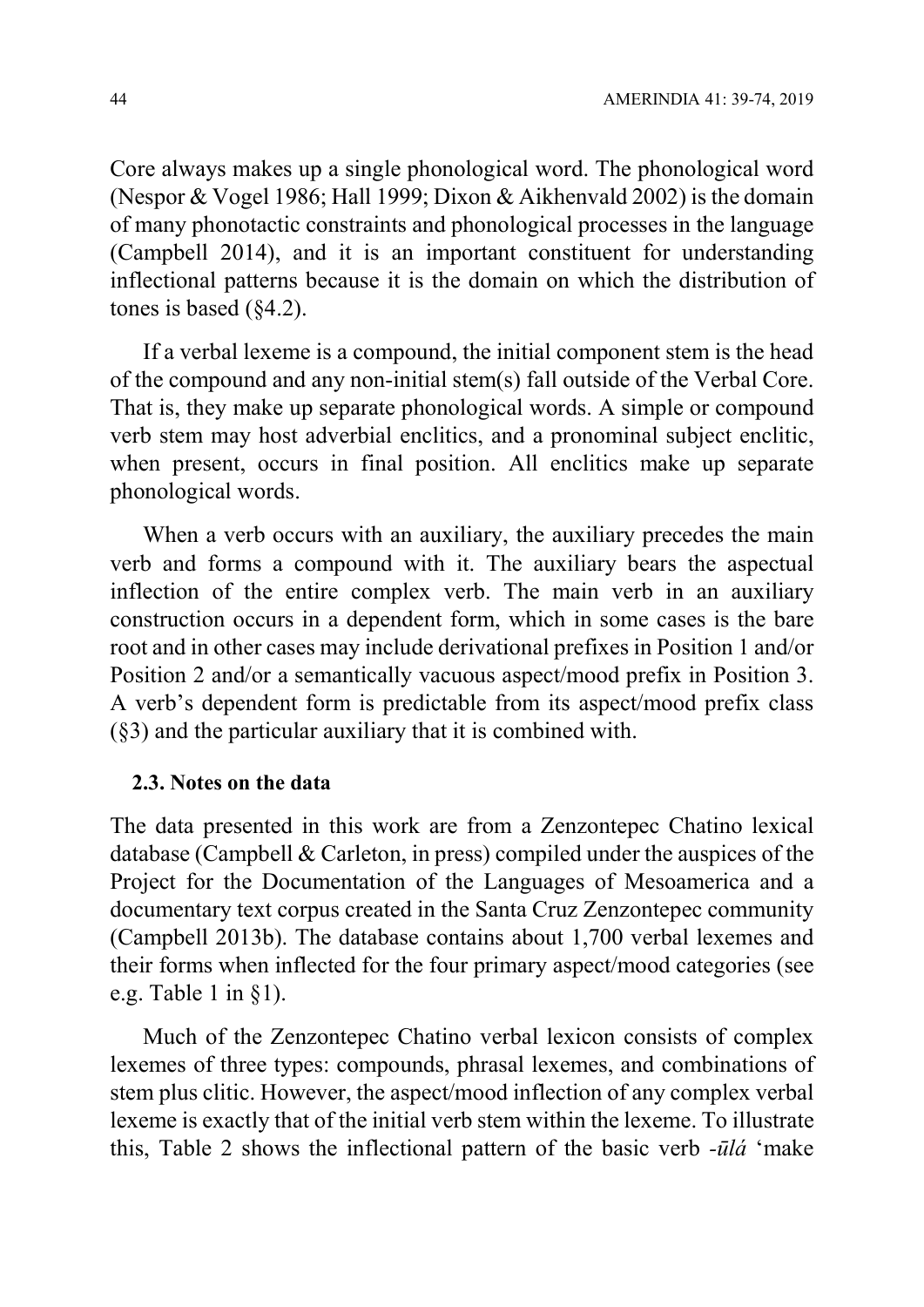music' and three complex verbal lexemes that are based on it: two compound verbs  $-i\bar{l}d+tu^2wa$  'sing' (lit. 'make music'<sup>+</sup>'mouth') and  $-i\bar{u}/\dot{a}$  +  $k$ ija $\hat{a}$  'dance' (lit. 'make music' + 'foot') and the stem plus clitic lexeme  $-i\bar{u}l\dot{\alpha} = r\bar{i}k\dot{\epsilon}$  'long for' (lit. 'make music'='chest').

| stem                          | gloss        | <b>POT</b>                          | <b>HAB</b>                        | <b>PRG</b>                            | <b>CPL</b>     |
|-------------------------------|--------------|-------------------------------------|-----------------------------------|---------------------------------------|----------------|
| -ūlá                          | 'make music' | k-ulā                               | $nt$ -ulā                         | ntf-ūlá                               | j-ūlá          |
| $-\bar{u}l\dot{a}$ +tu $P$ wa | 'sing'       | $k$ -ul $\bar{a}$ +tu $\partial$ wa | nt-ulā+tu?wa                      | ntf-ūlá+tu?wa j-ūlá+tu?wa             |                |
| $-i\bar{u}l\dot{a}+kija$ ?    | 'dance'      | $k$ -ulā+kija?                      | $nt$ -ul $\bar{a}$ +kija?         | $n\mathit{tf}$ -ūlá+kija $\mathit{f}$ | $i$ -ūlá+kija? |
| -ūlá=rīké                     | 'long for'   | k-ulā=rīké                          | $nt$ -ul $\bar{a}$ = $\bar{nk}$ é | $n$ tf-ūlá= $r$ īké                   | j-ūlá=rīké     |

Table 2. Verbal lexemes headed by the root -ūlá 'make music'

If all of the complex verbs in the language (roughly 1,300) were included in this analysis, they would skew the picture of the inflectional classes in favor of those that contain the verbs which most frequently occur as initial stems in complex lexemes. Therefore, only the single-stem, non-complex, verbs in the language are included here. That is, only verbal lexemes that consist of elements fully contained within the Verbal Core are included.

The Position 1 and Position 2 derivational prefixes are not highly productive. They derive new verbal lexemes that in all cases belong to different aspect/mood prefix classes than the more basic verbs from which they are derived. Therefore, verbs derived by the derivational prefixes are included in the data here. There is also an iterative prefix i- that is arguably not derivational even though it occurs in Position 2. A handful of verbs are lexicalizations of earlier verbs with the iterative prefix, and these are included in the data here. Otherwise, iterative verbs are not included. Table 3 shows three verbs that share the same root, with their aspect/mood inflection: the intransitive verb -j $ati^2$  'get untied', the transitive verb -u-s-ati? 'untie', and the iterative transitive verb -*i-s-ati?* 'untie again'. The first two are included in the data here, but the iterative form is not, since it is probably not lexicalized.

| stem                | gloss         | <b>POT</b>    | <b>HAB</b>     | <b>PRG</b>            | CPL                    |
|---------------------|---------------|---------------|----------------|-----------------------|------------------------|
| $-i$ -ati $\lambda$ | 'get untied'  | $t$ -ati $t$  | $n$ -tf-ati?   | $nte$ -j-ati $\gamma$ | $nk$ -j-ati $\lambda$  |
| $-u$ -s-ati?        | 'untie'       | $k$ -u-s-ati? | $nt-u-s-ati'$  | $nte$ -s-ati $\Omega$ | $nka$ -s-ati $\lambda$ |
| $-i$ -s-ati?        | 'untie again' | $k-i$ -s-ati? | $nt-i-s-ati$ ? | $nte-s-ati$ ?         | $nk^w$ -i-s-ati?       |

Table 3. Verbs based on the root -ati? 'untie'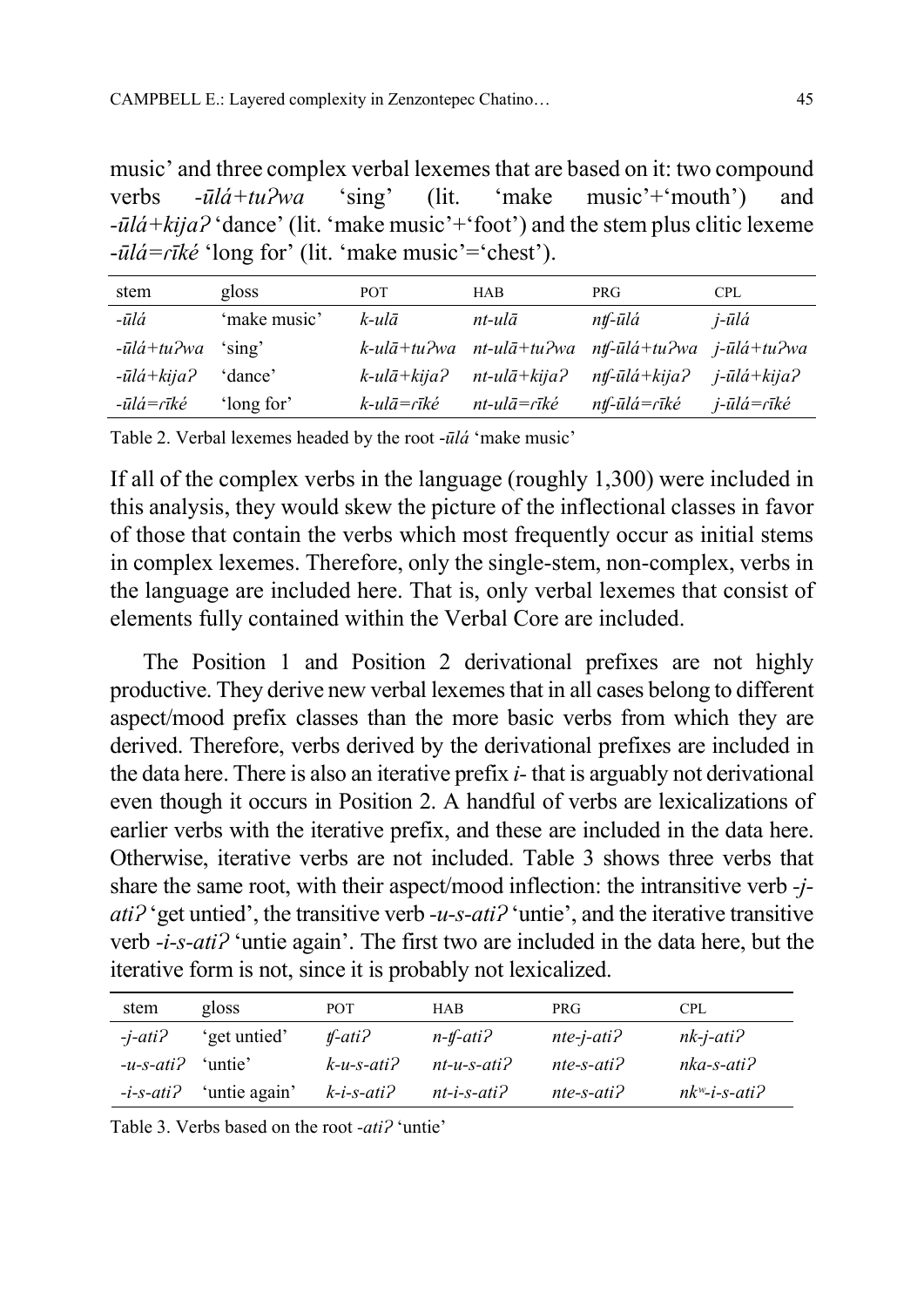Following the criteria outlined above, of the roughly 1,700 verbal lexemes in the database, only 378 (22%) are single-stem verbs, and only these are included in this study.

# 3. Prefix-based inflectional classes

This section summarizes previous work on aspect/mood prefix classes in Zapotecan languages (§3.1) and in Zenzontepec Chatino in particular (§3.2). After that, an additional irregularity in the segmental layer of Zenzontepec Chatino inflection is introduced (§3.3).

## 3.1. Previous research on prefix classes in Zapotecan languages

There is a long history of work on verbal inflection in Zapotecan languages. The Spanish Dominican friar Juan de Córdova (1578) noted that colonialera Zapotec verbs did not all inflect in the same way, and they could be classed according to which inflectional allomorphs they occurred with. This is the case for all Zapotecan languages. However, Zapotec and Chatino verbal inflection poses a challenge for the analyst because there is considerable morphophonological interaction between aspect/mood formatives and stems.

Kaufman (1987, 1989) offers an elegant solution to the problem of Zapotec verbal inflection based on three key observations. First, he posits a set of rules that determine which of two vowels elides when vowel hiatus arises during inflection. Second, the vowelless allomorph of the Zapotec Potential Mood proclitic  $(k=)$  fuses with a single (or lenis) stem-initial consonant, making the latter become geminate (fortis). And third, some Zapotec verbs have steminitial consonant alternations in which the stem used for the completive aspect differs from the stem used for the other categories (Kaufman's Class D verbs). With these insights, Kaufman groups verbs into just four classes (Table 4), and his analysis was adopted, with minor adjustments, in descriptions of other varieties of Zapotec (Smith Stark 2001, 2002; Beam de Azcona 2004; Pérez Báez & Kaufman 2012).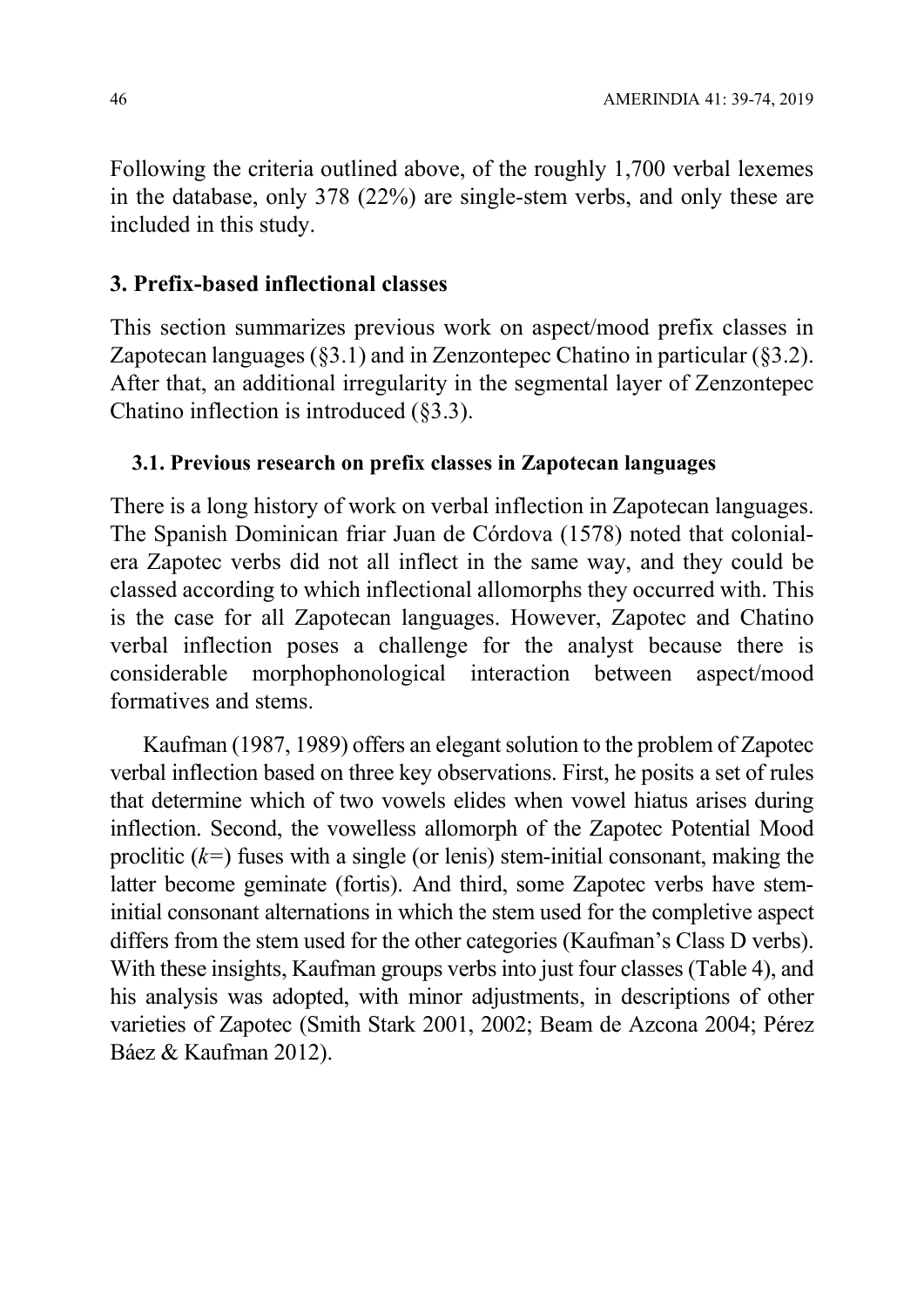| class | <b>POT</b> | <b>HAB</b>     | <b>CPL</b>                            |
|-------|------------|----------------|---------------------------------------|
| A     |            | $ki =$ $tij =$ | $k^w e =$                             |
| B     |            | $ki =$ $tij =$ | $ko =$                                |
| C     | $k=$       | $t^j =$        | $k\rho =$                             |
|       | $k=$       | t'i            | $ko = (w / \text{stem cons. change})$ |

Table 4. Zapotec inflectional classes (Kaufman 1987, 1989)

Campbell (2009, 2011) applies Kaufman's Zapotec analysis to Zenzontepec Chatino and notes that no Chatino languages show any trace of the Class D stem-consonant alternations found in Zapotec. Chatino languages also show no gemination in the Potential Mood, because the Zapotecan geminate consonants (Swadesh 1947) merged with their single counterparts in Chatino (Kaufman 1993-2007). Despite these simplifications, the Chatino inflectional class system is more complex than that of conservative varieties of Zapotec for a couple of reasons. First, while Zapotec has four prefix-based classes, Chatino has more than that: Zenzontepec Chatino has 7 (Campbell 2011), Zacatepec (Eastern) Chatino has 9 (Villard 2010), and Tataltepec Chatino has 11 (Sullivant 2011). Second, Chatino displays the additional, tonal layer in its inflectional class system, while tone typically plays no role in defining Zapotec inflectional classes.<sup>3</sup>

#### 3.2. Prefix classes in Zenzontepec Chatino

 $\overline{a}$ 

Table 5 presents the aspect/mood prefixes that make up the segmental layer of Zenzontepec Chatino inflectional classes. The class labels, following Campbell (2011), reflect how the classes correspond historically to Kaufman's Zapotec verb classes, with additional elaboration that reflects either their typical stem-initial segments (e.g. "c" for 'consonant', "y" for [j], and "a" for [a]) or the fact that they reflect a Chatino innovation that led to a split in an earlier class (e.g. A-2, C-2). Prefix Classes A-c/u, A-2, and B-c are distinguished solely by their Completive Aspect prefixes: nka-, nkʷi- and nku- , respectively. In Prefix Class B-t the notation  $(t \rightarrow t')$  means that a stem-initial /t/ becomes palatalized [tʲ]. In Prefix Class B-y the notation  $(i \rightarrow \#)$  means that a stem-initial /j/strengthens to [ʧ]. Prefix Classes C-a and C-2 differ from the rest in having the vowelless Potential Mood prefix k- and the Progressive

<sup>3</sup> Tone plays only a minor, and more predictable, role in Zapotec verbal inflection, where the Potential Mood prefix/proclitic (and in some varieties also a Progressive Aspect marker) carries a high or rising tone (Smith Stark 2002; Beam de Azcona 2004; Sicoli 2007: 97; Pérez Báez & Kaufman 2012), which may cause tonal perturbations on stems.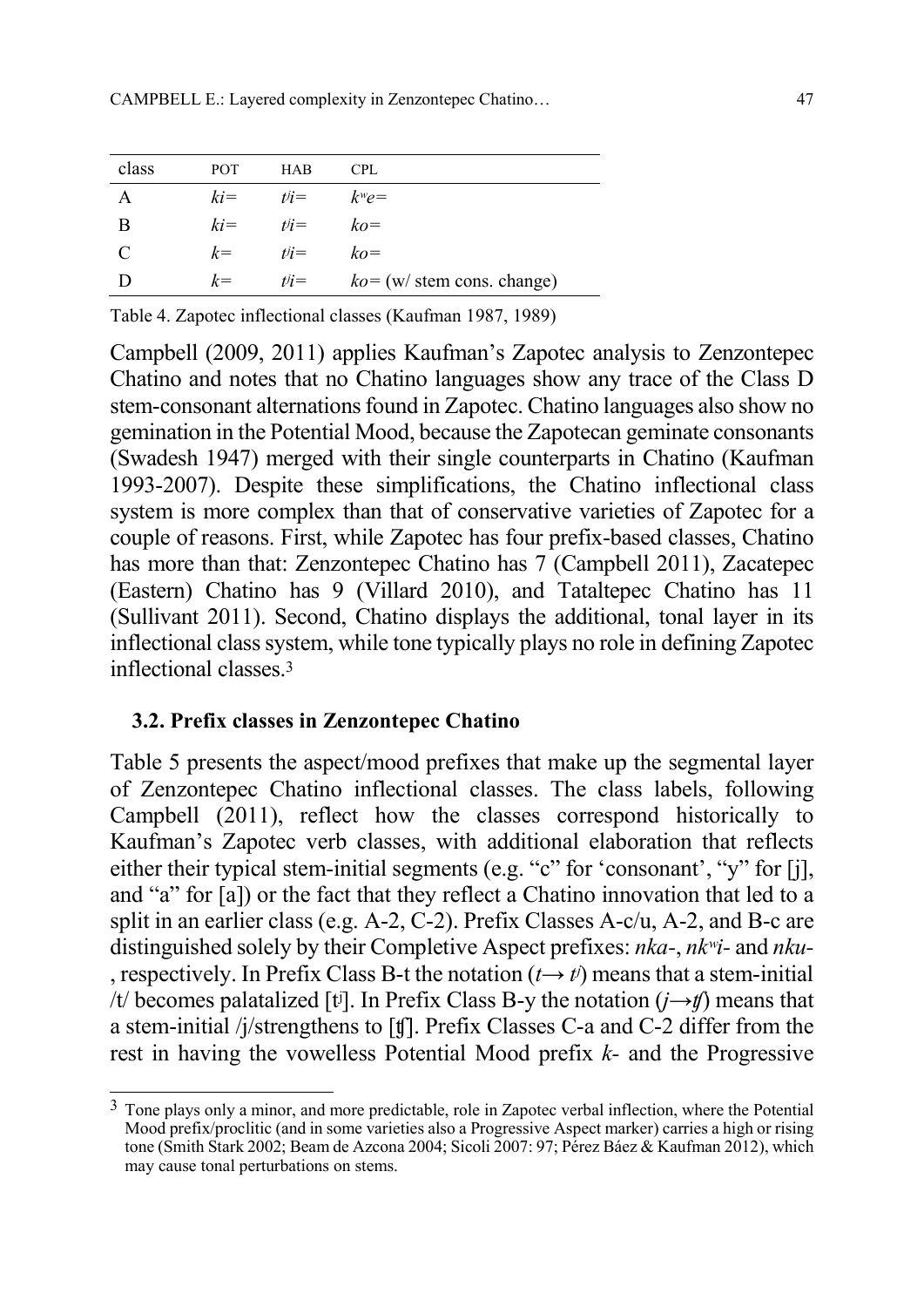| prefix class | <b>POT</b>                    | <b>HAB</b>             | <b>PRG</b>           | <b>CPL</b>         |
|--------------|-------------------------------|------------------------|----------------------|--------------------|
| $A-c/u$      | ki-                           | nti-                   | nte-                 | nka-               |
| $A-2$        | ki-                           | nti-                   | nte-                 | $nk^w$ i-          |
| $B-c$        | ki-                           | nti-                   | nte-                 | nku-               |
| $B-t$        | $(t \rightarrow t^j)$         | $n-(t\rightarrow t^j)$ | nte-                 | nku-               |
| $B-y$        | $(j \rightarrow \mathit{tf})$ | $n-(i \rightarrow t)$  | nte-                 | nk-                |
| $C-a$        | $k-$                          | nti-                   | $n$ t $\mathbf{f}$ - | nku-               |
| $C-2$        | k-                            | nti-                   | $ntf - ntej$         | $i$ - $\sim$ nkaj- |

Aspect prefix nʧ-, which in Prefix Class C-2 alternates with ntej-. Prefix Class C-2 also differs from Prefix Class C-a in having the j- Completive Aspect prefix (and its alternant nkaj-), instead of nku-.

Table 5. Zenzontepec Chatino prefix-based inflectional classes (Campbell 2011)

A verb's phonological shape and its lexical semantics provide some clues about which prefix class it belongs too, but ultimately class membership is not predictable. This is reminiscent of Bantu noun classes, which reflect an earlier semantic basis that has eroded or become obscured over time in individual Bantu languages (Denny & Creider 1976). Some lexical semantic and phonological characteristics that are typical of each Zenzontepec Chatino prefix class are listed in (2) (adapted from Campbell 2015).

| Prefix Class A-c/u unergative, transitive, and derived $u$ - causative verbs   |
|--------------------------------------------------------------------------------|
| Prefix Class A-2 transitive verbs, all $i$ or $e$ initial verbs (tr. or intr.) |
| Prefix Class B-c unaccusative and inactive verbs (mostly intr.)                |
| Prefix Class B-t some motion and posture verbs, a few unaccusatives            |
| Prefix Class B-y all <i>j</i> initial verbs, many being derived unaccusatives  |
| Prefix Class C-a unaccusative verbs, all but one begin with a                  |
| Prefix Class C-2 unergative or transitive verbs that begin in $a, o$ , or u    |
|                                                                                |

As in Zapotec, vowel hiatus often arises between aspect/mood prefixes and verb stems in Chatino. In these cases one vowel elides since the phonotactics do not tolerate vowel hiatus within a single phonological word. Which vowel elides is represented in the vowel hierarchy in (3).

(3) Zenzontepec Chatino vowel hierarchy:  $e \wedge u \wedge i \wedge a$ , o

When two vowels are in hiatus, the leftmost one on the hierarchy remains, and the rightmost one elides. There is one exception: if  $V_1$  is /a/ and  $V_2$  is /u/, then the /u/ elides. Not all possible vowel sequences arise in the language, and /a/ and /o/ cannot be ranked against each other. Table 6 shows verbs from each of the prefix classes and their inflected forms. Beneath each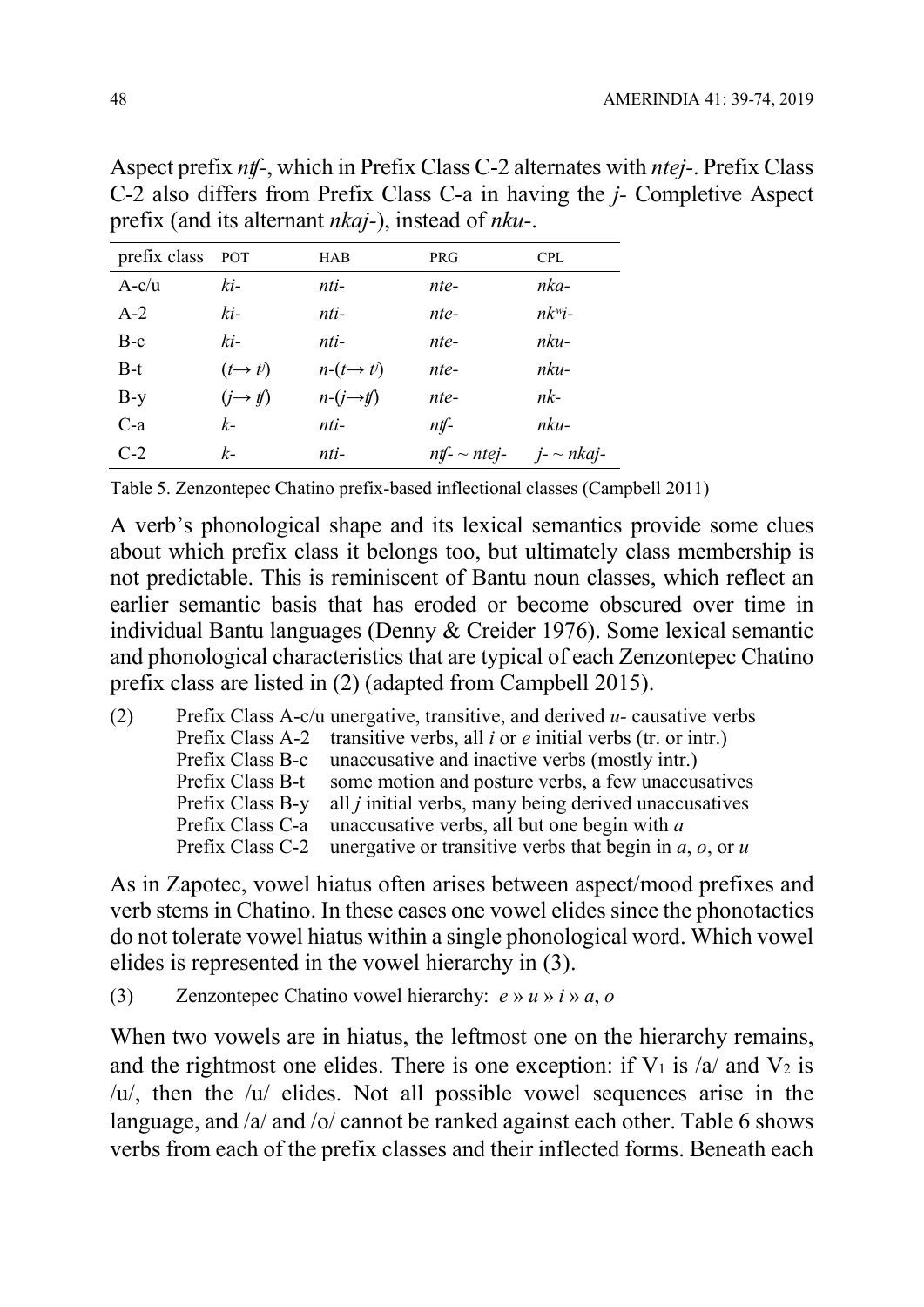| class   | stem                            | gloss           | POT                          | HAB                       | <b>PRG</b>                     | <b>CPL</b>                                     |
|---------|---------------------------------|-----------------|------------------------------|---------------------------|--------------------------------|------------------------------------------------|
| $A-c/u$ | $-hj\bar{a}$                    | 'play'          | ki-hja                       | nti-hja                   | nte-hjā                        | nka-hjā                                        |
|         |                                 |                 | $/$ ki-hja $/$               | /nti-hja/                 | /nte-hjā/                      | /nka-hjā/                                      |
|         | $-u$ -wiī                       | 'clean'         | $k$ -u-wii                   | $nt-u-wii$                | nte-wiī                        | nka-wiī                                        |
|         |                                 |                 | /ki-u-wii/                   | /nti-u-wii/               | /nte-u-wi $\bar{i}$ /          | /nka-u-wiī/                                    |
| $A-2$   | $-l$ iē $2e$                    | 'lick'          | kī-l <sup>j</sup> ē?é        | ntī-l <sup>j</sup> ē?é    | ntē-l <sup>j</sup> ē?é         | $nk^{\omega} \bar{\iota}$ -liē $\bar{\iota}$ é |
|         |                                 |                 | /ki-lie?é/                   | /nti-lje?é/               | /nte-l $i\bar{e}$ ?é/          | /nkwi-ljē?é/                                   |
|         | $-is\,$                         | 'get wrapped'   | $k$ -isę                     | $nt$ -isę                 | $nte-s$ e                      | $nk^w$ -isę                                    |
|         |                                 |                 | $/ki-ise/$                   | $/nti-ise/$               | $/$ nte-ise $/$                | $/nk$ <sup>w</sup> i-ise/                      |
| $B-c$   | $-l \acute{a} k$ <sup>w</sup> i | 'boil (intr.)'  | kī-lák <sup>w</sup> i        | ntī-lákʷi                 | $nt\bar{e}$ -lák $\ddot{w}i$   | nkū-lák <sup>w</sup> i                         |
|         |                                 |                 | /ki-lák <sup>w</sup> i/      | /nti-lák <sup>w</sup> i/  | /nte-lákwi/                    | /nku-lák <sup>w</sup> i                        |
| $B-t$   | $-t\bar{a}\acute{a}$ ?          | 'get torn'      | $t/a\bar{a}$ ?               | n-t <sup>j</sup> aā?      | ntē-tāá?                       | nkū-tāá?                                       |
|         |                                 |                 | $/ti$ aa $7/$                | $/n$ -t $a\bar{a}$ ?/     | /nte-tāá?/                     | /nku-tāá?/                                     |
| $B-y$   | $-i$ - $\bar{a}t\acute{e}$      | 'get burned'    | $\n  tf - at \overline{e}\n$ | $n$ -tf-at $\bar{e}$      | $nte$ -j- $\bar{a}t\acute{e}$  | nk-j-ātę́                                      |
|         |                                 |                 | /tf-ate/                     | $/n$ -tf-at $\bar{e}$     | /nte-j-ātę/                    | /nk-j-ātę/                                     |
| $C-a$   | $-\bar{a}s\acute{u}$ ?          | 'get old'       | k-āsú?                       | $nt\bar{i}$ -sú $\hat{i}$ | $n\mathit{tf}$ - $as\bar{u}$ ? | nkū-sú?                                        |
|         |                                 |                 | $/k$ -āsú?/                  | /nti-āsú?/                | $/$ ntf-asū $2/$               | /nku-āsú?/                                     |
| $C-2$   |                                 | 'sting $(tr.)'$ | $k$ -oho $\lambda$           | nti-ho?                   | $n\mathit{tf}$ - $oho$ ?       | $j$ -oho $i$                                   |
|         |                                 |                 | $/k-oho$ ?/                  | /nti-oho?/                | $/nt$ -oho?/                   | $/j-oho?$                                      |

form is its underlying morphophonemic representation prior to vowel hiatus resolution. If a prefix class contains both consonant-initial and vowel-initial stems, one example of each is provided.

Table 6. Examples of prefixal aspect/mood inflection and vowel elision

#### 3.3. An additional layer of complexity in prefix classes

Two of the prefix classes in Zenzontepec Chatino are crosscut by an additional irregularity that is not represented in Table 5 or Table 6. Classes A-2 and B-y both contain some verbs that behave differently in the Progressive Aspect. For example the Class A-2 verb  $-i k^{\nu} \bar{q}$  'sew' in Table 7 has an intrusive k- between the typical Progressive Aspect prefix and the verb stem, and the Class B-y verb  $-i\mu\partial\bar{u}$  'take root' has a stem-initial /t] instead of /j/in the Progressive Aspect. The /ʧ/ in the latter likely came from an earlier sequence of  $/k/ + i/$ , which is one of the few sources of the affricate /ʧ/ in Zenzontepec Chatino (Campbell 2013a).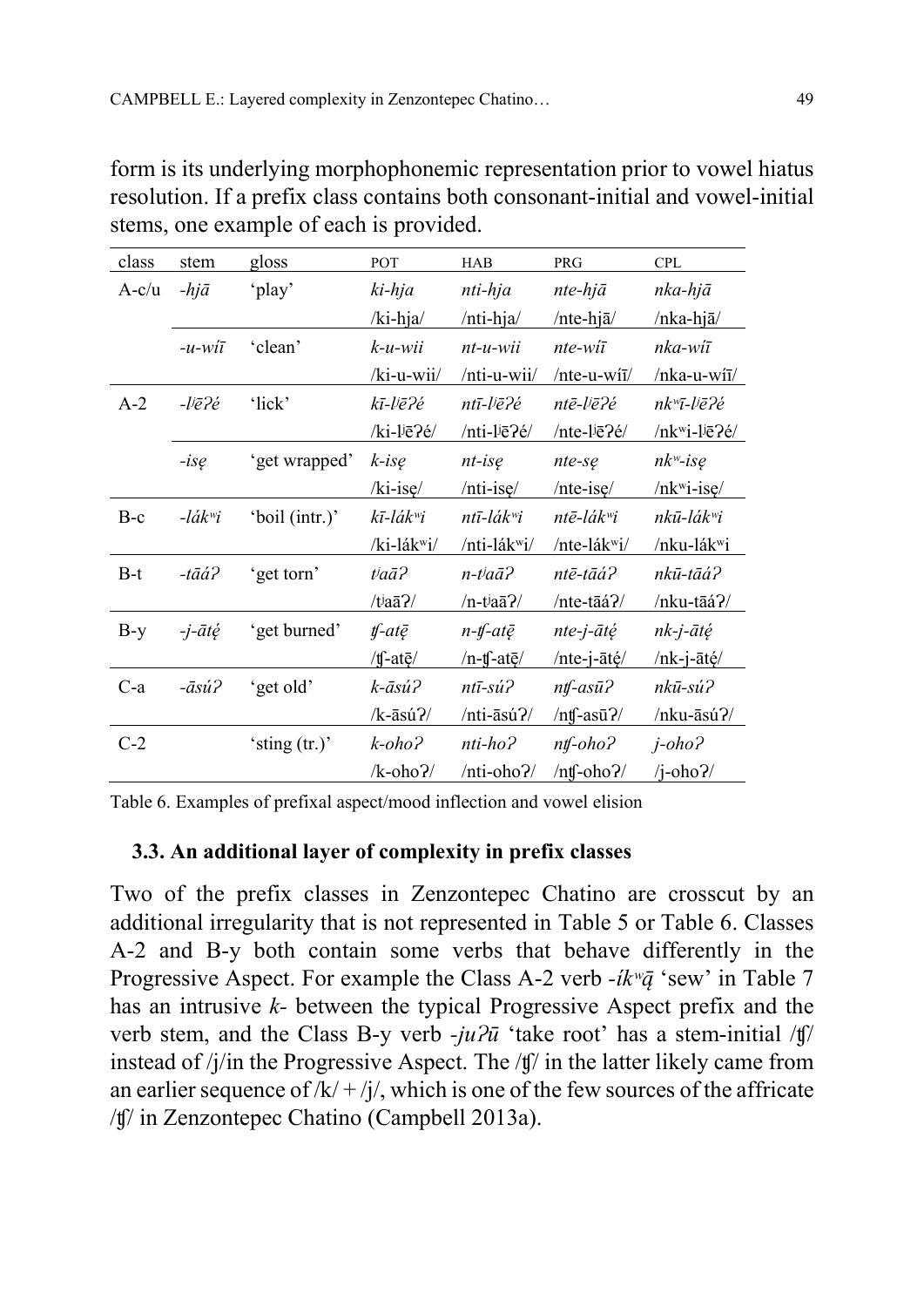| class | stem gloss             |                            | POT.                   | <b>HAB</b>                 | PRG.                                                                                                           | <b>CPL</b>           |
|-------|------------------------|----------------------------|------------------------|----------------------------|----------------------------------------------------------------------------------------------------------------|----------------------|
| $A-2$ | $-i k^w \bar{q}$ 'sew' |                            | $k$ -ik <sup>w</sup> a | $nt$ -i $k$ <sup>w</sup> a | nte-k-ik <sup>w</sup> a nk <sup>w</sup> -ik <sup>w</sup> ā                                                     |                      |
|       |                        |                            |                        |                            | /ki-ik <sup>w</sup> a/ /nti-ik <sup>w</sup> a/ /nte-k-ik <sup>w</sup> a/ /nk <sup>w</sup> i-ik <sup>w</sup> a/ |                      |
| $B-y$ |                        | $-iu^2\bar{u}$ 'take root' | tfu?ū                  | n-tfu?ū                    | nte <b>-tf</b> u?ū                                                                                             | nk-ju?ū              |
|       |                        |                            | $/t \frac{1}{2}$       | $/n$ -tfu?ū/               | /nte-tsu $\eta$ u $\eta$                                                                                       | $/nk$ -ju $2\bar{u}$ |

Table 7. Class A-2 and Class B-y verbs with exceptional Progressive Aspect

These Progressive Aspect forms can be characterized by rules of referral (Stump 2001) in which the Progressive Aspect prefix takes as its stem the Potential Mood form of the verb. These forms resemble auxiliary constructions because the dependent form of some main verbs in auxiliary constructions is created by adding the Potential Mood prefix, a construction that is old and widespread in Eastern Oto-Manguean languages (Kaufman 1987). An example of this in Zenzontepec Chatino is given in the textual utterance in (4). Though the full auxiliary+verb construction is in the Completive Aspect, the dependent form of the main verb  $-i\partial j\acute{a}$  'transport' includes a Potential Mood prefix  $k(i)$ -.<sup>4</sup>

(4) kena $2a$  tī k<sup>w</sup>itī ta j-a+k-ī $2i$ já= $\bar{a}$ ? a.lot TPLZ remedy PRF CPL-go+POT-transport=1SG5 'I have gone to get a lot of medicine already.' [historia medicina 47: 33]

The implications that these alternate Progressive Aspect forms have for the Zenzontepec Chatino inflectional class system are significant. Within Classes A-2 and B-y, it is not possible to predict which verbs have the exceptional Progressive Aspect form and which verbs do not. Therefore, at the finest level these two prefix classes must be further split into smaller (sub-)classes. Complicating things a bit further, within the Class B-y verbs, some of them show variation and may occur with either stem-initial /j/ or/t]/ in the Progressive Aspect. Since not all Class B-y verbs that have the exceptional Progressive Aspect form freely alternate this way, it must be stipulated for each Class B-y verb whether its Progressive Aspect stem begins solely in /j/, solely in /t]', or either /j/ or /t]'. When the effect of the orthogonal tonal layer of inflectional classes is considered, a total of 8 additional inflectional patterns must be recognized due to the irregular Progressive Aspect forms. In §5 the

 $\overline{a}$ 

 $4$  The Class A-2 and Class B-y verbs that have traces of an intrusive k- in them may betray that the *nte*-Progressive Aspect prefix, which has no identified Zapotec cognate, grammaticalized via an auxiliary construction in Chatino (Campbell 2011).

<sup>5</sup> Abbreviations: CPL = completive aspect;  $POT =$  potential mood;  $PRF =$  perfect;  $SG =$  singular;  $TPLZ =$ topicalizer.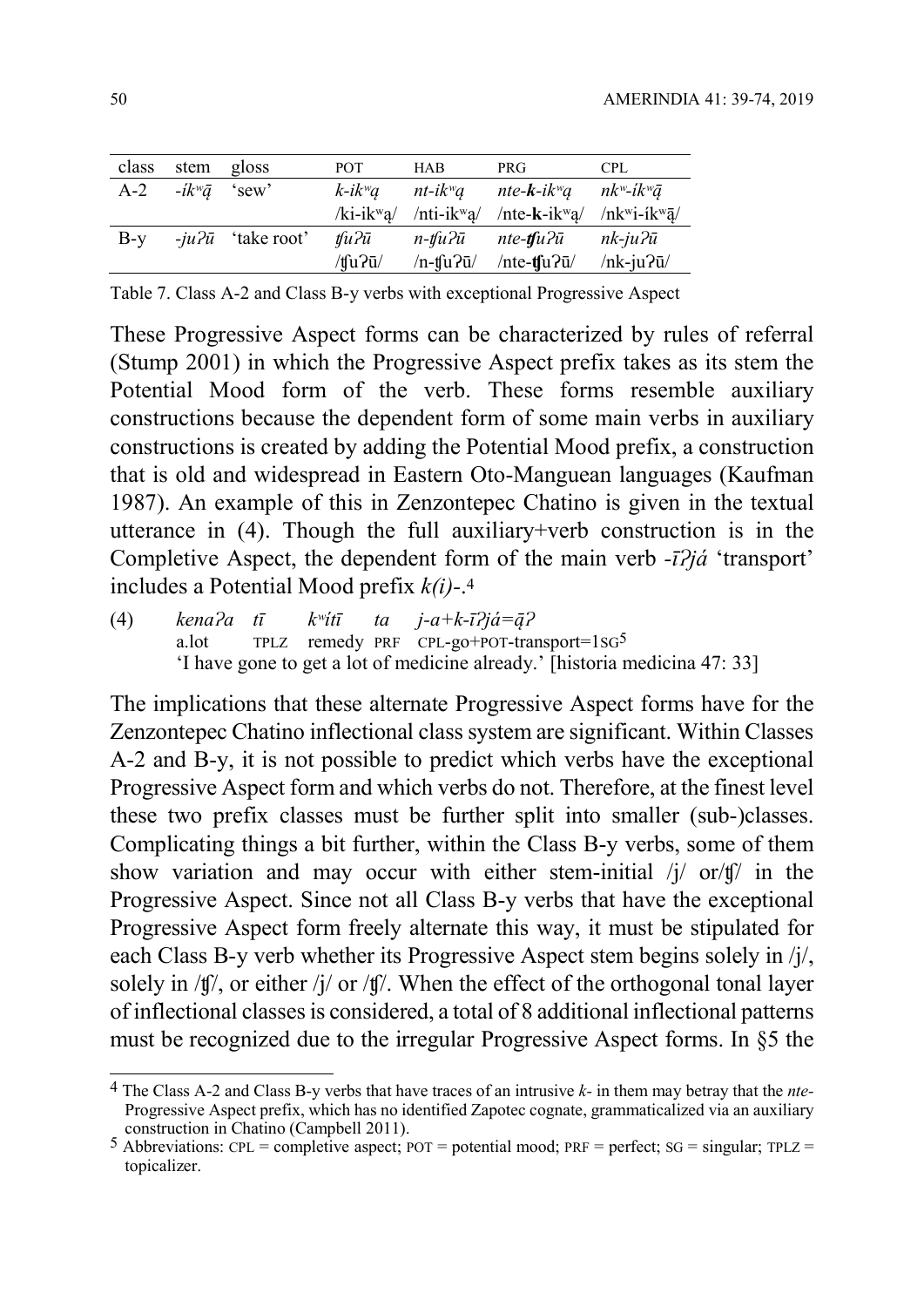verbs of each prefix-tone class are listed, and the Progressive Aspect splits in Prefix Class A-2 and Prefix Class B-y are indicated there as well. However, the basics of Zenzontepec Chatino tone, and its role in aspect/mood inflection must be outlined first  $(\S 4)$ .

# 4. Tone in Zenzontepec Chatino inflectional classes

This section provides a brief description of the Zenzontepec Chatino tone system, focused on the details of it that are necessary for understanding the role of tone in verbal inflection: the tone inventory (§4.1), the distribution of tones (§4.2), and the tone alternation patterns in aspect/mood inflection (§4.3). A more thorough description of Zenzontepec Chatino tone can be consulted in Campbell (2014).

# 4.1. Tone inventory

The tone bearing unit (TBU) in Zenzontepec Chatino is the mora. A mora may bear one of three tonal specifications: high tone (H), mid tone (M), or no tone  $(\emptyset)$ . The default phonetic realization of the toneless category is a mid-to-low relaxed falling pitch. The minimal pairs of monomoraic words in (5) demonstrate the three-way tonal specification contrast.

| (5) |                             |                     | $/H/\neq$ /M/ $h\ddot{\theta}$ 'fast (adj.)' | $h\bar{v}\bar{a}$ 'morning' |
|-----|-----------------------------|---------------------|----------------------------------------------|-----------------------------|
|     |                             | $/H \neq \emptyset$ | $hn\ddot{\alpha}$ 'work (n.)'                | $hn/a$ 'griddle'            |
|     | $\mathcal{M}/\neq\emptyset$ |                     | <i>hnē</i> 'money'                           | <i>hne</i> 'finger of'      |

This tone system is typologically unusual for a three-height tone system (Campbell 2014) because the unspecified category is the one with the lowest pitch. In contrast, most three-height tone systems with an unspecified category have the mid-level pitch category as the unspecified or unmarked one (Maddieson 1978; Hyman 2012).

# 4.2. Distribution of tone

Relatively few words in Zenzontepec Chatino are monomoraic like those in (5). Most words are bimoraic or trimoraic, and the distribution of tones within them is restricted. While some sequences of tones are common, others are less common, non-occurring, or morphologically specialized. The following discussion summarizes the distribution of tones on bimoraic words (§4.2.1) and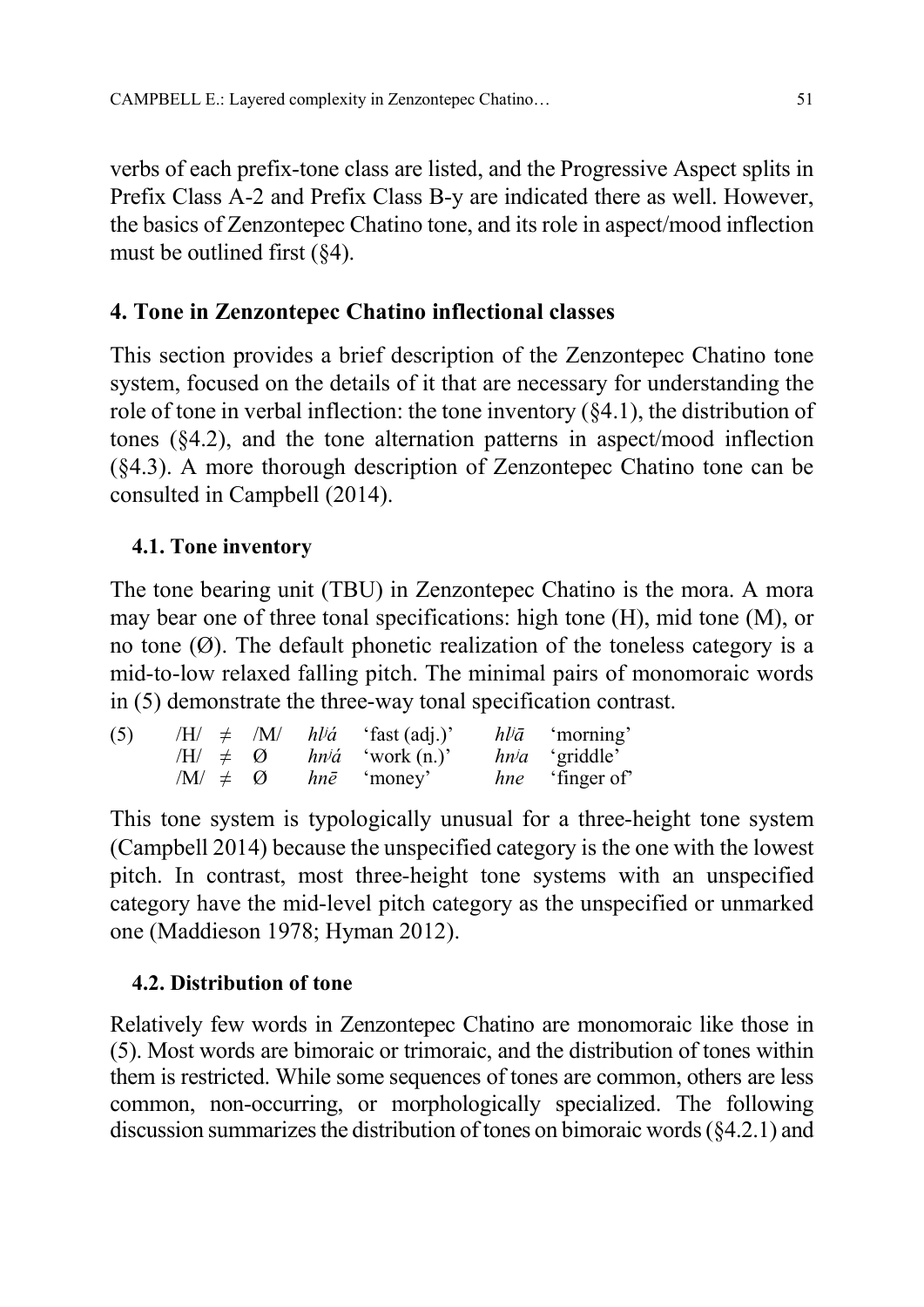trimoraic words (§4.2.2). Based on the tones of their final two moras, the trimoraic tone patterns can be conflated with the bimoraic ones (§4.2.3).

### 4.2.1. Tone on bimoraic words

Given the three-way tonal specification contrast on the mora  $(\S 4.1)$ , there would be nine possible combinations that a bimoraic word could have. Two of these possibilities, HH and MØ, do not occur. Two others, MM and ØH, occur only on stems bearing second person singular pronominal inflection (Campbell 2016). The remaining five combinations, ØØ, ØM, MH, HM, and HØ, are the only ones that occur on single phonological words without 2SG pronominal inflection. These are the five basic tone patterns, listed in order from most to least frequent in the lexicon. Words with each basic bimoraic tone pattern are listed in (6), with monosyllabic (long vowel) nouns on the left, bisyllabic nouns in the middle, and bisyllabic verbs with aspect/mood inflection on the right.

| (6)a.       | ØØ                  | kee<br>too                                                   | 'rock'<br>'knot'                            |                                        | <i>tfaha</i> 'tortilla<br>$kukw\llap{/}\epsilon$ ? 'armadillo' | nk-jatę<br>nt-aku                                                | 'slept'<br>'eats'                                                     |
|-------------|---------------------|--------------------------------------------------------------|---------------------------------------------|----------------------------------------|----------------------------------------------------------------|------------------------------------------------------------------|-----------------------------------------------------------------------|
| b.          |                     | $\varnothing$ M ko $\bar{o}$ ?<br>$k^{\omega}a\bar{a}$ 'sky' | 'moon'                                      | $k^w$ anā<br>$ti2\bar{t}$              | 'thief'<br>'voice of'                                          |                                                                  | $n\mathit{tf}-o2\bar{o}$ 'is drinking'<br>$t - al\bar{a}$ 'will melt' |
| $c_{\cdot}$ |                     | MH nkāģ<br>$nk^{\omega}$ ī <i>i</i> ?                        | 'coconut'<br>'ring'                         | $s\bar{u}t\acute{e}$ ?<br>lūtí         | 'knee of<br>'vine'                                             | k-ūké?<br>$nk\bar{a}$ -?já 'bought'                              | 'will cook'                                                           |
| $d_{\cdot}$ | $HM$ $\ell \bar{i}$ | tsáā                                                         | 'light $(n.)'$<br>'day'                     | $k^w\acute{e}n\bar{a}$ 'snake'<br>lísū | 'vulture'                                                      | $nk^w$ - <i>isū</i> 'paid'<br>$nk$ -ján $\bar{o}$ 'stayed'       |                                                                       |
| e.          | $H\varnothing$      | tíi<br><i>váa</i>                                            | 'ten'<br>'throat of' <i>n'ate</i> 'nest of' |                                        | $\psi$ <i>ink<sup>w</sup>i</i> 'firefly'                       | $n$ - $t$ <sup><math>\dot{u}</math><math>\partial u</math></sup> | 'leaves $(v.)'$<br>$k\text{-}t$ if $q$ will store'                    |

### 4.2.2. Tone on trimoraic words

On trimoraic words one of the five basic bimoraic tone patterns aligns to the final two moras, and the tonal specification of the antepenultimate (initial) mora is predictable. If the penultimate mora is toneless, then the antepenultimate mora is also toneless, as in the ØØ (7) and ØM (8) basic tones patterns.

| (7) |  | $\varnothing\varnothing$ Non-verbs $(\varnothing)\varnothing\varnothing$ |                                            | Verbs $(\emptyset) \emptyset \emptyset$ |                                         |  |
|-----|--|--------------------------------------------------------------------------|--------------------------------------------|-----------------------------------------|-----------------------------------------|--|
|     |  |                                                                          | $k^{\text{w}}$ <i>i</i> -tulu? 'cockroach' |                                         | <i>nte-witi</i> 'is drying (intr.)'     |  |
|     |  |                                                                          | $k^{\text{w}}$ <i>i</i> -see? 'raccoon'    |                                         | $nku$ -too 'was standing'               |  |
| (8) |  | $OM$ Non-verbs $(\emptyset)$ $\emptyset$ M                               |                                            | Verbs $(\emptyset)$ $\emptyset$ M       |                                         |  |
|     |  | $k^w$ i-natē                                                             | 'mosquito'                                 |                                         | <i>nte-kat</i> $\hat{i}$ ? 'is burying' |  |
|     |  | kʷi-ѣaā                                                                  | 'happiness'                                |                                         | $k$ -u-sa $\bar{a}$ ? 'will tear (tr.)' |  |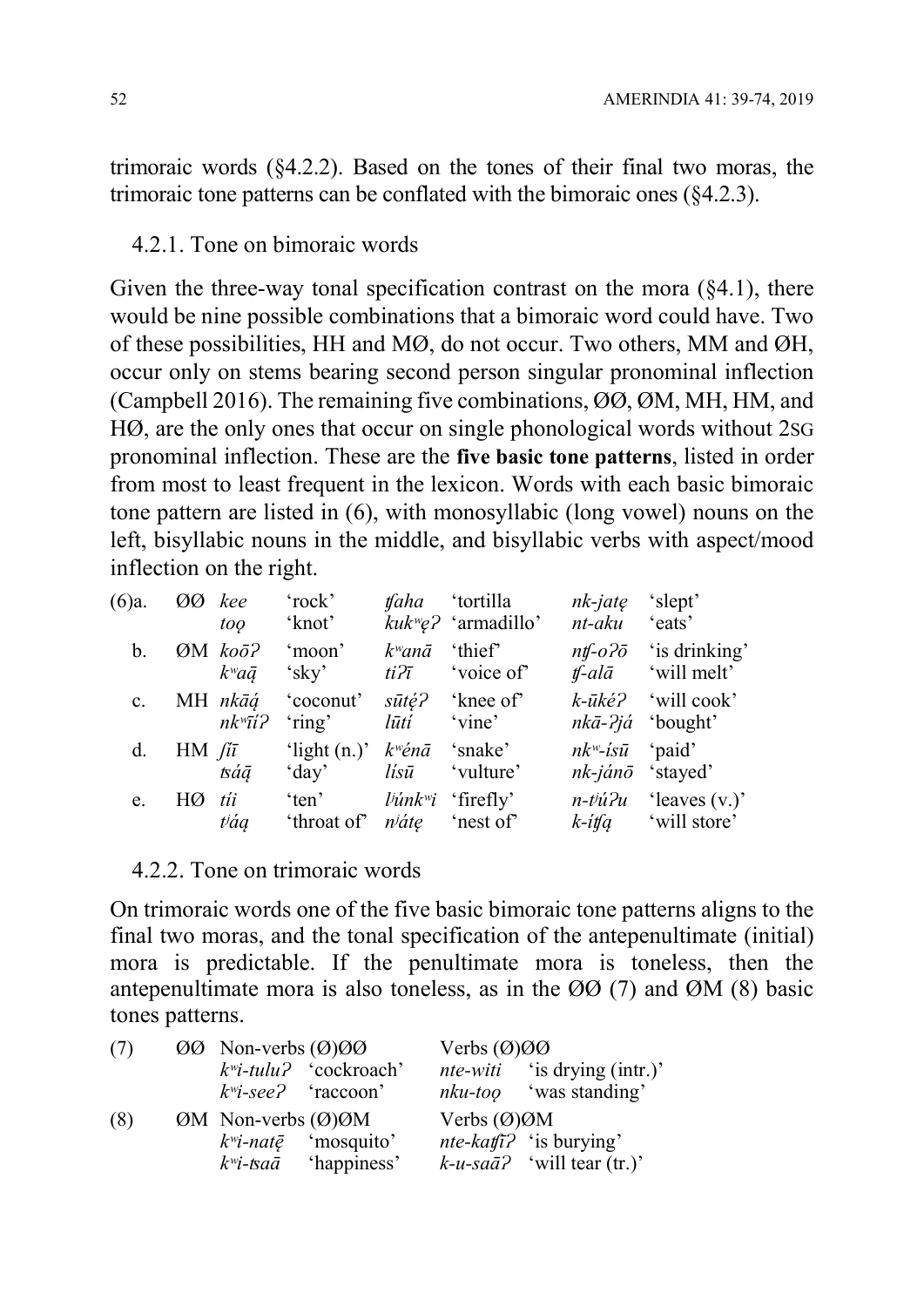If the basic tone pattern on the final two moras is MH and the root of the word is non-verbal, then the antepenultimate mora is toneless, as shown on the left in (9). If the root is verbal, then the antepenultimate mora has M tone, as in the examples on the right in (9).

| (9) |              | MH Non-verbal root $(\emptyset)$ MH | Verbal root (M)MH |                                                               |  |
|-----|--------------|-------------------------------------|-------------------|---------------------------------------------------------------|--|
|     |              | $kis\bar{o}2n\acute{a}$ 'master of' |                   | $k^{\nu} \bar{\imath}$ -ts $\bar{a}$ ? $\acute{a}$ 'sorcerer' |  |
|     | $k^w$ i-līxí | 'butterfly'                         |                   | <i>nkā-lōó</i> 'took out'                                     |  |

If the final two moras have the HM basic tone pattern and the word is not a verb, then the antepenultimate mora has M tone, as in the examples on the left in (10). If the word is a verb, then the antepenultimate mora is toneless, as shown in the examples on the right in (10).

| (10) | HM Non-verbs (M)HM |                                              | Verbs $(\emptyset)$ HM |                                                        |
|------|--------------------|----------------------------------------------|------------------------|--------------------------------------------------------|
|      |                    | $t\bar{t}$ -kél $\bar{a}$ 'stiff (adj.)'     |                        | <i>nku-kélā</i> 'became stiff'                         |
|      |                    | $\int \bar{t}$ -nk <sup>w</sup> ée 'chin of' |                        | <i>nte-hú<math>\bar{u}</math></i> 'is spinning thread' |

Finally, if the final two moras of a trimoraic word bear the HØ basic tone pattern, then the antepenultimate mora has M tone, regardless of root or word class  $(11)$ .

| (11) | $HØ$ Non-verbs $(M)HØ$ |                                                                     | Verbs $(M)HØ$ |                                                        |
|------|------------------------|---------------------------------------------------------------------|---------------|--------------------------------------------------------|
|      |                        | <i>kū-ná?a</i> 'female'                                             |               | $nk^{\omega}$ -t <sup><i>iána</i> 'searched for'</sup> |
|      |                        | <i>lā-túwe</i> 'chopped up' <i>ntē-ták<sup>w</sup>i</i> 'is flying' |               |                                                        |

4.2.3. Summary of basic tone patterns

 $\overline{\phantom{a}}$ 

The tone on the antepenultimate mora of a trimoraic word is always predictable from the tone pattern on its final two moras, and in a couple of cases it also depends on root or word class. Therefore, the trimoraic tone patterns can be conflated with the bimoraic ones, and we can speak of the five basic tone patterns regardless of mora count.<sup>6</sup>

Key to this analysis is the fact that when a verb undergoes tone change as part of its aspect/mood inflection, the change is always from one of the five basic tone patterns to another.

 $6$  Even where inflected verbs are (rarely) monomoraic, we may still speak of the basic tone patterns regardless of mora count. The monomoraic tone possibilities Ø, M, and H correspond to the bimoraic tone patterns ØØ, ØM, and MH, respectively, as evidenced in the lexicon by doublets in which one form has lost a syllable ( $\bar{t}\bar{g}a^2 \sim \bar{g}a^2$  'word',  $\bar{l}a\bar{t}a^2 \sim \bar{t}a^2$ 'living core', *ike* ~ ke 'head').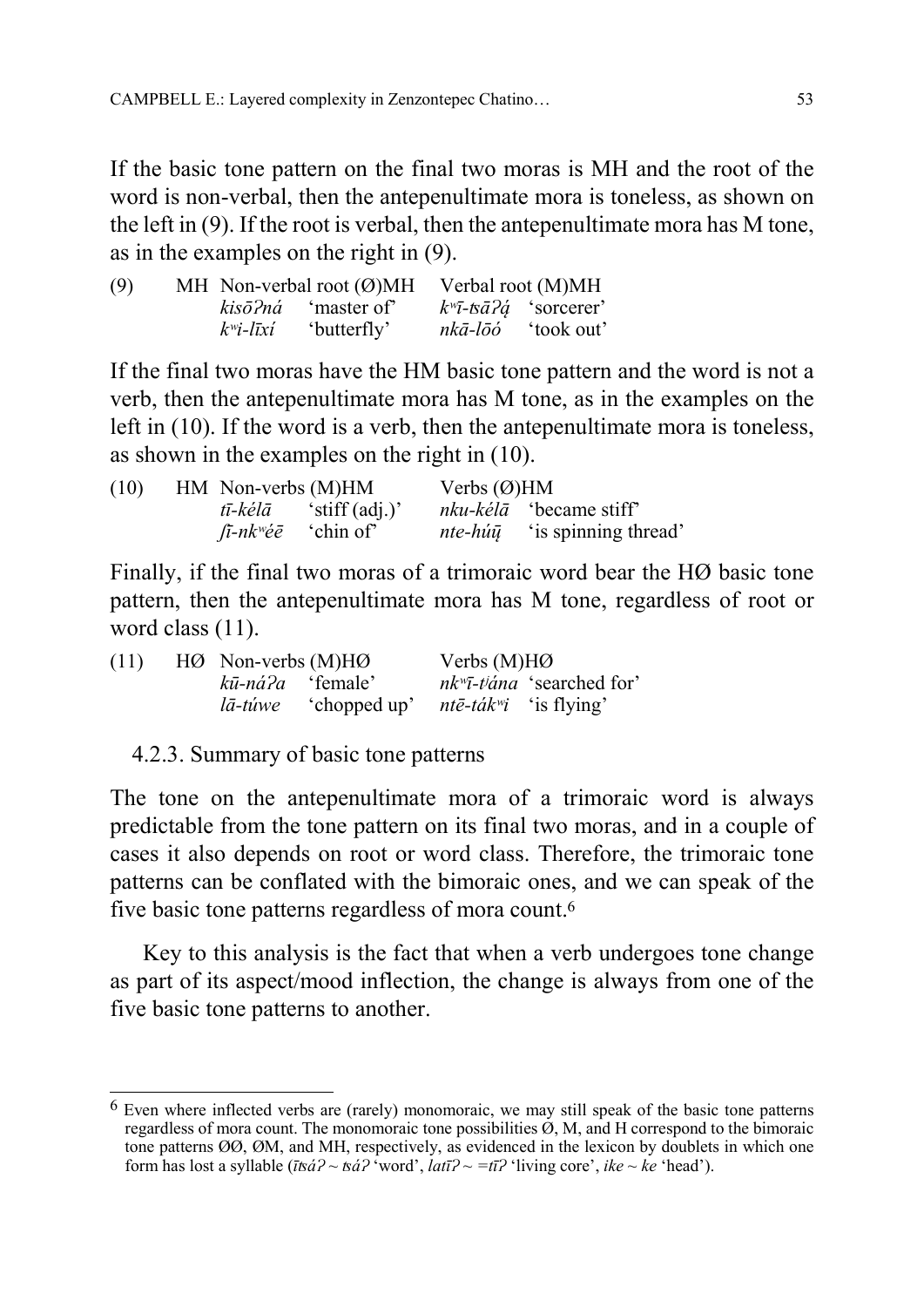#### 4.3. The role of tone in aspect/mood inflection

Verbs can be placed into 9 classes according to how their tone pattern changes, or does not change, across the four primary aspect/mood categories. The tone pattern of a verb in the Completive Aspect is taken to be the underlying tone pattern of the stem because that is the tone pattern that occurs in most auxiliary constructions, which in some cases involve the bare stem. The tone alternations that are part of aspect/mood inflection are lexically conditioned and ultimately independent of the phonological shape of the stem, the meaning and argument structure of the verb, and the segmental layer of aspect/mood inflection (Campbell 2016). Furthermore, it is usually not possible to predict the tone pattern that a verb will have in all of its inflected forms from its tone in any one of those forms. A few sets of verbs will serve to demonstrate these facts below.

Table 8 contains two segmentally identical verb stems and their forms when inflected for each of the four primary aspect/mood categories. The inflected forms are all segmentally identical as well. The first verb,  $-túk<sup>w</sup>ā$  'get chafed', is toneless (ØØ) in the Potential Mood and Habitual Aspect, and it has the HM basic tone pattern in the Progressive and Completive aspects. The second verb,  $-t\bar{u}k\dot{v}\dot{a}$  'be sitting' has the MH tone pattern in all inflected forms. Therefore, this set of minimal pairs serves to illustrate the contrastive phonological status of tone in Zenzontepec Chatino.

| stem | gloss                                              | <i>POT</i>    | HAR                                                  | PRG                                           | CPL |
|------|----------------------------------------------------|---------------|------------------------------------------------------|-----------------------------------------------|-----|
|      | $-t\acute{u}k$ <sup>w</sup> $\bar{a}$ 'get chafed' | $t^j u k^w a$ | n-t <sup>j</sup> uk <sup>w</sup> a                   | nte-túk <sup>w</sup> ā nku-túk <sup>w</sup> ā |     |
|      | $-i\bar{u}k^{\nu}\acute{a}$ be sitting'            |               | $t^j\bar{u}k^w\acute{a}$ n- $t^j\bar{u}k^w\acute{a}$ | nte-tūkʷá nku-tūkʷá                           |     |

Table 8. Segmentally identical stems with different aspect/mood tone patterns

Considering only the data in Table 8, one might wonder if knowing that the verb  $-túk\ddot{a}$  'get chafed' has the HM tone pattern in the Progressive and Completive Aspects would make it possible to predict that it is toneless in the Potential and Habitual forms. However, the verb -tásū 'fall to the ground' in Table 9 shows that this is not the case. That verb is not toneless in the Potential and Habitual but has the HM tone pattern in all four inflected forms. Alternatively, one might wonder if knowing that the verb  $-túk<sup>w</sup>ā$  'get chafed' is toneless in the Potential and Habitual would allow the HM tone pattern in the Progressive and Completive forms to be predicted. The third verb in Table 9,  $-te\bar{e}$  'be hanging', shows that this is not the case. It is indeed toneless in the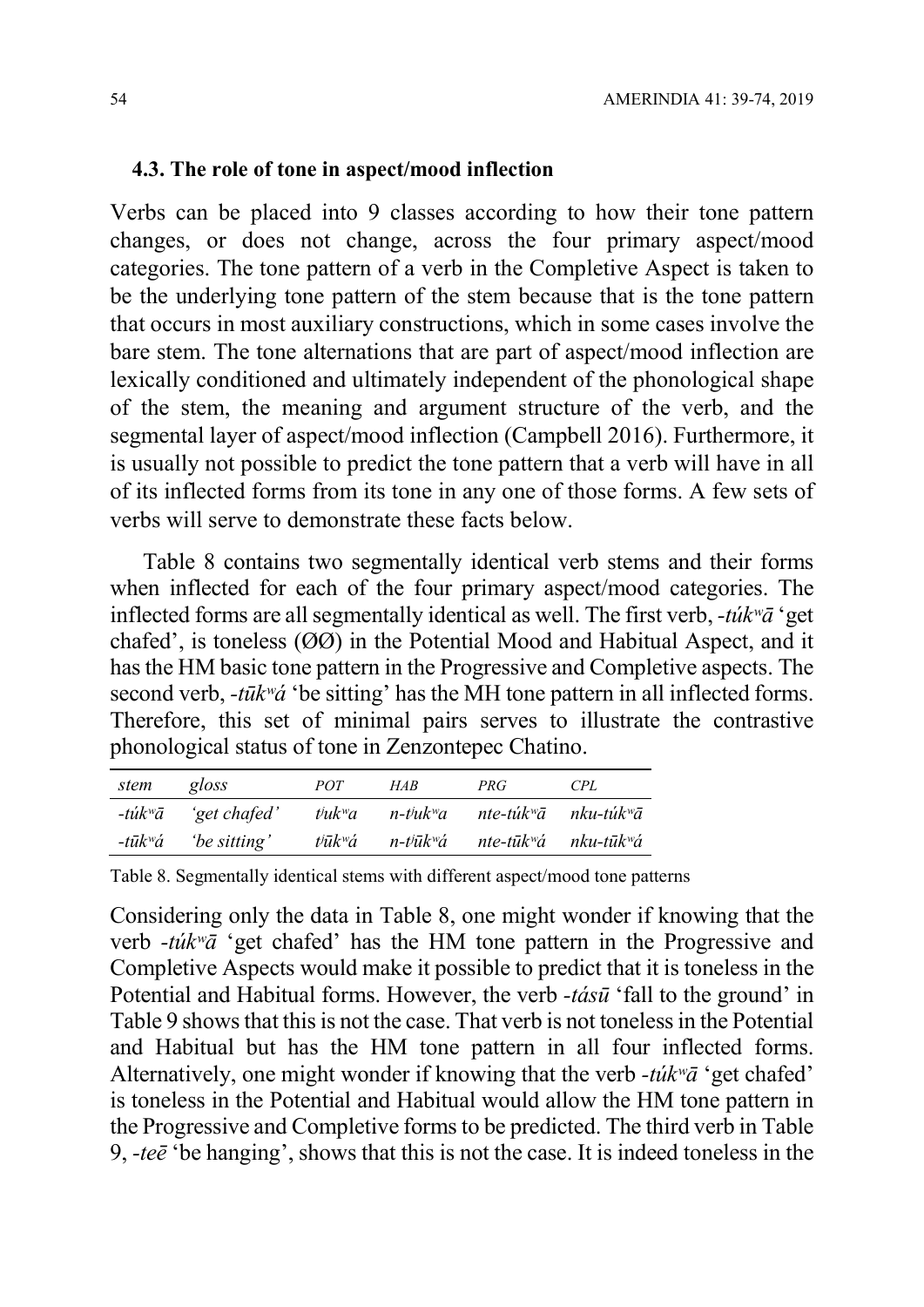Potential and Habitual forms, but it has the ØM tone pattern in the Progressive and Completive aspects, not the HM tone pattern.

The fourth verb in Table 9 -tehe 'pass' is like the third verb -tee 'be hanging' in having the ØM tone pattern in the Progressive and Completive, but instead of being toneless in the Potential and Habitual forms like -teē it has the ØM pattern in all four forms. Therefore, one cannot simply predict the tone patterns in all of the cells of a verb's paradigm from any one cell.

| stem                   | gloss            | POT           | <b>HAB</b>                            | PRG.                 | <b>CPL</b>          |
|------------------------|------------------|---------------|---------------------------------------|----------------------|---------------------|
| $-t$ úk <sup>w</sup> ā | 'get chafed'     | $t^j u k^w a$ | $n$ -t <sup>i</sup> uk <sup>w</sup> a | $nte-túkwā$          | $nku-túkwā$         |
| $-t\acute{a}s\bar{u}$  | 'fall to ground' | <i>vásū</i>   | $n$ -t $i$ ásū                        | nte-tásū             | nku-tásū            |
| $-te\bar{e}$           | 'be hanging'     | tiee          | $n$ -tiee                             | $nte-te\bar{e}$      | $nku$ -te $\bar{e}$ |
| -tehē                  | 'pass'           | tjehē         | $n$ -t <sup>j</sup> ehē               | $nte$ -teh $\bar{e}$ | $nku-teh\bar{e}$    |

Table 9. Tone alternation patterns are unpredictable across aspects

The pair of verbs in Table 10 demonstrates that tone alternations in aspect/mood inflection are independent of the meaning and argument structure of the verb. The two verbs -tee and -ták<sup>w</sup> $\bar{t}$  have the same argument structure and meaning: 'be hanging', 'be suspended above'. Both verbs are toneless in the Potential and Habitual forms, but the first verb has the ØM tone pattern in the Progressive and Completive, where the second verb has the HM tone pattern.

| stem                           | gloss                                        | <b>POT</b> | <b>HAB</b>                            | <b>PRG</b>             | <b>CPL</b>             |
|--------------------------------|----------------------------------------------|------------|---------------------------------------|------------------------|------------------------|
| -teē                           | 'be hanging' <i>tiee</i>                     |            | $n$ -tiee                             | nte-teē                | nku-teē                |
| $-t \acute{a} k^w \bar{\iota}$ | 'be hanging' $\mathit{t}$ 'ak <sup>w</sup> i |            | $n$ -t <sup>j</sup> ak <sup>w</sup> i | nte-ták $\tilde{\tau}$ | nku-ták <sup>w</sup> ī |

Table 10. Aspect/mood tone patterns are independent of semantics

The tone alternation patterns across aspect/mood forms of a verb are not predictable from the segmental/prefixal layer of aspect mood inflection. All of the different verbs presented so far in this sub-section are repeated in Table 11. They are all identical in their segmental aspect/mood inflection, belonging to Prefix Class B-t (§5.4). Even though all of the verbs in the table share the same segmental inflection, only the first and last ones have the same tone alternation pattern.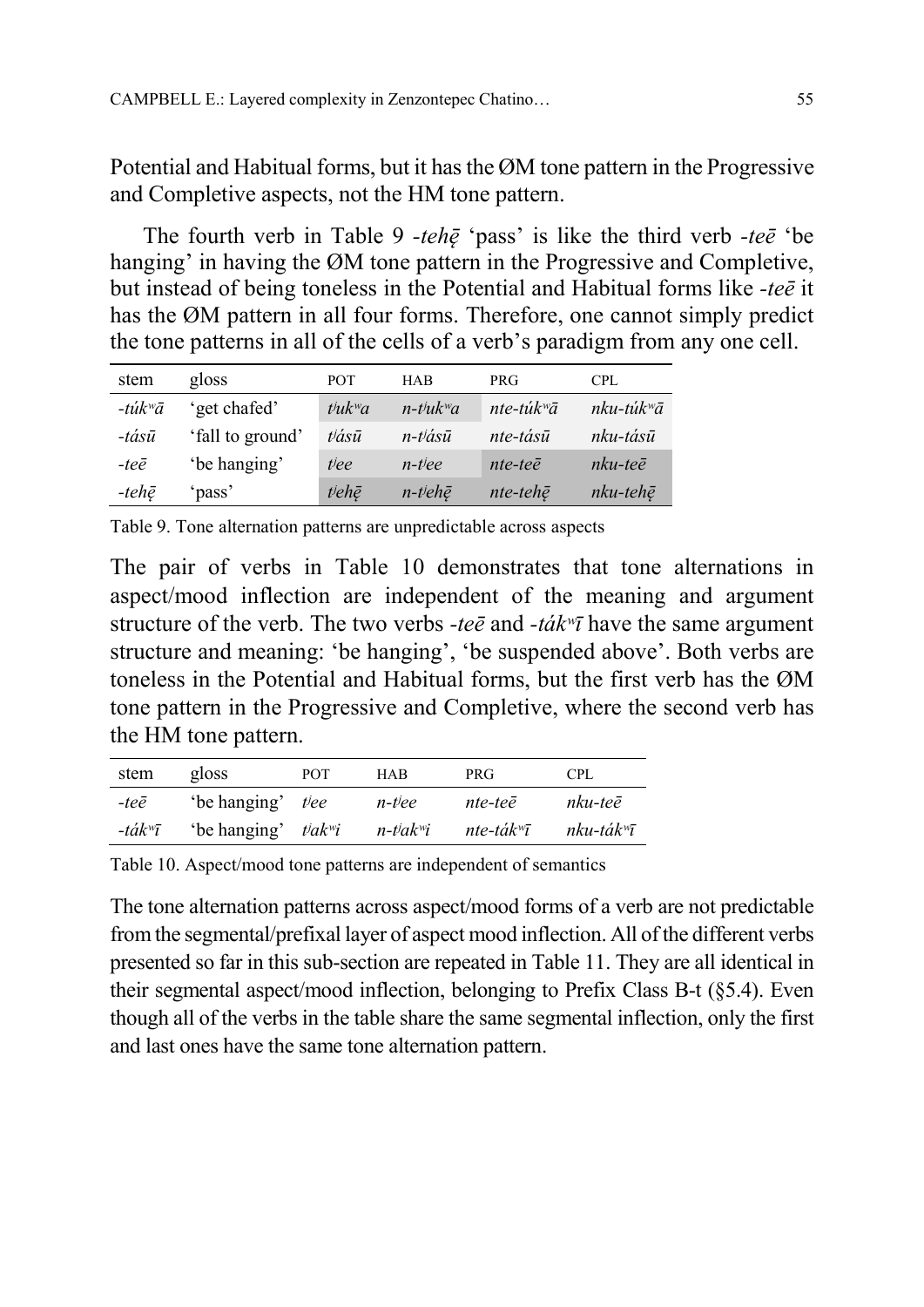| stem                                 | gloss            | <b>POT</b>          | <b>HAB</b>                            | <b>PRG</b>            | <b>CPL</b>               |
|--------------------------------------|------------------|---------------------|---------------------------------------|-----------------------|--------------------------|
| $-t$ úk <sup>w</sup> ā               | 'get chafed'     | $t^j u k^w a$       | $n$ -t <sup>j</sup> uk <sup>w</sup> a | nte-tú $k^{\omega}$ ā | $nku$ -tú $k^w\bar{a}$   |
| $-t\bar{u}k$ <sup>w</sup> á          | 'be sitting'     | t <sup>jūkw</sup> á | $n$ -t $i\bar{u}k$ <sup>w</sup> á     | nte-tū $k^w a$        | $nku$ -tū $k^w\acute{a}$ |
| $-t\acute{a}s\bar{u}$                | 'fall to ground' | tiásū               | n-t <sup>j</sup> ásū                  | nte-tásū              | nku-tásū                 |
| $-te\bar{e}$                         | 'be hanging'     | tiee                | n-tiee                                | nte-teē               | nku-teē                  |
| -tehē                                | 'pass'           | t <sup>j</sup> ehē  | $n$ -t <sup>j</sup> ehē               | nte-tehē              | nku-tehē                 |
| $-t \acute{a}k$ <sup><i>w</i>T</sup> | 'be hanging'     | $t^j a k^w i$       | $n$ -t <sup>j</sup> ak <sup>w</sup> i | nte-ták $\bar{u}$     | $nku-ták''\bar{l}$       |

Table 11. Tone alternation patterns are not predictable from prefixal inflection

Just as tone alternation patterns are not predictable from prefixal inflection, the tonal alternation patterns are never restricted to just one prefix class. Taking the verb -túk<sup>w</sup> $\bar{a}$  'get chafed' as an example again, it is toneless in the Potential and Habitual forms, and it has the HM tone pattern in the Progressive and Completive forms. It is shown again in Table 12, listed along with four verbs from four different prefix classes that share the same tone alternation pattern.

| prefix class | stem                    | gloss        | <b>POT</b>    | <b>HAB</b>                            | <b>PRG</b>             | <b>CPL</b>             |
|--------------|-------------------------|--------------|---------------|---------------------------------------|------------------------|------------------------|
| B-t          | $-t$ úk <sup>w</sup> ā  | 'get chafed' | $t^j u k^w a$ | $n$ -t <sup>j</sup> uk <sup>w</sup> a | nte-túk <sup>w</sup> ā | nku-túk <sup>w</sup> ā |
| $A-c/u$      | $-i\dot{a}$ ? $\bar{a}$ | 'shout'      | ki-fa?a       | nti-fa?a                              | nte-fá?ā               | nka-fá?ā               |
| $B-c$        | $-lih\bar{\iota}$       | 'get lost'   | ki-lihi       | nti-lihi                              | $nte$ -líhī            | $nte$ -líh $\bar{i}$   |
| $B-y$        | $-i$ -án $\bar{o}$      | 'stay'       | $t$ -ano      | $n$ -tf-ano                           | nte-j-ánō nk-j-ánō     |                        |
| $C-2$        | -únē                    | 'dig'        | k-une         | nt-une                                | ntf-únē                | j-únē                  |

Table 12. Tone alternation patterns are not restricted to particular prefix-classes

To summarize, the tone pattern alternation, or lack thereof, that a verb has as part of its aspect/mood inflection is lexically conditioned. It is not predictable from the phonological shape of the stem, its underlying tone pattern, its argument structure, or the segmental/prefixal layer of its aspect/mood inflection, nor is it predictable for any particular morphological category. Since the tone alternation patterns of verbs are not predictable, verbs must be grouped into classes on the basis of these patterns. This tonal layer is orthogonal to the prefix classes, and it is the intersection of these two layers of inflectional classes that makes aspect/mood inflection in Zenzontepec Chatino particularly complex.

Even though the tone alternation patterns are ultimately not predictable, many generalizations can be stated in terms of their tendencies to occur with particular prefix-classes, which in turn have some loose connection to the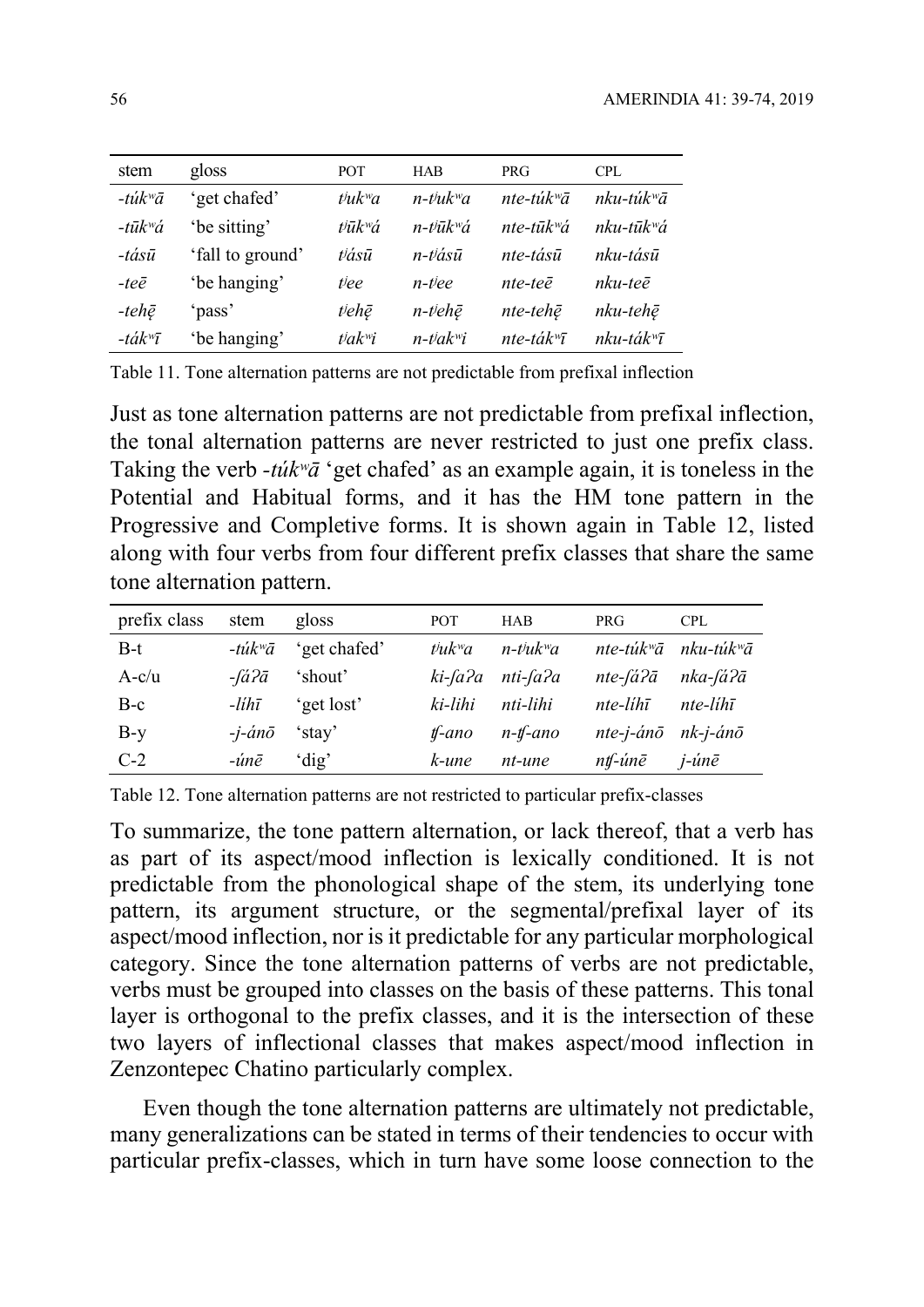phonological shape of stems and their lexical semantics. Also, though one cannot predict the tone patterns in all of the aspect/mood forms of a verb from any single cell in its paradigm, one can nevertheless narrow down the possibilities considerably. For example, the Potential Mood and Habitual Aspect forms of a verb always have the same tone pattern. The Progressive and Completive forms of 94% of all verbs share the same tone pattern. These and other similar generalizations will be taken up in the conclusions in §6, after all of the basic verbs and their prefix-tone classes are presented in §5.

#### 5. Inflectional classes

In this section all of the Zenzontepec Chatino single-stem verbal lexemes (§2.3) that have been so far documented are listed according to their prefix class (§3). Each prefix class is presented in its own sub-section and table. The table for each prefix class is divided up according to the tone alternation patterns (§4.3), or lack of tone alternation, that its verbs undergo. Some prefix-tone classes within Prefix Class A-2 and Prefix Class B-y have the further division between verbs that have exceptional Progressive Aspect stems and those that do not (§3.3). Each prefix-tone class has an additional row for any verb that has stem suppletion or is irregular in its segmental inflectional morphology. Each row in each table is therefore a unique inflectional pattern, and in the strictest sense of the term, a unique inflectional class.

The prefix classes are presented and discussed in the following order: Prefix Class A-c/u (§5.1), Prefix Class A-2 (§5.2), Prefix Class B-c (§5.3), Prefix Class B-t (§5.4), Prefix Class B-y (§5.5), Prefix Class C-a (§5.6), and Prefix Class C-2 (§5.7). Finally, three irregular verbs that do not appear to be most similar to any particular prefix class are presented in (§5.8).

#### 5.1. Prefix Class A-c/u verbs

The largest prefix class is Prefix Class A-c/u. Of the 378 basic verbs in the database, 130 of them (34.4%) belong to it. It contains several consonantinitial unergative and underived transitive verbs (Class A-c) and many causative verbs derived by the causative prefix  $u$ - (Class A-u). The prefixes that define this class are Potential ki-, Habitual nti-, Progressive nte-, and Completive nka- (see Table 6 for examples of inflection).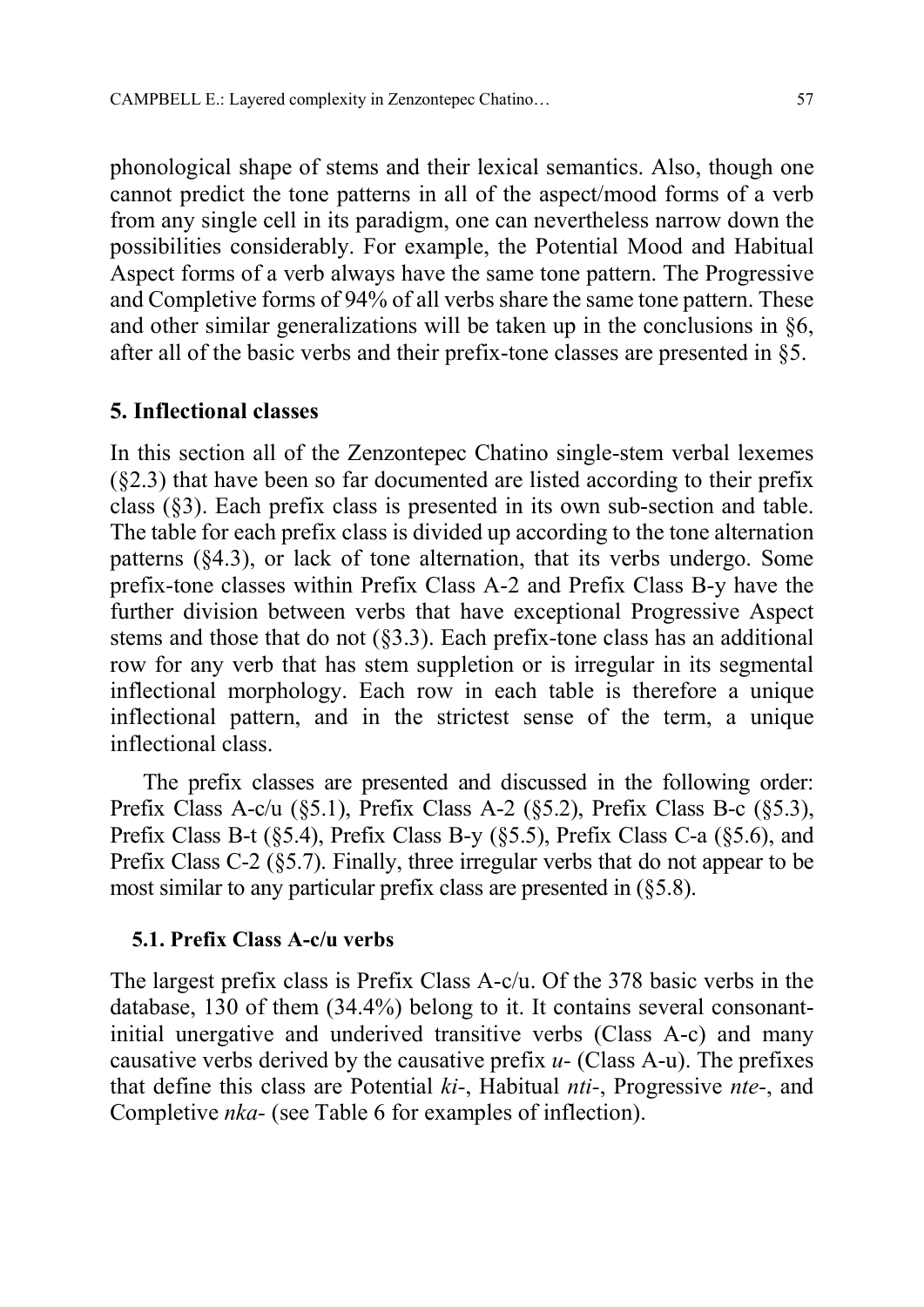Among the 130 Prefix Class A-c/u verbs, 96 of them have invariant tone across their four primary aspect/mood forms: 36 of these are toneless in all inflected forms, 32 have the MH basic tone pattern, 18 have the ØM basic tone pattern, and 10 have the HØ basic tone pattern (Table 13).

The other 34 Prefix Class A-c/u verbs have some tone change in their aspect/mood inflection. There are two main tone change patterns: 17 verbs are toneless (ØØ) in the Potential Mood and Habitual Aspect and have the HM basic tone pattern in the Progressive and Completive Aspects, and 16 others have the ØM basic tone pattern in the Potential and Habitual and the MH tone pattern in the Progressive and Completive. Finally, there is one verb, -hjā 'play' that is toneless in the Potential and Habitual and has the ØM basic tone pattern in the Progressive and Completive.

Of the 5 irregular Prefix Class A-c/u verbs, 3 of them begin in /t/ and have palatalization of the  $/t/$  in the Potential and Habitual forms, making them similar to Prefix Class B-t in this respect.

| Tone pattern;<br>$#$ of verbs | Uninflected verb stems with glosses                                                                                                                                                                                                                                                                                                                                                                                                                                                                                                                                                                                                                                                                                                                                                                                                                                                                                                                                                                                                                                                                                                                                                                                                                                                                                                                                                                                                                                                                                                                                                                                                                                                                                                                                                                                                                                                                                                                                                                                                                                                                                                                                                                                                                                                                                                                                                                                                                                                                                                                                                                                                                                                                                                                                                                                                                                                                                                                                                                                                                                                                                                                                                                                                                                                                                                                                                                                                                                                                                    |
|-------------------------------|------------------------------------------------------------------------------------------------------------------------------------------------------------------------------------------------------------------------------------------------------------------------------------------------------------------------------------------------------------------------------------------------------------------------------------------------------------------------------------------------------------------------------------------------------------------------------------------------------------------------------------------------------------------------------------------------------------------------------------------------------------------------------------------------------------------------------------------------------------------------------------------------------------------------------------------------------------------------------------------------------------------------------------------------------------------------------------------------------------------------------------------------------------------------------------------------------------------------------------------------------------------------------------------------------------------------------------------------------------------------------------------------------------------------------------------------------------------------------------------------------------------------------------------------------------------------------------------------------------------------------------------------------------------------------------------------------------------------------------------------------------------------------------------------------------------------------------------------------------------------------------------------------------------------------------------------------------------------------------------------------------------------------------------------------------------------------------------------------------------------------------------------------------------------------------------------------------------------------------------------------------------------------------------------------------------------------------------------------------------------------------------------------------------------------------------------------------------------------------------------------------------------------------------------------------------------------------------------------------------------------------------------------------------------------------------------------------------------------------------------------------------------------------------------------------------------------------------------------------------------------------------------------------------------------------------------------------------------------------------------------------------------------------------------------------------------------------------------------------------------------------------------------------------------------------------------------------------------------------------------------------------------------------------------------------------------------------------------------------------------------------------------------------------------------------------------------------------------------------------------------------------------|
| Invariant<br>tone<br>96 verbs | <b>OO</b> invariant (34): -hna? 'defecate'; -la 'break wind'; -nee command'; -sesu 'turn over<br>(intr.)'; -suu? 'urinate'; -u-kala? 'cool off (tr.)'; -u-ka?a 'hoard', 'deny'; -u-kehe 'scratch<br>an itch'; -u-kili 'make slippery'; -u-ki $\lambda$ i 'toast'; -u-la $\lambda$ a 'break (tr.)'; -u-li $\lambda$ i 'moan'; -u-lo $\lambda$ o<br>'kick'; -u-nako? 'knock', 'tap'; -u-nu?u 'ruin'; -u-roo 'scrape'; -u-s-ata 'peel', 'skin'; -u-<br>s-ati? 'untie'; -u-su 'remove'; -u-suk <sup>w</sup> i 'suck'; -u-s-uwe? 'scrape', 'make smooth'; -u-t-<br>ala? 'weave'; -u-t-ano 'leave (tr.)'; -u-tee 'carry'; -u-tihi 'make it hard'; -u-tika 'make<br>stink';-u-tikq? 'swing (tr.)'; -u-tik <sup>w</sup> e 'lengthen'; -u-to 'foam up (tr.)'; -u-wini 'stretch out<br>$(tr.)$ ; -u-fika 'choose'; -u-fik <sup>w</sup> a 'yank out'; -fiti 'laugh'; - <i>?ni</i> 'beat', 'hit';<br><b>MH</b> invariant (31): $-s\phi$ fight'; $-\bar{u}$ -hná? throw out'; $-\bar{u}$ -hní 'lengthen (tr.)'; $-\bar{u}$ -kēlá 'extend<br>(tr.)'; - $\bar{u}$ - $k\bar{i}j$ 'open(tr.)'; - $\bar{u}$ - $k\bar{i}$ tsé 'stagger(tr.)'; - $\bar{u}$ - $k\bar{o}$ ?ó 'mate'; - $\bar{u}$ - $k\psi$ 'shoot'; - $\bar{u}$ - $l\bar{a}h\dot{a}$ 'clean<br>out'; - $\bar{u}$ - <i>lāsti</i> 'abandon', 'let fall'; - $\bar{u}$ - <i>lāti</i> ? 'stop (tr.)'; - $\bar{u}$ - <i>līhi</i> 'lack (tr.)'; - $\bar{u}$ - <i>līti</i> ? 'sink (tr.)';<br>$-\bar{u}-l\bar{\partial}\acute{o}$ 'remove'; $-\bar{u}-n\bar{e}\acute{e}$ 'throw'; $-\bar{u}-n\bar{t}\acute{e}\acute{a}$ ? 'ask'; $-\bar{u}\acute{e}\acute{a}$ 'hit'; $-\bar{u}-s\bar{a}\acute{e}\acute{d}$ 'attach (tr.)', 'write';<br>$-\bar{u}$ -s- $\bar{a}$ ?wé 'split'; - $\bar{u}$ -s- $\bar{e}$ lú 'pour out', 'empty'; - $\bar{u}$ -sōsá 'lay down flat'; - $\bar{u}$ -stí 'hit'; - $\bar{u}$ -s-<br>$\overline{u}k^{\nu}\acute{a}$ 'spray', $-\overline{u}$ -tā $2\acute{a}$ 'move through (tr.)', $-\overline{u}$ -tētsá 'distribute'; $-\overline{u}$ -tīkų 'make stink'; $-\overline{u}$ -<br><i>tīté</i> 'make astringent'; - <i>ū</i> - <i>tūk</i> <sup>w</sup> <i>a</i> 'put in', 'plant corn'; - <i>ū-t-ūʔú</i> 'put in', 'pour'; - <i>ū-fę</i><br>'squeeze out'; $-\bar{u}$ - $\bar{u}$ and 'cut'; <b>OM</b> invariant (17): $-\bar{u}$ and 'be smelly'; $-\bar{u}$ - $\bar{h}$ $\bar{u}$ 'build',<br>'make'; -u-hn <sup><i>i</i></sup> a? 'liquefy (tr.)'; -u-katfi? 'bury'; -u-kat $\bar{e}$ 'whiten (tr.)'; -u-kats $\bar{\varphi}$ 'heat up<br>(tr.)'; -u-lak <sup>w</sup> a 'count'; -u-luk <sup>w</sup> a 'sweep'; -u-lu?u 'show';-u-s-ak <sup>w</sup> e 'mix up', 'shake up'; -<br>$u$ -s-atę̃ 'put in', 'insert'; -u-s-enẽ 'sprẽad (seeds)'; -u-su $2\bar{u}$ 'show'; -u-tis $\bar{a}$ ? 'scratch'; -u-<br><i>titā</i> 'crush'; -u-ti $\partial \overline{\tau}$ 'spend money';-u-wanā 'steal'; <b>HØ invariant (10):</b> -u-tilly e 'shake<br>(tr.)'; $-\bar{u}$ -linto 'destroy', 'waste'; $-\bar{u}$ -nána 'ask for'; $-\bar{u}$ -ník <sup>n</sup> ę 'shake (tr.)'; $-\bar{u}$ -s-áta 'crush',<br>'finely chop'; -ū-t-ise 'wrap over'; -ū-totsa 'put on top'; -ū-tuk" i 'chase off'; -ū-tuwe 'cut<br>into pieces'; $-\bar{u}$ - $\int$ - <i>iti</i> 'dry (tr.)'<br>Irregular(00): -tuu? 'cough' (tiuu?, n-tiuu?, nte-tuu?, nka-tuu?)<br>Irregular( $\overline{OO}$ ): -?ne 'do' (?ne, ?ne, nte-?ne, nka-?ne)<br>Irregular (MH): -tāá 'give' (tāá, n-tāá, nte-tāá, nka-tāá)<br>Irregular (ØM): -tehē 'have diarrhea' (tiehē, n-tiehē, nte-tehē, nka-tehē) |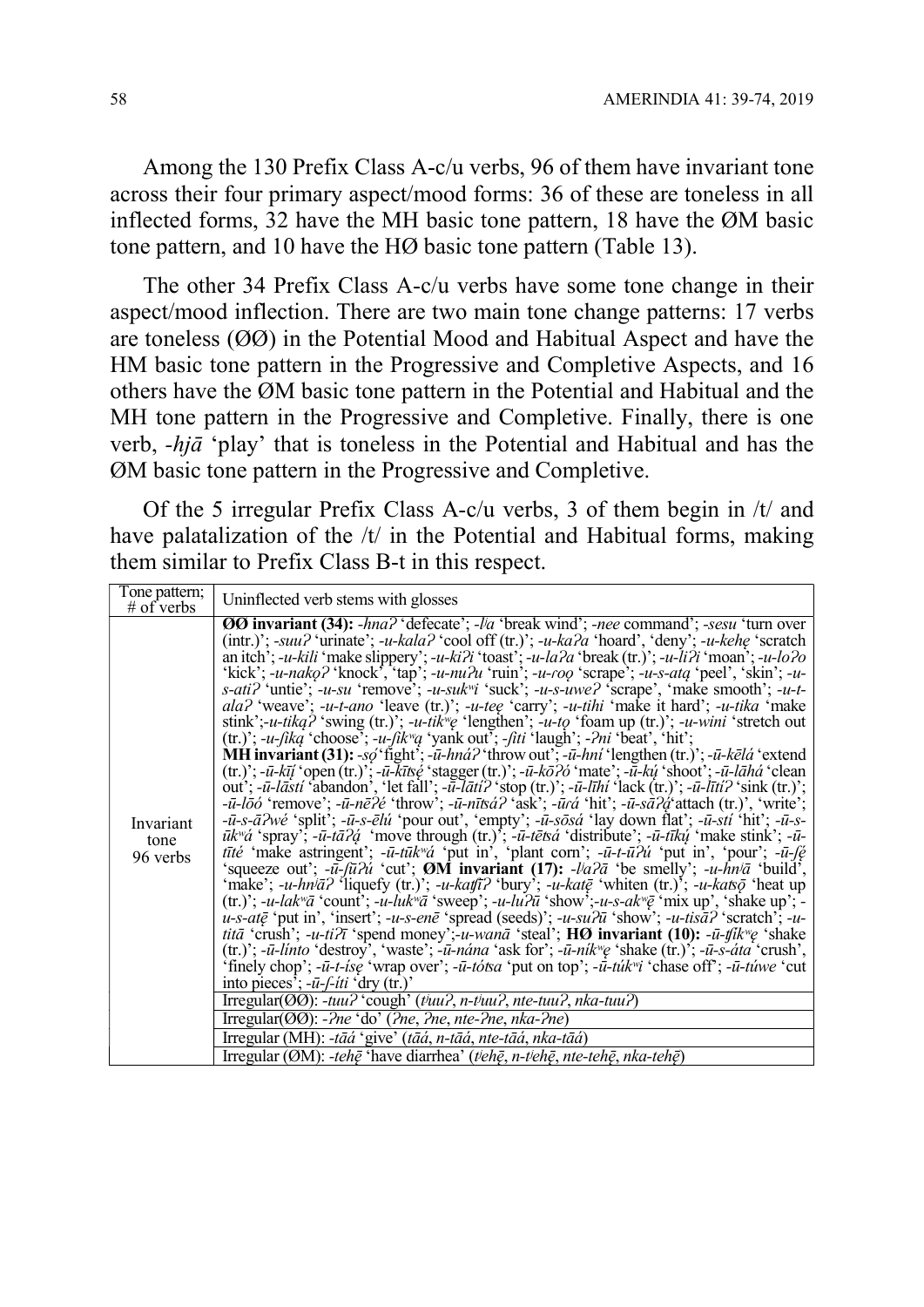| ØØ POT, HAB<br>HM PRG, CPL<br>17 verbs | $-hi\partial \bar{u}$ 'get embarrassed'; $-hi\bar{u}$ 'spin into thread'; $-u-b\acute{a}\partial \bar{a}$ 'blow on'; $-u-h\acute{a}w\bar{u}$ 'whistle';<br>-u-láā 'take away'; -u-l-ásū 'put in place'; -u-látsā 'let go of'; -u-lúū 'dig'; -u-s-úk <sup>w</sup> ā?<br>'shell', 'degrain'; $-u-t-\hat{a}h\bar{a}$ 'bore through'; $-u-t\hat{e}\bar{e}$ ' shave'; $-u-t\hat{o}\bar{a}$ 'put', 'hang up'; $-u$ -<br>$t\ddot{\in} \ell \ddot{\in}$ 'yank';- <i>u-tsū</i> 'pop (tr.)', 'crack (tr.)'; - <i>u-wiī</i> 'clean'; - <i>fa?ā</i> 'shout' |
|----------------------------------------|-------------------------------------------------------------------------------------------------------------------------------------------------------------------------------------------------------------------------------------------------------------------------------------------------------------------------------------------------------------------------------------------------------------------------------------------------------------------------------------------------------------------------------------------------|
|                                        | Irregular: $-n\acute{a}2\bar{a}$ 'see' ( $n\acute{a}2a$ , $n\acute{a}2a$ , nte-n $\acute{a}2\bar{a}$ , nka-n $\acute{a}2\bar{a}$ )                                                                                                                                                                                                                                                                                                                                                                                                              |
| ØM POT,                                | - <i>lālá</i> 'scold', 'be angry'; - <i>ū</i> - <i>hl<sup>j</sup>á</i> 'smear (tr.)'; - <i>ū-kātá</i> 'blacken (tr.)'; - <i>ū-kātí</i> 'have tantrum';                                                                                                                                                                                                                                                                                                                                                                                          |
| <b>HAB</b>                             | $-i\bar{l}$ - $\bar{u}$ - $\bar{k}$ i $\bar{\ell}$ ? break (tr.), 'snap (tr.)'; - $\bar{u}$ - $\bar{l}$ $\bar{a}$ ? $\dot{a}$ ' play music'; - $\bar{u}$ -n $\bar{a}$ $\bar{k}$ " $\dot{\alpha}$ ' bless'; - $\bar{u}$ -s- $\bar{a}$ $\dot{a}$ ?' rip', 'tear                                                                                                                                                                                                                                                                                   |
| MH PRG, CPL                            | (tr.)'; -ū-sāná 'open (tr.)'; -ū-só? 'gather up'; -ū-t-ākę́ 'burn (tr.)'; -ū-t-ākọ? 'cover (tr.)';                                                                                                                                                                                                                                                                                                                                                                                                                                              |
| 16 verbs                               | $-\bar{u}$ -tēĥę́ 'send (tr.)'; - $\bar{u}$ -tūsú? 'grab'; - $\bar{u}$ - $\bar{u}$ -ką́? 'tie up'; - $\bar{u}$ ?já 'buy'                                                                                                                                                                                                                                                                                                                                                                                                                        |
| ØØ POT, HAB                            |                                                                                                                                                                                                                                                                                                                                                                                                                                                                                                                                                 |
| ØM PRG, CPL                            | $-hi\bar{a}$ 'play'                                                                                                                                                                                                                                                                                                                                                                                                                                                                                                                             |
| 1 verb                                 |                                                                                                                                                                                                                                                                                                                                                                                                                                                                                                                                                 |

Table 13. Prefix Class A-c/u verbs, by tone class

#### 5.2. Prefix Class A-2 verbs

Prefix Class A-2 is a small class consisting of just 39 basic verbs. It includes some consonant-initial transitive verbs and unergative verbs, as well as all of the basic verbs in the language that begin with either /e/ or /i/. The prefixes that occur in the class are Potential ki-, Habitual nti-, Progressive nte-, and Completive  $nk^w$ *i*- (Table 6).

Prefix Class A-2 is quite irregular in terms of its number of tone alternation patterns. The 39 verbs fall into 5 different tone classes, and 2 of the resulting prefix-tone classes are further split in two because some verbs within them have the exceptional Progressive Aspect form with an intrusive /k/ between the prefix and the stem  $(\S 3.3)$ , while others do not.

Again, a majority of the verbs (29 out of 39) have invariant tone across aspect/mood forms: 11 verbs are toneless in all forms, 7 have the MH basic tone pattern, 5 have the ØM tone pattern, and 6 have the HØ tone pattern (Table 14).

Among the 10 verbs that have some tone change across aspects, one is toneless in the Potential Mood and Habitual Aspect while it has the ØM basic tone pattern in the Progressive and Completive Aspects. The other 9 have tonal alternation patterns in which the Progressive Aspect has the same tone as the Potential and Habitual, while the Completive Aspect form is tonally distinct. In these cases, the Progressive Aspect form appears to be built upon the Potential Mood form (§3.3).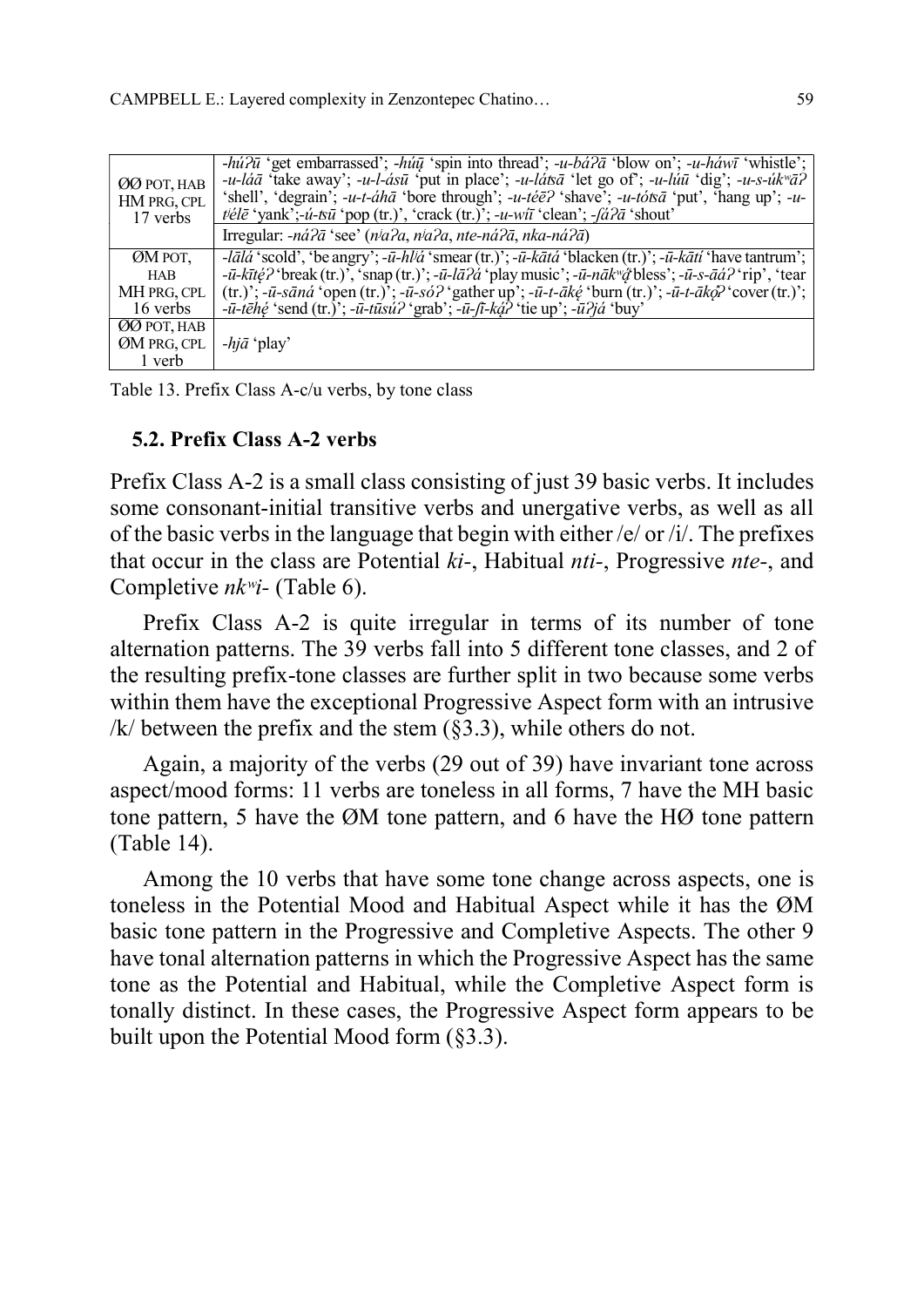| Tone pattern<br>$#$ of verbs                           |                                 | Uninflected verb stems with glosses                                                                                                                                                                                                                                                                                                                                                                                                                                                                                                                                                                                                                                                                   |  |  |
|--------------------------------------------------------|---------------------------------|-------------------------------------------------------------------------------------------------------------------------------------------------------------------------------------------------------------------------------------------------------------------------------------------------------------------------------------------------------------------------------------------------------------------------------------------------------------------------------------------------------------------------------------------------------------------------------------------------------------------------------------------------------------------------------------------------------|--|--|
|                                                        | $\text{No } k$<br>in PRG        | <b>OO</b> (7): -ene 'make sound'; -ise 'get wrapped'; -tee 'carry'; -tihi 'be<br>stingy'; - <i>t-itsu</i> 'unwind', 'unravel $(tr.)$ '; - <i>to?o</i> 'get high'; - <i>fikq</i><br>'choose'; MH (6): - <i>ī-hni</i> 'stretch oneself'; - <i>i-nīi</i> 'demand';- $\bar{\nu} \bar{e}$ ?e''lick';<br>-nīi 'get purified'; -t/ $\bar{e}$ ? $\acute{e}$ 'grind finely'; -t- $\bar{u}$ kų́? 'fold (tr.)'; ØM (3): -i-<br><i>s</i> -uwi? 'turn off', 'put out'; -i-t <sup>j</sup> -ala <sup>t</sup> 'melt' (tr.); -l'a <sup>t</sup> 'water (tr.)'; <b>HØ</b><br>(4): $-i-i^2e^2e$ 'lower' (tr.), 'lay egg'; $-k'$ <i>iti</i> 'soften (tr.)'; $-s\acute{e}su$ 'turn over<br>(tr.)'; -súlu 'make into powder' |  |  |
| Invariant tone                                         | (25)                            | Irregular (OO): -taa 'finish' (tiaa, n-tiaa, nte-taa, nk <sup>w</sup> i-tiaa)                                                                                                                                                                                                                                                                                                                                                                                                                                                                                                                                                                                                                         |  |  |
| 29 verbs                                               |                                 | Suppletive stem ( $\emptyset\emptyset$ ): -ii 'want', 'feel' (k-ii, nt-ii, ntf- $\overline{a}$ =ti?, nk <sup>w</sup> -ii)                                                                                                                                                                                                                                                                                                                                                                                                                                                                                                                                                                             |  |  |
|                                                        |                                 | Irregular (MH): -i-tʲāá 'give back' (tʲāá, nt-i-tʲāá, nte-tʲāá, nkʷ-i-tʲāá)                                                                                                                                                                                                                                                                                                                                                                                                                                                                                                                                                                                                                           |  |  |
|                                                        |                                 | Irregular (ØM): -ets $\bar{a}$ ? 'inform' (k-ets $\bar{a}$ ?, nt-ets $\bar{a}$ ?, nte-l-ets $\bar{a}$ ?, nk <sup>w</sup> -ets $\bar{a}$ ?)                                                                                                                                                                                                                                                                                                                                                                                                                                                                                                                                                            |  |  |
|                                                        |                                 | Irregular (HØ): -t'ána 'search for' (t'ána, n-t'ána, ntē-t'ána, nk <sup>w</sup> i-t'ána)                                                                                                                                                                                                                                                                                                                                                                                                                                                                                                                                                                                                              |  |  |
|                                                        | $\overline{k}$ in               | $\boldsymbol{00}$ (1): -eta 'wait for'; $\boldsymbol{0}$ M (1): -itfi 'get damaged'; $\boldsymbol{H}\boldsymbol{0}$ (1): -itfq 'store'                                                                                                                                                                                                                                                                                                                                                                                                                                                                                                                                                                |  |  |
|                                                        | <b>PRG</b><br>(4)               | Irregular (ØØ): -e?e 'go down' (k-e?e, nti-?e, nte-k-e?e, nk <sup>w</sup> -e?e)                                                                                                                                                                                                                                                                                                                                                                                                                                                                                                                                                                                                                       |  |  |
| <b>ØØ POT, HAB</b><br>ØM PRG, CPL<br>1 verb            | $\overline{k}$ in<br>PRG<br>(1) | $-i j \bar{e}$ 'succeed'                                                                                                                                                                                                                                                                                                                                                                                                                                                                                                                                                                                                                                                                              |  |  |
| ØM POT, HAB,<br><b>PRG</b>                             | $N \circ k$<br>in PRG<br>(2)    | $-n^{j}d$ ? 'wash hands'; -só? 'pick up'                                                                                                                                                                                                                                                                                                                                                                                                                                                                                                                                                                                                                                                              |  |  |
| MH CPL<br>3 verbs                                      | $k$ in<br><b>PRG</b><br>(1)     | $-i7i\acute{a}$ 'transport'                                                                                                                                                                                                                                                                                                                                                                                                                                                                                                                                                                                                                                                                           |  |  |
| ØØ POT, HAB,<br><b>PRG</b><br><b>HM CPL</b><br>5 verbs | $k$ in<br><b>PRG</b><br>(5)     | - <i>itfaā</i> 'arrive there'; - <i>itfa</i> $\bar{q}$ 'arrive here'; - <i>ik</i> <sup>w</sup> $\bar{a}$ 'weave'; - <i>ik</i> <sup>w</sup> $\bar{q}$ 'sew'; - <i>isū</i><br>'pay'                                                                                                                                                                                                                                                                                                                                                                                                                                                                                                                     |  |  |
| ØØ POT, HAB,<br><b>PRG</b><br>ØM CPL<br>1 verb         | $k$ in<br>PRG<br>(1)            | $-i\bar{v}\bar{u}$ 'come untangled'                                                                                                                                                                                                                                                                                                                                                                                                                                                                                                                                                                                                                                                                   |  |  |

### 5.3. Prefix Class B-c verbs

With 74 members, Prefix Class B-c is the second largest prefix class after Prefix Class A-c/u. Most of its verbs are morphologically simplex intransitive roots with unaccusative or inactive semantics. The stems are consonant-initial. The prefixes that occur in the class are Potential ki-, Habitual *nti*-, Progressive *nte*-, and Completive *nku*- (see Table 6).

Of the 74 verbs in this class, 58 of them (about 78%) have invariant tone across the four primary aspect/mood forms: 22 are toneless, 18 have the MH basic tone pattern, 14 have the ØM basic tone pattern, and 4 have the HØ basic tone pattern (Table 15).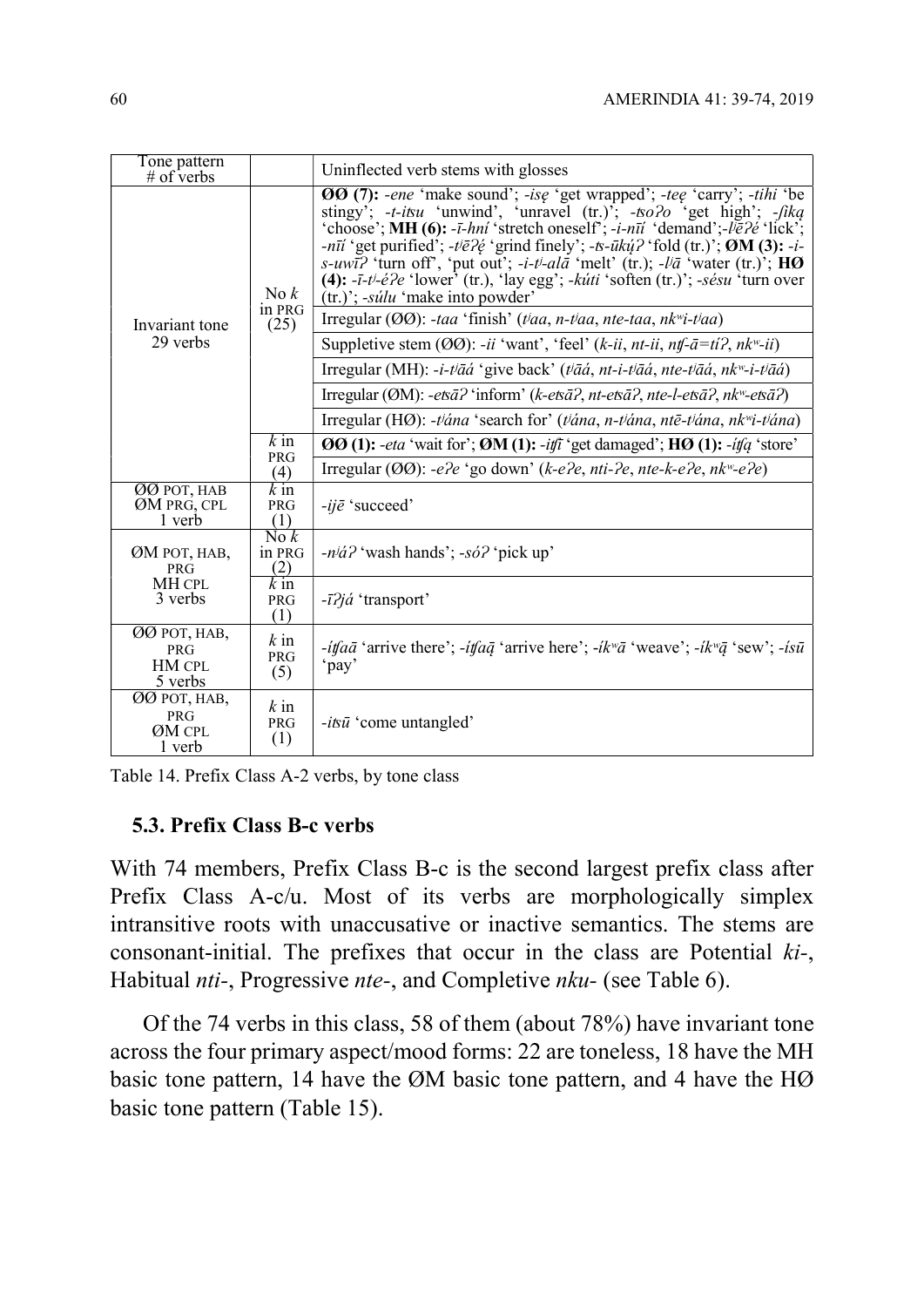| Tone pattern<br>$#$ of verbs           | Uninflected verb stems with glosses                                                                                                                                                                                                                                                                                                                                                                                                                                                                                                                                                                                                                                                                                                                                                                                                                                                                                                                                                                                                                                                                                                                                                                                                                                                                                                                                                                                                                                                                                                                                                                      |
|----------------------------------------|----------------------------------------------------------------------------------------------------------------------------------------------------------------------------------------------------------------------------------------------------------------------------------------------------------------------------------------------------------------------------------------------------------------------------------------------------------------------------------------------------------------------------------------------------------------------------------------------------------------------------------------------------------------------------------------------------------------------------------------------------------------------------------------------------------------------------------------------------------------------------------------------------------------------------------------------------------------------------------------------------------------------------------------------------------------------------------------------------------------------------------------------------------------------------------------------------------------------------------------------------------------------------------------------------------------------------------------------------------------------------------------------------------------------------------------------------------------------------------------------------------------------------------------------------------------------------------------------------------|
| Invariant tone<br>58 verbs             | $\overline{00}(21)$ : -hnii 'grow'; -kala? 'cool off'; -ka?a 'keep water out'; -kehe 'get itchy';<br>-kili 'slip'; -ki?i 'get toasted'; -laha 'get cleaned out'; -lak <sup>w</sup> i 'run off';<br>-la?a 'get broken'; -naa 'sting (intr.)'; -nu?u 'break down'; -n <sup>j</sup> afe? 'get angry';<br>-sti 'go across'; -tihi 'become hard'; -tika 'to stink'; -tika? 'swing (intr.)'; -tik <sup>w</sup> e<br>'become long'; -tija? 'get delayed'; -wini 'get stretched'; -witi 'dry out'; -fe 'get<br>late'; MH $(18)$ : -hn'a 'move', 'quake'; -ka $\overline{a}$ ' 'become colored'; -ke $\overline{a}$ ' be<br>grafted/added'; -kīį 'open (intr.)'; -kītsę 'be staggered/out of line'; -kūna? 'get<br>thrown away'; -nāá 'be cleared (field)'; -nā $2a$ ' to loosen (intr.)'; -sāą́ 'fall over';<br>-sé 'get wider'; -tētsá 'be distributed'; -tīkų́ 'smell of decomposing'; -tīté 'become<br>astringent'; -tså 'be mistaken'; -tsā?ą́ 'change (intr.)'; -wī?ł 'get skinny'; -fę́ 'get<br>squeezed'; $-i\bar{u}2\dot{u}$ 'get cut'; <b>ØM</b> (13): $-hi2\bar{j}$ 'be one's turn'; $-hi\bar{a}$ 'slide', 'smear<br>(intr.)'; -hn/ $\bar{a}$ ? 'get blended'; -katfi 'ripen early'; -katfi? 'get buried'; -kan $\bar{a}$ 'open<br>up (intr.)'; -kate 'become white/colorless'; -katso 'heat up (intr.)'; -lak <sup>w</sup> a 'get<br>counted'; -lalā 'be early'; -nak" $\bar{q}$ 'get blessed'; -sanā 'open up'; -fijā? 'be dying';<br><b>HØ</b> (4): - <i>kúti</i> 'soften (intr.)'; - <i>lák<sup>w</sup>i</i> 'boil (intr.)'; - <i>lá?wa</i> 'get washed away'; - <i>líti?</i><br>$\sin k$ (intr.)' |
|                                        | Irregular (OO): -sa?q 'be attached'(sa?q, nti-sa?q, nte-sa?q, nku-sa?q)                                                                                                                                                                                                                                                                                                                                                                                                                                                                                                                                                                                                                                                                                                                                                                                                                                                                                                                                                                                                                                                                                                                                                                                                                                                                                                                                                                                                                                                                                                                                  |
|                                        | Irregular (ØM): -suk <sup>w</sup> ā 'be lying down'(suk <sup>w</sup> ā, nti-suk <sup>w</sup> ā, nte-suk <sup>w</sup> ā, nku-suk <sup>w</sup> ā)                                                                                                                                                                                                                                                                                                                                                                                                                                                                                                                                                                                                                                                                                                                                                                                                                                                                                                                                                                                                                                                                                                                                                                                                                                                                                                                                                                                                                                                          |
| ØØ POT, HAB<br>HM PRG, CPL<br>10 verbs | -ká?nē 'get whipped'; -kélā 'stiffen'; -láā 'get loose'; -látī 'become thin'; -líhī 'get<br>lost'; -lintō 'go to waste', 'spoil'; -lijā 'sink'; -liutī 'get dug'; -tik <sup>w</sup> ī 'become steep';<br>$-wi\bar{i}$ 'get cleaned'                                                                                                                                                                                                                                                                                                                                                                                                                                                                                                                                                                                                                                                                                                                                                                                                                                                                                                                                                                                                                                                                                                                                                                                                                                                                                                                                                                      |
| ØM POT, HAB<br>MH PRG, CPL<br>4 verbs  | -hná 'flee'; -kātá 'darken (intr.)', 'get bruised'; -kītę́? 'get snapped'; -lūk <sup>w</sup> á 'get<br>swept'                                                                                                                                                                                                                                                                                                                                                                                                                                                                                                                                                                                                                                                                                                                                                                                                                                                                                                                                                                                                                                                                                                                                                                                                                                                                                                                                                                                                                                                                                            |
| ØØ POT, HAB<br>ØM PRG, CPL<br>1 verb   | $-s\bar{u}$ 'come off'                                                                                                                                                                                                                                                                                                                                                                                                                                                                                                                                                                                                                                                                                                                                                                                                                                                                                                                                                                                                                                                                                                                                                                                                                                                                                                                                                                                                                                                                                                                                                                                   |
| ØØ POT, HAB, PRG<br>ØM CPL<br>1 verb   | <i>-titā</i> 'get crushed'                                                                                                                                                                                                                                                                                                                                                                                                                                                                                                                                                                                                                                                                                                                                                                                                                                                                                                                                                                                                                                                                                                                                                                                                                                                                                                                                                                                                                                                                                                                                                                               |

Table 15. Prefix Class B-c verbs, by tone class

There are 16 verbs in Prefix Class B-c that have some tone change across aspect/mood forms. Only one verb has a tone pattern in the Progressive Aspect that is different from the tone in the Completive: -titā 'get crushed'. This verb is unusual in that it appears to have a Progressive Aspect form based on the Potential Mood form (§3.3) but there is no evidence of any intrusive  $/k$  as we might expect. It is possible that this verb migrated from Prefix Class A-2 to Prefix Class B-c, perhaps due to its inactive semantics. Future comparative work may shed light on this question. The two irregular verbs in Prefix Class B-c have stems that begin in /s/. They have no segmental prefix in the Potential Mood, making them similar to Prefix Class B-t in that respect  $(\S 5.4)$ . Since they are verbs of posture, they fit in semantically with Prefix Class B-t as well.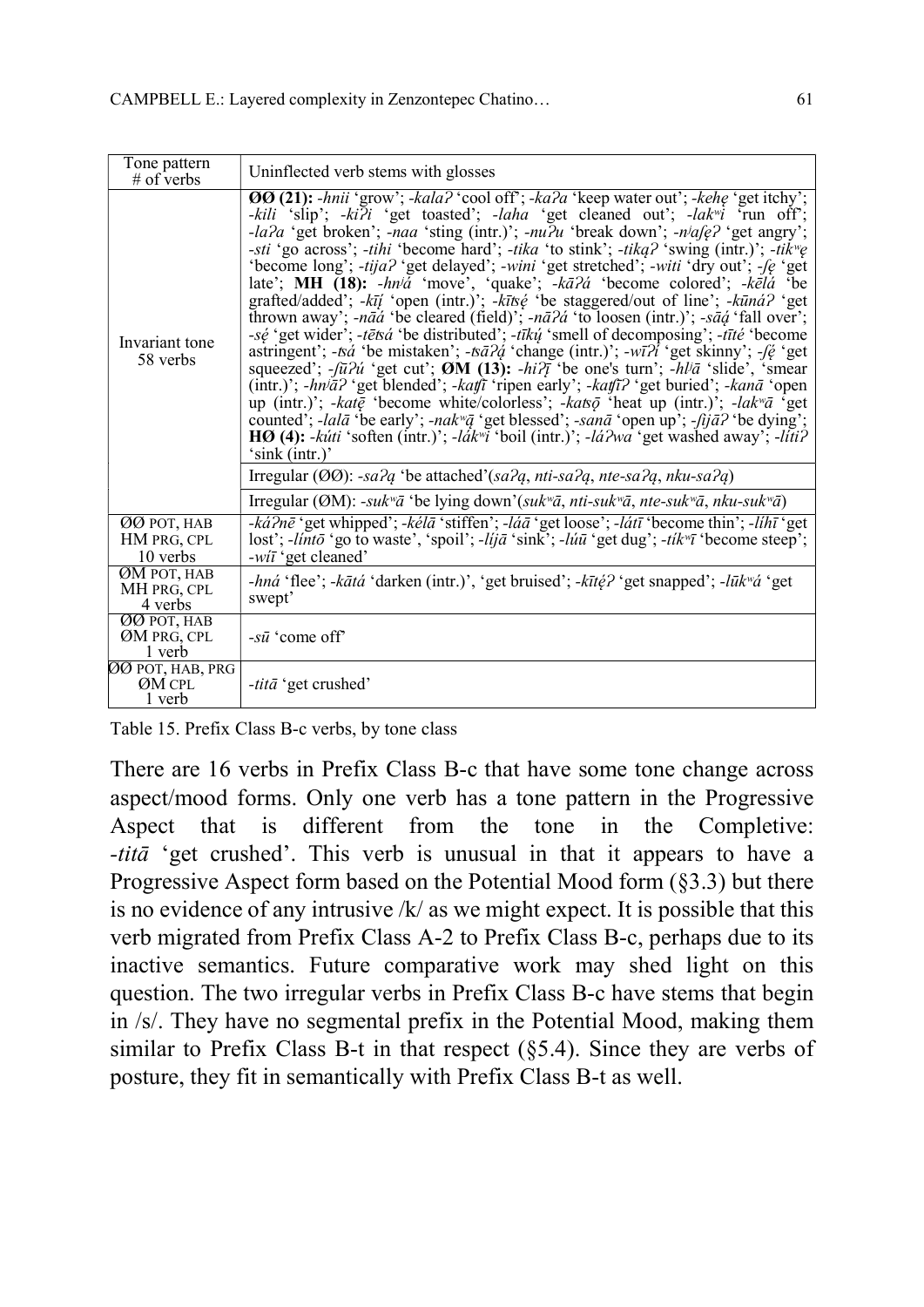#### 5.4. Prefix Class B-t verbs

Prefix Class B-t is a small prefix class, containing only 28 basic verbs, which begin in /t/. However, they are an important and frequently occurring set of verbs because they include many of the verbs of motion and posture, the latter of which are used as secondary predicates and existential predicates (Campbell 2015). A few unaccusative verbs that begin in /t/ are also in this class. Though there is some phonological and semantic basis for membership in this class, it is not entirely predictable since some unaccusative verbs that begin in /t/ belong to Prefix Class B-c (§5.3). The segmental layer of aspect/mood inflection that defines the class is palatalization of the stem-initial  $/t$  in the Potential,  $n$ - with palatalization of the stem  $/t$  in the Habitual, Progressive *nte*-, and Completive nku- (see Table 6).

Among the 28 Prefix Class B-t verbs, 20 of them have invariant tone across aspect/mood forms: 8 of these are toneless, 3 have the MH basic tone pattern, 2 have the ØM basic tone pattern, and 5 have the HØ basic tone pattern (Table 16). The remaining 2 verbs with invariant tone have the HM basic tone pattern in all aspect/mood forms, a pattern not found on any other tonally invariant verbs in the language.

Of the 8 verbs that have some tone change in their aspect/mood inflection, 5 are toneless in the Potential and Habitual and have the HM basic tone pattern in the Progressive and Completive. Another 2 verbs have the ØM basic tone pattern in the Potential and Habitual and the MH basic tone pattern in the Progressive and Completive. Finally, one verb,  $-te\bar{e}$  'be hanging', is toneless in the Potential and Habitual and has the ØM basic tone pattern in the Progressive and Completive. There are no Prefix Class B-t verbs with stem suppletion or irregular segmental inflection.

| Tone pattern<br>$\#$ of verbs                | Uninflected verb stems with glosses                                                                                                                                                                                                                                                                                                                                                                                                                                                                                                                                                                           |
|----------------------------------------------|---------------------------------------------------------------------------------------------------------------------------------------------------------------------------------------------------------------------------------------------------------------------------------------------------------------------------------------------------------------------------------------------------------------------------------------------------------------------------------------------------------------------------------------------------------------------------------------------------------------|
| Invariant<br>tone<br>20 verbs                | <b>OO</b> (8): $-\frac{t}{a}$ (8): $-\frac{t}{a}$ (be visible'; $-\frac{t}{a}$ (go around'; $-\frac{t}{c}$ (be located'; $-\frac{t}{c}$ arrive there'; $-\frac{t}{c}$ igaq<br>'arrive here'; -too 'be standing'; -tunu 'grow'; -t-u?u 'exist', 'be inside'; MH (3): -taka?<br>'suffer'; -tējá 'be standing'; -tūkvá 'be sitting', 'be inside'; ØM (2): -tehē 'pass (intr.)'; -tehnā<br>'begin'; HØ (5): -ták"i 'fly'; -tátsa 'get dizzy', 'faint'; -túwe 'get cut into pieces'; -tú?u 'leave<br>(intr.)'; -tú?ja 'reach other side'; $\overrightarrow{HM}(2)$ : -t-ákē 'burn (intr.)'; -tásū 'fall to ground' |
| <b>ØØ POT, HAB</b><br>HM PRG, CPL<br>5 verbs | <i>-t-ahā</i> 'get pierced'; <i>-tak<sup>w</sup>ī</i> 'be hanging'; <i>-tak<sup>w</sup>ī</i> 'owe (tr.)'; <i>-tēẽ?</i> 'get shaved'; <i>-t-úk<sup>w</sup>ā</i><br>'get chafed <sup>3</sup> , 'get a rash'                                                                                                                                                                                                                                                                                                                                                                                                     |
| ØM POT, HAB<br>MH PRG, CPL<br>2 verbs        | -tāá? 'get torn'; -t <sup>jūk</sup> "a <sup>'</sup> go out of                                                                                                                                                                                                                                                                                                                                                                                                                                                                                                                                                 |
| ØØ POT, HAB<br>ØM PRG, CPL<br>1 verb         | <i>-tee</i> 'be hanging'                                                                                                                                                                                                                                                                                                                                                                                                                                                                                                                                                                                      |

Table 16. Prefix Class B-t verbs, by tone class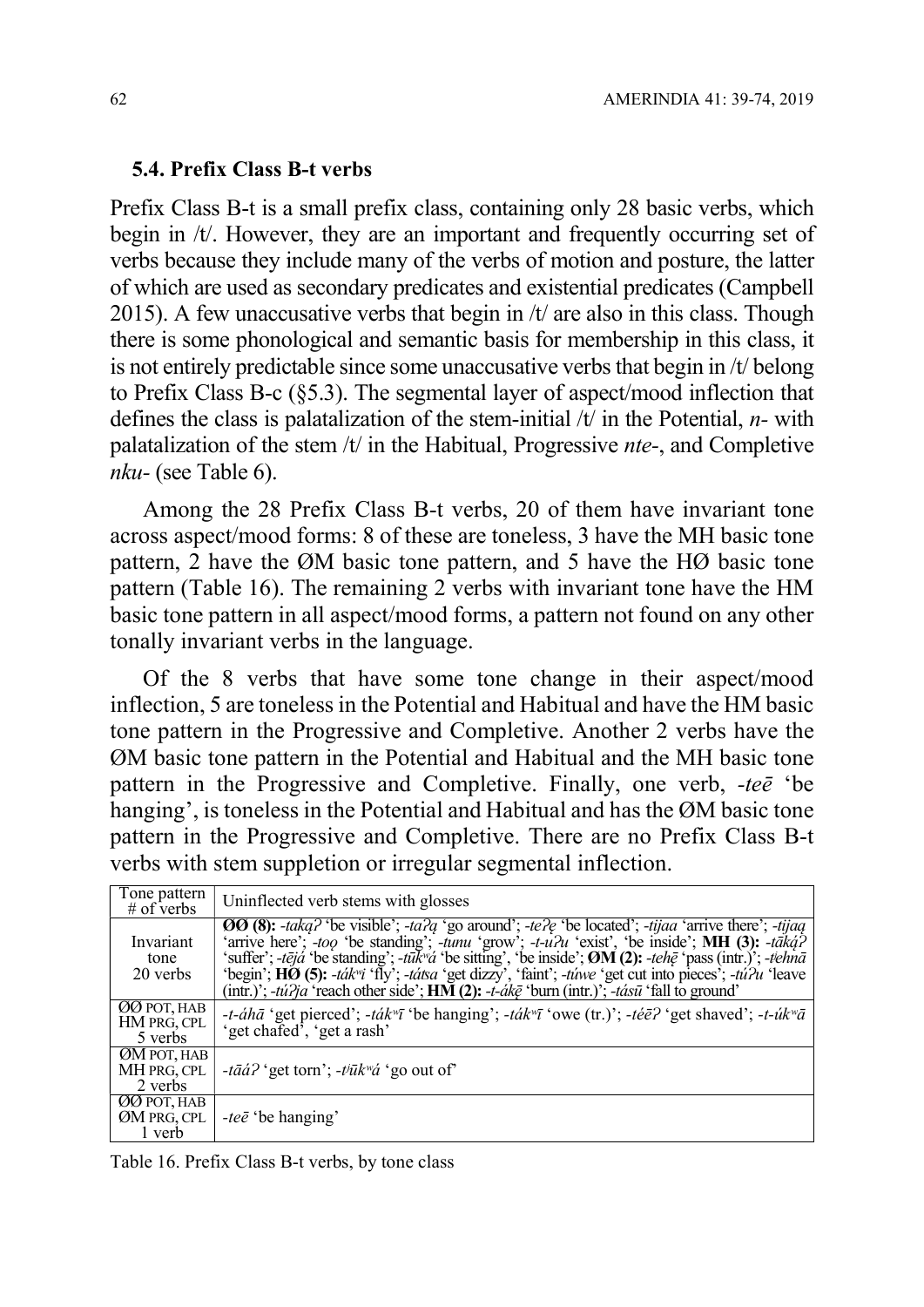#### 5.5. Prefix Class B-y verbs

Prefix Class B-y consists of 52 basic verbs, all of which have underlying stems that begin in /j/. Many of these verbs are intransitive verbs (unaccusative or inactive) that are derived by the Intransitivizer prefix j-. Others are intransitive or transitive roots that begin in j. The segmental layer of inflection that defines the prefix class is change of the stem-initial  $\frac{1}{4}$  to  $\frac{1}{4}$ in the Potential Mood (likely a fusion of an earlier sequence  $k(i)$ -+j), Habitual *n*- with change of stem-initial /j/ to /tf/, Progressive *nte*-, and Completive *nku*-(see Table 6 for examples). Of the 52 Prefix Class B-y verbs, 36 of them have invariant tone.

As discussed in §3.3, some Prefix Class B-y verbs have a stem-initial /j/ in the Progressive Aspect, others have a stem-initial /ʧ/ in that form, and still others appear to freely alternate between stem-initial /j/ and /ʧ/. Therefore, this prefix-tone class is divided to reflect this further dimension of complexity. The only verb listed as otherwise irregular in this prefix class is -*jate* 'sleep', which begins with  $k^j$  in the Potential Mood instead of  $f$ , has  $nt^j$ in the Habitual instead of  $n\mathbf{f}$ , and which has no distinct Progressive Aspect form, probably because of the verb's stative semantics.

| Tone pattern<br># of verbs            |                                                | Uninflected verb stems with glosses                                                                                                                                                                                                                                                                                                                                                                                                                                                                     |
|---------------------------------------|------------------------------------------------|---------------------------------------------------------------------------------------------------------------------------------------------------------------------------------------------------------------------------------------------------------------------------------------------------------------------------------------------------------------------------------------------------------------------------------------------------------------------------------------------------------|
|                                       | PRG stem in<br>/1/(15)                         | <b>OO</b> (5): -j-ala? 'be woven'; -j-ata 'get peeled/skinned'; -j-ute? 'be<br>hungry'; -j-uwe? 'be leveled/scraped'; -j-u?u 'get put in', 'live'; MH (5):<br>-j-ālu 'get spilled/emptied'; -jā?né 'to be lacking'; -j-ā?wé 'be split'; -j-<br>$\vec{u}k$ "á 'get sprayed'; -jūk"á 'tremble'; <b>ØM (2):</b> -j-akē 'get burned'; -j-anē<br>'get scattered'; HØ (2): -j-áku 'get eaten'; -j-áta 'get crushed'                                                                                           |
| Invariant tone                        |                                                | Irregular( $\emptyset\emptyset$ ): -jatę 'sleep' (k-jatę, nt-jatę, nt-jatę, nk-jatę)                                                                                                                                                                                                                                                                                                                                                                                                                    |
| 36 verbs                              | PRG stem in<br>$/$ tf $/$ (16)                 | <b>OO</b> (9): -jaa 'go (back)'; -jaa 'come (back)'; -jak <sup>w</sup> a 'run into'; -jak <sup>w</sup> a 'weave'; -jak <sup>w</sup> e? 'swallow'; -j-asu 'be paid for'; -jata 'plant'; -j-atsu 'unwind (intr.)'; -j-uwi 'flash', 'shine'; <b>MH</b> (2): -jāá 'catch up t<br>$\bar{u}k\dot{\mu}$ ? 'get folded', 'get rolled up'; $\mathcal{O}M(5)$ : -j-a $\hbar\dot{a}$ 'find'; -j-ak $\bar{a}$ 'become', 'heal'; -jat $\bar{e}$ 'be washed'; -j-u $k''\bar{a}$ 'receive'; -ju $\bar{n}$ 'take root'; |
|                                       | PRG stem in<br>$/j/ \sim /f/(5)$               | $\boldsymbol{00}$ (3): -jala 'burp'; -j-ati? 'get untied'; -ja?ne 'abound'; $\boldsymbol{H}\boldsymbol{0}$ (2):<br><i>jála</i> 'open', 'bloom'; -já?q 'get accustomed'                                                                                                                                                                                                                                                                                                                                  |
| ØØ POT, HAB                           | PRG stem in<br>/ij(5)                          | $-i-\hat{a}h\bar{a}$ 'get holes'; $-i-\hat{a}n\bar{o}$ 'remain'; $-i-\hat{u}k^w\bar{a}$ 'get chafed', 'get a rash';<br>$-i\mu k^{\nu} \bar{a} \bar{f}$ 'get shelled/degrained'; $-i\mu k^{\nu} \bar{g}$ 'sprain'                                                                                                                                                                                                                                                                                        |
| HM PRG, CPL                           | PRG stem in<br>$/$ t $/$ (1)                   | $-i\dot{a}$ ? $\bar{q}$ 'wash'                                                                                                                                                                                                                                                                                                                                                                                                                                                                          |
| 7 verbs                               | PRG stem in<br>$/i / \sim / \frac{f}{f} / (1)$ | $-i$ - <i>anā</i> 'wilt'                                                                                                                                                                                                                                                                                                                                                                                                                                                                                |
| ØM POT, HAB<br>MH PRG, CPL<br>5 verbs | PRG stem in<br>/1/(4)                          | $-i\bar{a}\hat{a}$ ? 'be made'; $-i$ - $\bar{a}k\hat{a}$ ? 'get tied up'; $-i$ - $\bar{a}k^w\hat{e}$ 'rise'; $-i$ - $\bar{a}t\hat{e}$ 'enter',<br>get put in'                                                                                                                                                                                                                                                                                                                                           |
|                                       | PRG stem in<br>$/i / \sim / \frac{f}{f}$ (1)   | -j-ākó? 'get closed/covered'                                                                                                                                                                                                                                                                                                                                                                                                                                                                            |
| ØM POT, HAB, PRG                      | PRG stem in<br>$/$ tf $/$ (3)                  | $-j\bar{a}t\bar{i}$ ? 'shrink'; $-jak^{\omega}\bar{a}$ 'warm up in sun'; $-j$ - $\bar{a}l\bar{a}$ 'dissolve', 'melt'                                                                                                                                                                                                                                                                                                                                                                                    |
| MH CPL<br>4 verbs                     | PRG stem in<br>$/i / \sim / \frac{f}{f}$ (1)   | $-i$ - $\bar{u}$ wi? 'go out', 'get turned off'                                                                                                                                                                                                                                                                                                                                                                                                                                                         |

Table 17. Prefix Class B-y verbs, by tone class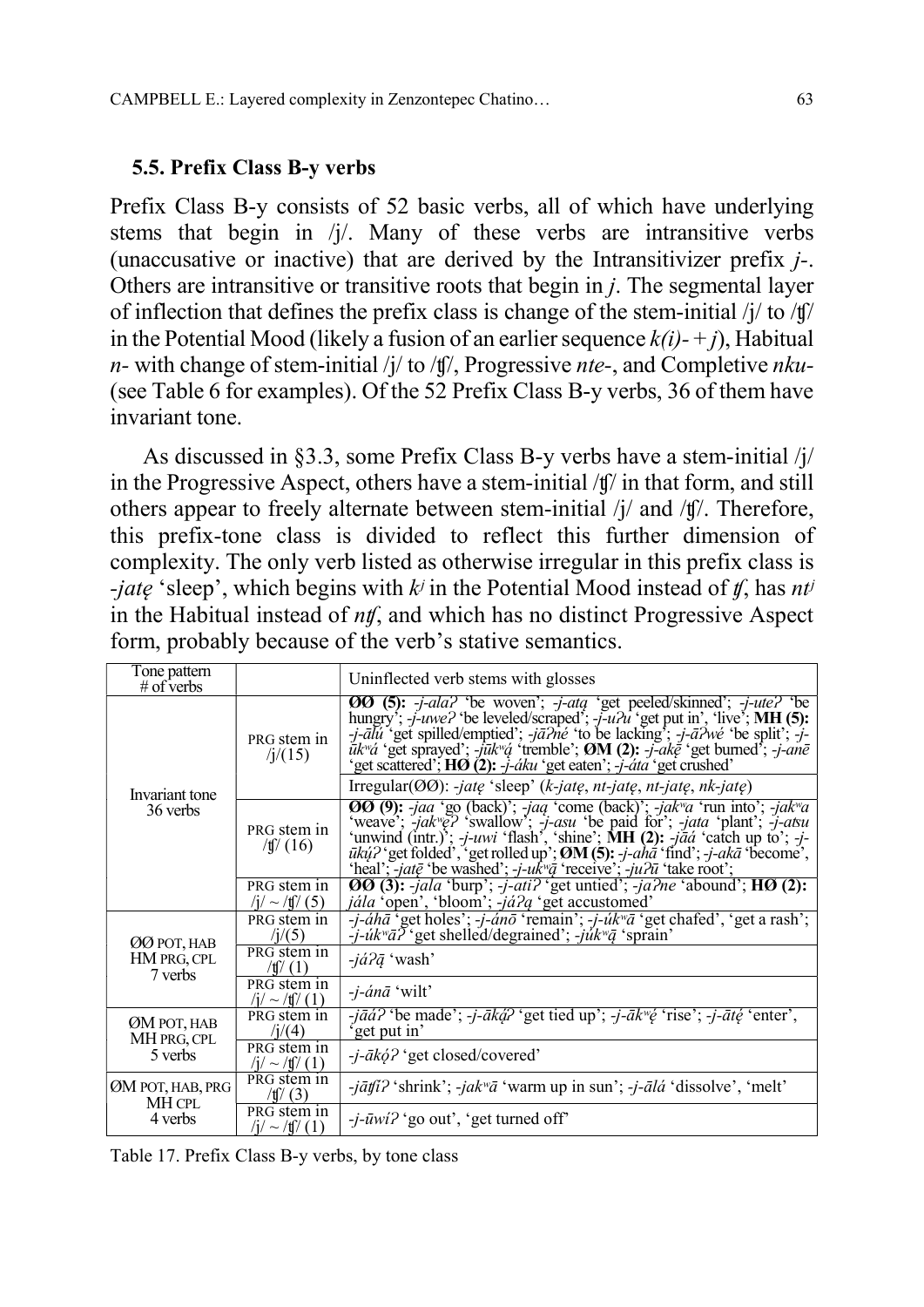### 5.6. Prefix Class C-a verbs

Prefix Class C-a is the smallest prefix class, consisting of only 21 verbs. All of them begin in /a/ except for one:  $-u^2we$  'dry up'. These verbs are primarily inactive or unaccusative intransitive verbs. The segmental layer of inflectional morphology that defines the class is Potential  $k$ -, Habitual *nti*-(with elision of the stem  $\langle a \rangle$ ), Progressive *nt*  $\langle a \rangle$ , and Completive *nku*-.

A couple of verbs have an uncommon tone alternation pattern in which the Potential and Habitual forms have the MH basic tone pattern and the Progressive and Completive forms have the ØM basic tone pattern. The only other prefix class with this tone alternation pattern is Prefix Class C-2.

One third of Prefix Class C-a verbs (7 out of 21) have a unique tone alternation pattern in which the Completive Aspect has the same tone pattern as the Potential and Habitual, while the Progressive Aspect has a separate tone pattern. No other tone alternation pattern involves only the Progressive Aspect having a distinct tone pattern. This may be an archaic feature that reflects an earlier stage during which the Progressive Aspect prefix carried a M tone, as it still does today in Zacatepec Eastern Chatino (Villard & Woodbury 2012).

| Tone pattern<br>$#$ of verbs          | Uninflected verb stems with glosses                                                                                                                                                                                                                                                    |
|---------------------------------------|----------------------------------------------------------------------------------------------------------------------------------------------------------------------------------------------------------------------------------------------------------------------------------------|
| Invariant tone<br>10 verbs            | <b>00 (7):</b> $-ak^{\prime\prime}a2$ 'leak'; $-ala$ 'be born'; $-ana2$ 'thicken'; $-asija$ 'be lying down'<br>(lacks PRG); -atsa? 'get wet'; -atsu 'burst'; -u?we 'dry up'; MH (1): - $\bar{a}k\bar{a}$ ? 'have<br>sex'; $\Theta$ $\Theta$ (1): -at $\theta$ <sup>†</sup> ripen well' |
|                                       | Irregular(OO): -ahi 'die' (k-aha, nti-hi, ntej-aha, nku-hwi)                                                                                                                                                                                                                           |
| ØØ POT, HAB<br>ØM PRG, CPL<br>2 verbs | Irregular: -akā 'be done' (k-aka, nti-ka, ntf-akā, nk-aā)                                                                                                                                                                                                                              |
|                                       | Irregular: $-ak\bar{a}$ 'be able' (k-aka, nti-ka, ntf-ak $\bar{a}$ , nku-k $\bar{a}$ )                                                                                                                                                                                                 |
| MH POT, HAB<br>ØM PRG, CPL<br>2 verbs | <i>-alā</i> 'abound (of liquid)'                                                                                                                                                                                                                                                       |
|                                       | Irregular: $-ah\bar{\imath}$ 'get' (k- $\bar{a}h\dot{a}$ , ntī-hi, ntf-ah $\bar{a}$ , nku-hwī)                                                                                                                                                                                         |
| MH POT, HAB, CPL<br>ØM PRG<br>7 verbs | - $\bar{a}k\acute{e}2$ 'get cooked'; - $\bar{a}k\acute{v}i$ 'decompose'; - $\bar{a}l\acute{u}$ 'get fat'; - $\bar{a}s\acute{o}$ 'get worn out'; - $\bar{a}s\acute{u}2$<br>'get old'; - <i>até</i> 'get destroyed'; - <i>atsú?</i> 'rot'                                                |

Table 18. Prefix Class C-a verbs, by tone class

### 5.7. Prefix Class C-2 verbs

Prefix Class C-2 is fairly small, consisting of 31 verbs, 8 of which are considered irregular in their segmental inflection. Most Prefix Class C-2 verbs are transitive or unergative. They all begin with a vowel: /a/, /o/, or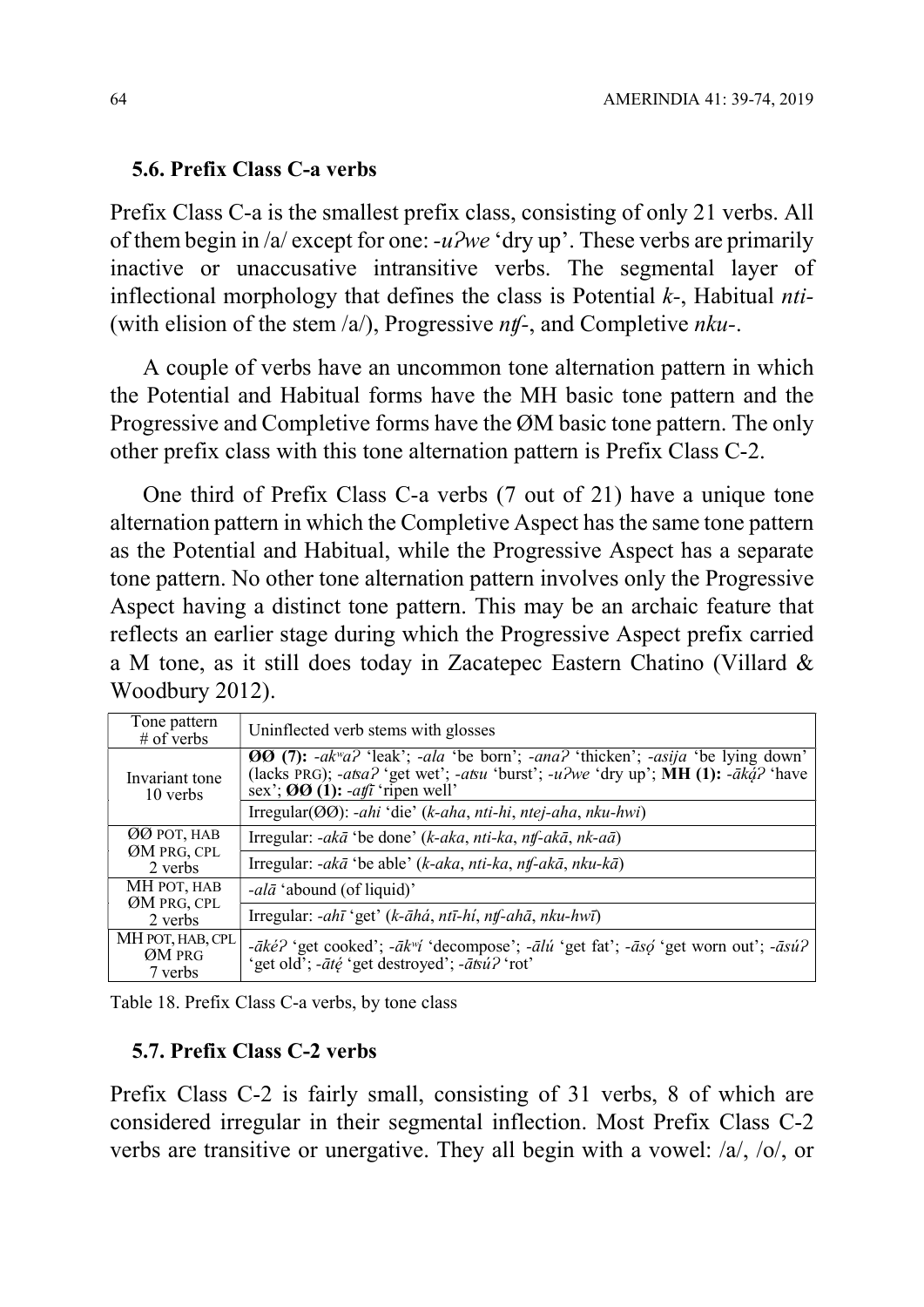/u/. The segmental layer of inflection that defines this prefix class is Potential  $k$ -, Habitual *nti*-, Progressive *nt* – (with its alternate *ntej*-), and Completive *j*-(with its alternant nkaj-).

Prefix Class C-2 is unusual in its tonal layer of inflection because about 42% of the verbs (13 out of 31) have some type of tone change as part of their inflection, which is a larger percentage than that found in other prefix classes. Of these, 4 verbs have the unusual tone alternation pattern found elsewhere only in Prefix Class C-a and in which the Potential and Habitual havethe MH tone pattern while the Progressive and Completive have the ØM basic tone pattern.

| Tone pattern<br>$#$ of verbs          | Uninflected verb stems with glosses                                                                                                                                                                                                                                                                                          |
|---------------------------------------|------------------------------------------------------------------------------------------------------------------------------------------------------------------------------------------------------------------------------------------------------------------------------------------------------------------------------|
|                                       | <b>OO</b> (12): -ala? 'hold (tr.)'; -ata 'take a bath'; -ati? 'suckle'; -oho? 'sting (tr.)'; -u-<br>hwi 'kill'; -uk <sup>w</sup> e? 'smell (tr.)'; -una 'hear'; -una 'twist into rope'; -u-tsa? 'make wet';<br>-utse 'fear'; -uwe 'get ground'; -u-?ne 'have sex'; $\boldsymbol{Q}$ M (1): -uk <sup>w</sup> $\bar{q}$ 'grab' |
| Invariant tone<br>18 verbs            | Irregular( $\text{OO}$ ): -aa 'go' ( $\text{t}$ -aa, ntf-aa, ntf-aa, j-aa)                                                                                                                                                                                                                                                   |
|                                       | Irregular( $\text{OO}$ ): -aq 'come' (nihj-aq, ntej-aq, n <sup>j</sup> -aq, j-aq)                                                                                                                                                                                                                                            |
|                                       | Irregular( $\emptyset\emptyset$ ): -aku 'eat' (k-aku, nt-aku, ntf-aku, j-aku)                                                                                                                                                                                                                                                |
|                                       | Irregular( $\mathcal{O}(\mathcal{O})$ : -ak <sup>w</sup> i? 'speak' (ki-k <sup>w</sup> i?, nt-ik <sup>w</sup> i?, ntf-ak <sup>w</sup> i?, j-ak <sup>w</sup> i?)                                                                                                                                                              |
|                                       | $Trregular(\overline{OO})$ : -ula? 'be cold' (j-ula?, ntf-ula?, no PRG, j-ula?)                                                                                                                                                                                                                                              |
| ØØ POT, HAB<br>HM PRG, CPL<br>2 verbs | $-iin\bar{e}$ 'to dig'; $-iit\bar{\iota}$ 'bark'                                                                                                                                                                                                                                                                             |
| ØM POT, HAB<br>MH PRG, CPL<br>5 verbs | $-\bar{a}t\acute{a}$ ? 'chew'; $-\bar{u}-k\acute{e}$ ? 'cook (tr.)'; $-\bar{u}l\acute{a}$ 'sing'; $-\bar{u}n\acute{a}$ 'cry'; $-\bar{u}-t\acute{e}$ 'break apart (tr.)'                                                                                                                                                      |
| ØØ POT, HAB<br>ØM PRG, CPL<br>2 verbs | -a?nā 'clear field'; -uhwī? 'to sell'                                                                                                                                                                                                                                                                                        |
|                                       | $-ak^w\bar{e}$ 'vomit'                                                                                                                                                                                                                                                                                                       |
| MH POT, HAB<br>ØM PRG, CPL<br>4 verbs | Irregular: - $o\bar{o}$ 'grind' (k- $\bar{o}\dot{o}$ , ntij- $\bar{o}\dot{o}$ , ntf- $o\bar{o}$ , j- $o\bar{o}$ )                                                                                                                                                                                                            |
|                                       | Irregular: $-\partial^2 \bar{\partial}$ 'drink' (k- $\bar{\partial}^2 \partial$ , ntī- $\partial j \partial$ , ntf- $\partial^2 \bar{\partial}$ , j- $\partial^2 \bar{\partial}$ )                                                                                                                                           |
|                                       | Irregular: - $o$ ? $\bar{o}$ 'punch' (k- $\bar{o}$ ? $\phi$ , ntī-? $j\phi$ , ntej- $o$ ? $\bar{o}$ , nkaj- $o$ ? $\bar{o}$ )                                                                                                                                                                                                |

Table 19. Prefix Class C-2 verbs, by tone class

## 5.8. Irregular verbs that do not fit in any prefix class

Three verbs have been identified that are so irregular or defective in their inflection that they cannot be placed into any particular prefix class (Table 20). The verb meaning 'know' and 'realize' has a suppletive stem in the Habitual Aspect, and the Completive Aspect prefix has been reduced to n-, making it hard to classify into any of the prefix classes. The two verbs meaning 'to say' or 'to tell' have no formal difference in the Habitual, Progressive, and Completive Aspects, and have only a change in vowel from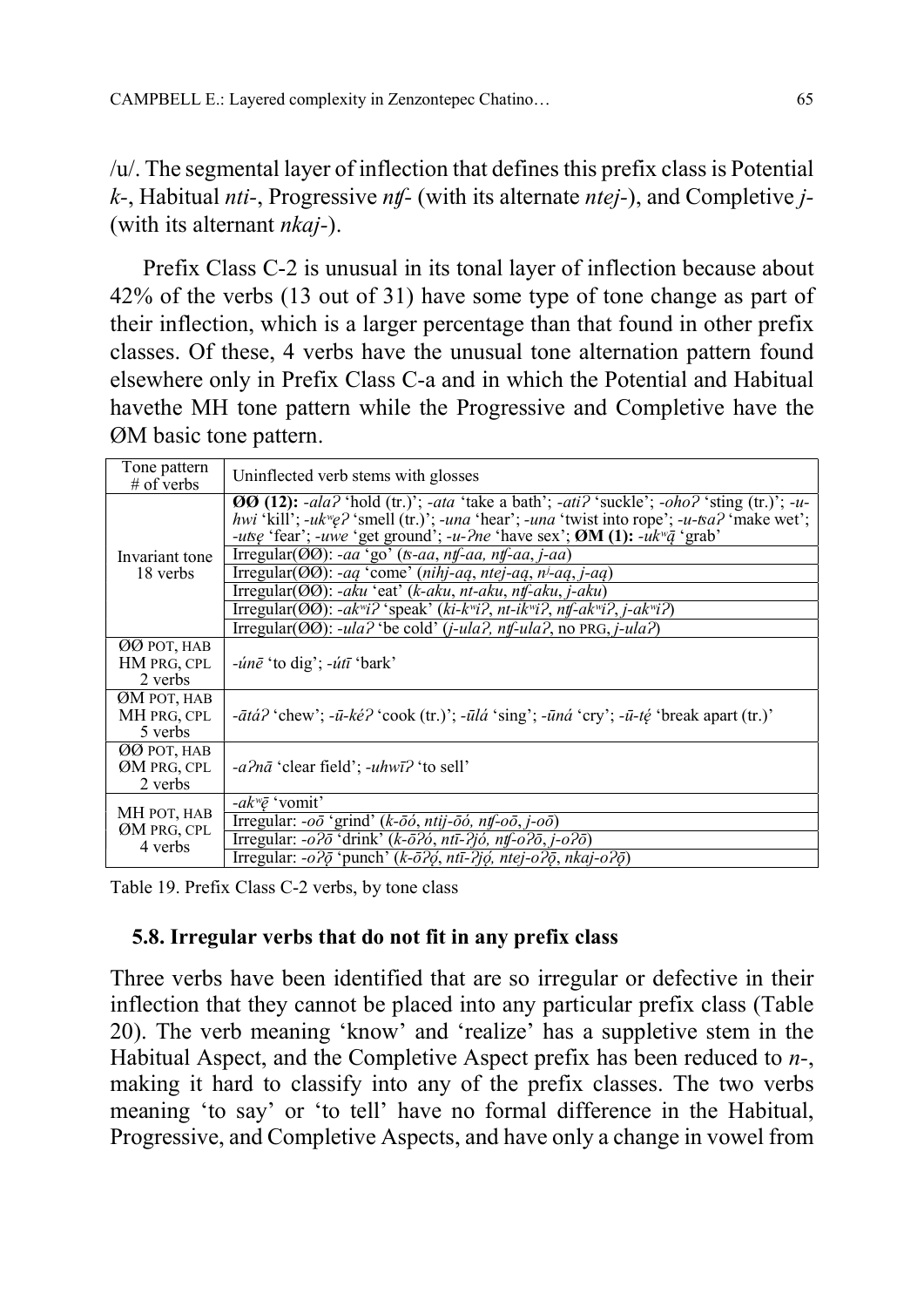/e/ to /i/ in the Potential Mood. The monosyllabic verb is likely a lexicalized phonological reduction of the bisyllabic form. These three irregular verbs all have invariant tone patterns.

| stem gloss    |                                                                                                                                                                                                                                                                                                       | POT | HAB | PRG                                                      | <b>CPL</b>         |
|---------------|-------------------------------------------------------------------------------------------------------------------------------------------------------------------------------------------------------------------------------------------------------------------------------------------------------|-----|-----|----------------------------------------------------------|--------------------|
|               | $-k^{\nu}\bar{a}t$ is the intermediate $k^{\nu}\bar{a}t$ is $k^{\nu}\bar{a}t$ is $n-k^{\nu}\bar{a}t$ is $n-k^{\nu}\bar{a}t$ is $n-k^{\nu}\bar{a}t$ is $n-k^{\nu}\bar{a}t$ is $n-k^{\nu}\bar{a}t$ is $n-k^{\nu}\bar{a}t$ is $n-k^{\nu}\bar{a}t$ is $n-k^{\nu}\bar{a}t$ is $n-k^{\nu}\bar{a}t$ is $n-k$ |     |     |                                                          |                    |
| $nakwę$ 'say' |                                                                                                                                                                                                                                                                                                       |     |     | nik <sup>w</sup> ę nak <sup>w</sup> ę nak <sup>w</sup> ę | nak <sup>w</sup> ę |
| nee 'say'     |                                                                                                                                                                                                                                                                                                       | nii | nee | nee                                                      | nee                |

Table 20. Irregular verbs not clearly in anyparticular prefix class

### 6. Discussion and conclusions

This concluding section contains a summary of the aspect/mood inflectional patterns of Zenzontepec Chatino verbs (§6.1), a discussion about irregularity and the limits of inflectional classes  $(\S6.2)$ , and the Zenzontepec Chatino inflectional classes from the perspective of canonical typology (§6.3).

### 6.1. Summary of aspect/mood inflectional patterns in Zenzontepec Chatino

Table 21 summarizes the inflectional patterns that occur on the basic, noncompound verbs that make up the Zenzontepec Chatino verbal lexicon. Each larger column of the table represents one of the seven prefix-based verb classes as outlined in Campbell (2011) and sketched above in §3. As explained in §3.3, Prefix Class A-2 is further split into two sub-classes since some of its verbs unpredictably have the intrusive  $/k/$  in the Progressive Aspect form. Prefix Class B-y is split further into three sub-classes, since in the Progressive Aspect some verbs have stems that begin in /j/, others begin in /ʧ/, and still others appear to freely alternate between /j/ and /ʧ/. Which stem-initial consonant a Prefix Class B-y verb has in the Progressive Aspect is unpredictable.

Each row of Table 21 represents one of the 9 tone alternation patterns (or lack of alternation) that verbs may have across the four primary aspect/mood categories. As argued in §4.3, the tone alternation patterns are unpredictable and therefore lexically-specified; they are independent of the prefix classes, the phonological shape of stems, and the lexical semantics of stems. Therefore, the 9 tone alternation patterns can be viewed as an additional layer of inflectional classes independent of the prefixal layer.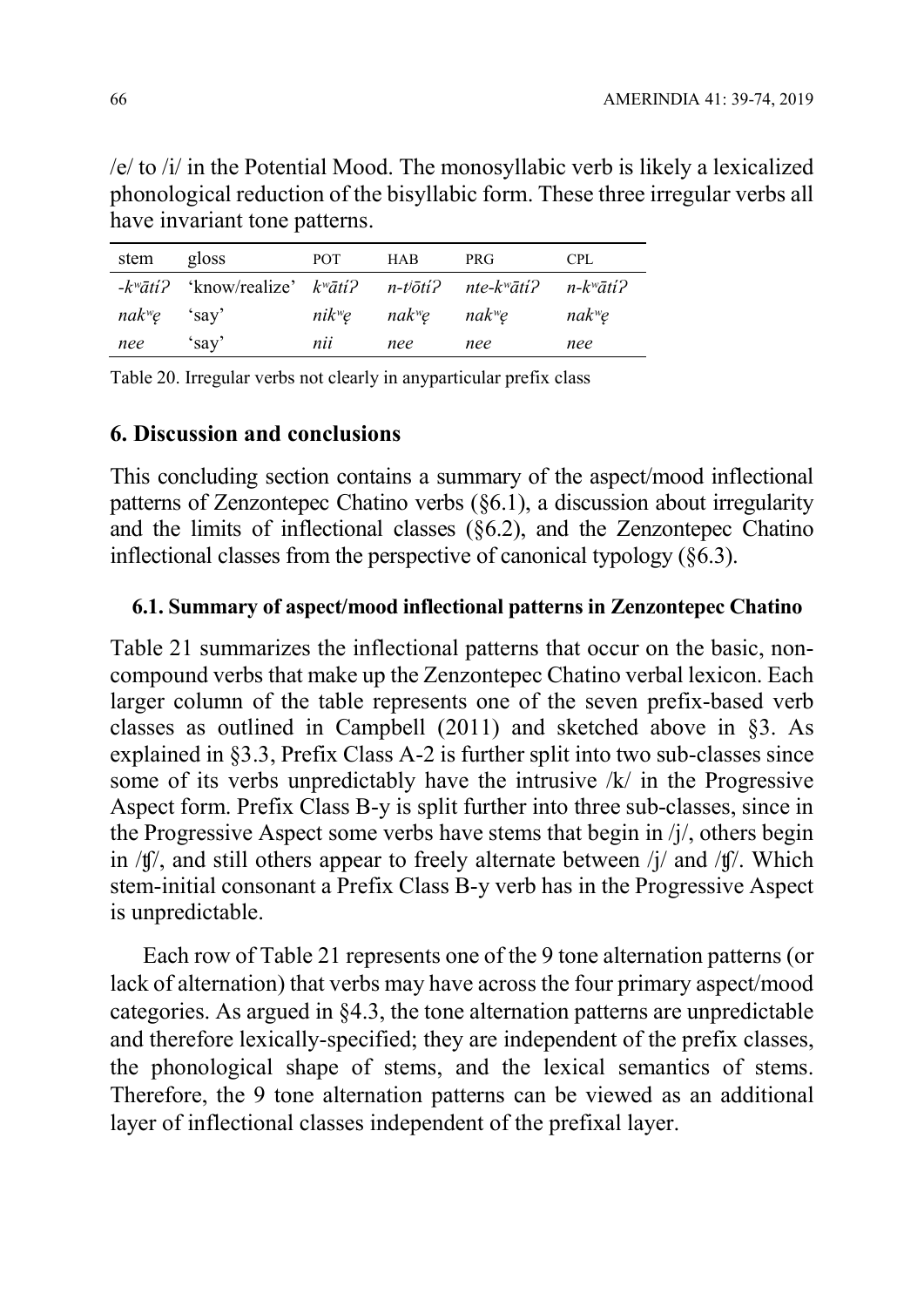|                                  | Ac/Au        | A2               |                  | Bc             | Bt             |    | By                       |              | Ca    | C2             |                  |
|----------------------------------|--------------|------------------|------------------|----------------|----------------|----|--------------------------|--------------|-------|----------------|------------------|
|                                  |              | $\mathrm{No}\,k$ | $\boldsymbol{k}$ |                |                | j  | $\n  f\n$                | j/f          |       |                | Total            |
| Invariant tone                   | 96(4)        | 25(5)            | 4(1)             | 58(2)          | 20             | 15 | 16                       | 5            | 10(1) | 18(5)          | 267              |
| <b>ØØ POT/HAB,</b><br>HM PRG/CPL | 17(1)        |                  |                  | 10             | 5              | 5  | 1                        | $\mathbf{1}$ |       | $\overline{2}$ | 41               |
| <b>ØM POT/HAB,</b><br>MH PRG/CPL | 16           |                  |                  | $\overline{4}$ | $\mathfrak{D}$ | 4  |                          | 1            |       | 5              | 32               |
| <b>ØØ POT/HAB,</b><br>ØM PRG/CPL | $\mathbf{1}$ |                  | 1                | 1              | 1              |    |                          |              | 2(2)  | $\mathfrak{D}$ | 8                |
| МН РОТ/НАВ,<br>ØM PRG/CPL        |              |                  |                  |                |                |    |                          |              | 2(1)  | 4(3)           | 6                |
| ØM POT/HAB/PRG,<br><b>MH CPL</b> |              | $\mathfrak{D}$   | 1                |                |                |    | $\overline{\mathcal{E}}$ | 1            |       |                | 7                |
| <b>МН РОТ/НАВ/СРL,</b><br>ØM PRG |              |                  |                  |                |                |    |                          |              | 7     |                | 7                |
| ØØ POT/HAB/PRG,<br>HM CPL        |              |                  | 5                |                |                |    |                          |              |       |                | 5                |
| ØØ POT/HAB/PRG,<br>ØM CPL        |              |                  | 1                | 1              |                |    |                          |              |       |                | $\boldsymbol{2}$ |
| Subtotal                         |              | 27               | 12               |                |                | 24 | 20                       | 8            |       |                |                  |
| Total                            | 130          | 39               |                  | 74             | 28             | 52 |                          |              | 21    | 31             | 375              |

Table 21. Summary of prefix-tone inflectional classes and the total number of verbs in each, with number of those that are segmentally irregular in parentheses

# 6.2. Complexity and irregularity: does Zenzontepec Chatino have inflectional classes?

The great complexity of the Zenzontepec Chatino aspect/mood inflectional system arises from several factors. First of all, determining which of the 7 prefix classes a verb belongs to requires successful identification of the underlying segmental shape of the stem and the prefixes. This involves some abstraction because if two vowels are in hiatus at a prefix-stem boundary, one of them elides (§3.2). Second, the tonal layer of aspect/mood inflection is largely independent of the segmental layer (§4.3), compounding the number of prefix-tone classes. Third, the exceptional Progressive Aspect stems in Prefix Class A-2 and Prefix Class B-y further divide the prefix-tone classes within them. The interaction of the prefix class system with the tone alternation class system and the exceptional Progressive stems altogether yields 39 distinct inflectional patterns that verbs show, as reflected by the 39 cells in Table 21 that are instantiated.

There are 29 verbs that have either some irregular segmental aspect/mood morphology or stem suppletion across aspects. Of these 29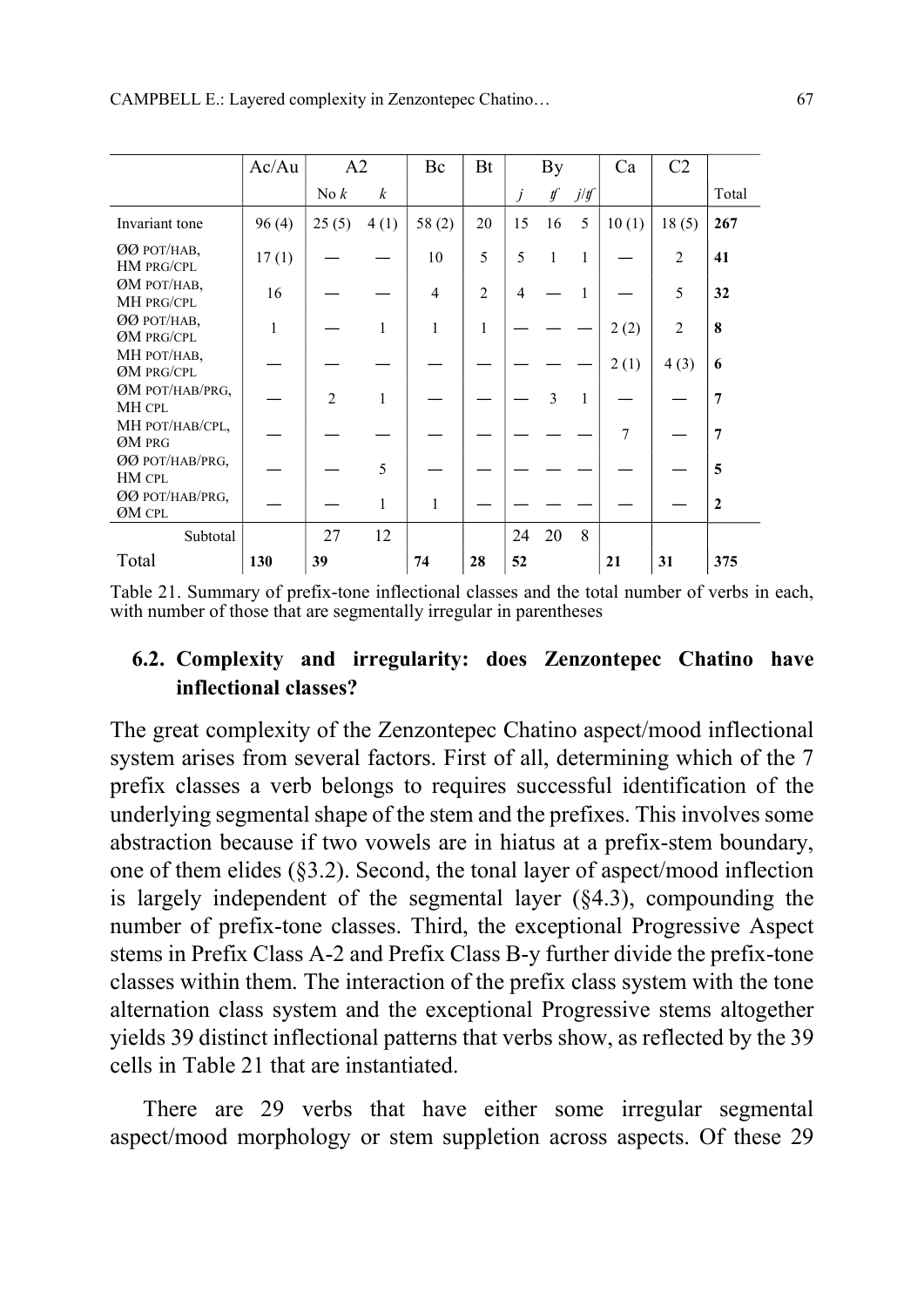irregular verbs, 26 are able to be assigned to one of the prefix classes, and they are absorbed into the table. The numbers in parentheses in some cells indicate where these irregular verbs are classified. The three remaining irregular verbs that cannot be assigned to any prefix class are not counted in the table. Adding these 29 additional irregular inflectional patterns to the 39 prefix-tone patterns yields 68 distinct inflectional patterns that occur across the 378 basic verbs in the language.

If we subtract the number of irregular verbs from the total number of verbs in each cell in Table 21, it is interesting to note that 13 of the 39 prefixtone classes are displayed by only one verb, and another 4 patterns are displayed by only two verbs, making these prefix-tone classes in effect no different, or hardly different, from otherwise irregular verbs in terms of the quantity of lexemes that display them. Does it make any sense to count a singleton or two-member set as an inflectional class?

If the answer to the preceding question is "yes", then we must concede that Zenzontepec Chatino has 68 inflectional classes, of which 42 are singleton classes. If the answer is "no", then we must decide where to draw the line between inflectional classes and what are merely irregular verbs.

How many verbs must a unique inflectional pattern occur with in order to be considered an inflectional class? If we say "at least 2", then Zenzontepec Chatino has 26 inflectional classes, instead of 68. If the answer is "at least 3", then there are 21 inflectional classes. If we draw the line at "at least 5", then there are 17 inflectional classes, and if we say "at least 7", there would be 12 classes. If we draw the line at "at least 10" verbs, there would be 10 classes, and if we draw it at "at least 16", then there would be just 7 classes, but these would not be the same as the 7 prefix classes identified in Campbell (2011). What this discussion shows is that there is no obvious, non-arbitrary answer to the question of how many inflectional classes Zenzontepec Chatino actually has, since it is not possible to draw any line between what would be classes and what would be merely irregular verbs that fall outside of the classes.

Nevertheless, despite the high degree of complexity and irregularity in Zenzontepec Chatino aspect/mood inflection, there is much that can be generalized about the inflectional patterns that occur in the language. For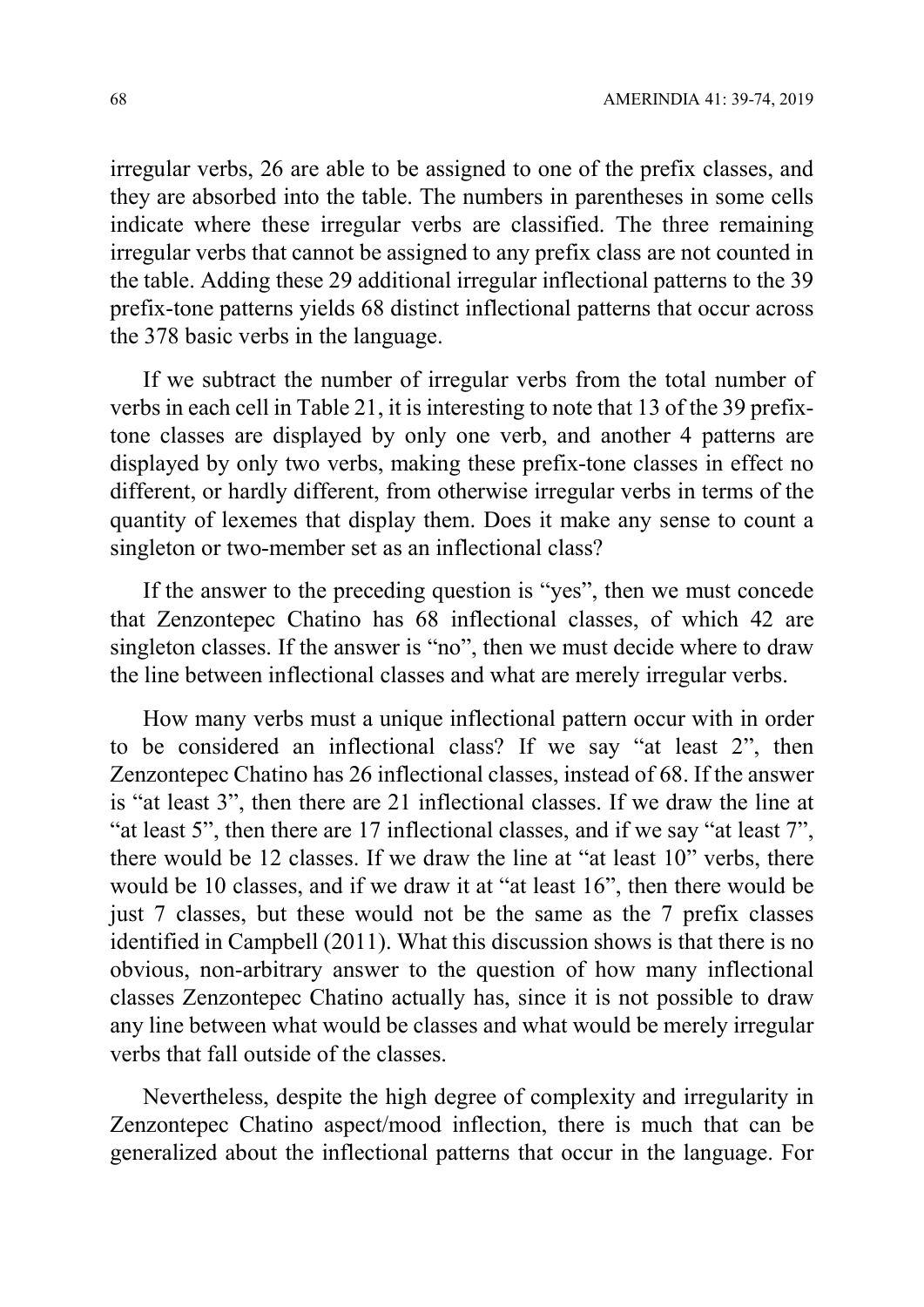example, if a verb is transitive and begins in /a/, it will almost certainly belong to Prefix Class C-2. If a stem begins in /e/ or /i/, we know that it will belong to Prefix Class A-2, but we cannot then predict whether or not it will undergo tone change (and if so which tone change pattern), or whether it will have the intrusive /k/ in the Progressive Aspect or not.

Of the 375 basic verbs in Table 21, a majority of them, 267 (71%), have invariant tone across all aspect/mood categories. Of the invariant tone verbs, 120 of them (32% of all verbs) have no tone in any of their inflected forms. All verbs, without exception, have the same basic tone pattern in the Habitual Aspect as they have in the Potential Mood, and about 94% of all verbs have the same basic tone pattern in the Completive Aspect as they have in the Progressive Aspect, which is a very strong tendency.

Though we usually cannot predict the basic tone patterns in all of the cells of any verb from any one cell of its paradigm, we can narrow the possibilities down in some cases. For example, if a verb is toneless in the Completive Aspect, then it is toneless in all other forms. If a verb has the MH basic tone pattern in the Potential Mood (and Habitual Aspect), then it will have either the MH or the ØM basic tone pattern in the Completive Aspect. If a verb has the HM basic tone pattern in the Progressive or Completive Aspect, then it will have that same basic tone pattern or be toneless in the Potential and Habitual forms. There are many other statements like these that can be drawn from the data in Table 21, and such restrictions perhaps attenuate, to some degree, the overall complexity of the system since they restrict so many of the logical possibilities. It is likely that language acquirers and second language learners make inferences from the intuitions that they develop due to these restrictions.

This chapter began with the ambitious goal of going beyond the prefix class analysis in Campbell (2011) to detail all of the complexities and irregularities in aspect/mood inflection in Zenzontepec Chatino. This has been achieved, but instead of getting a clearer picture of exactly how many inflectional classes the language has, the results raise the question of whether the language has inflectional classes at all or whether it just has 378 basic verbs whose inflectional details are fully specified in the lexicon and memorized. The number of inflected forms that would need to be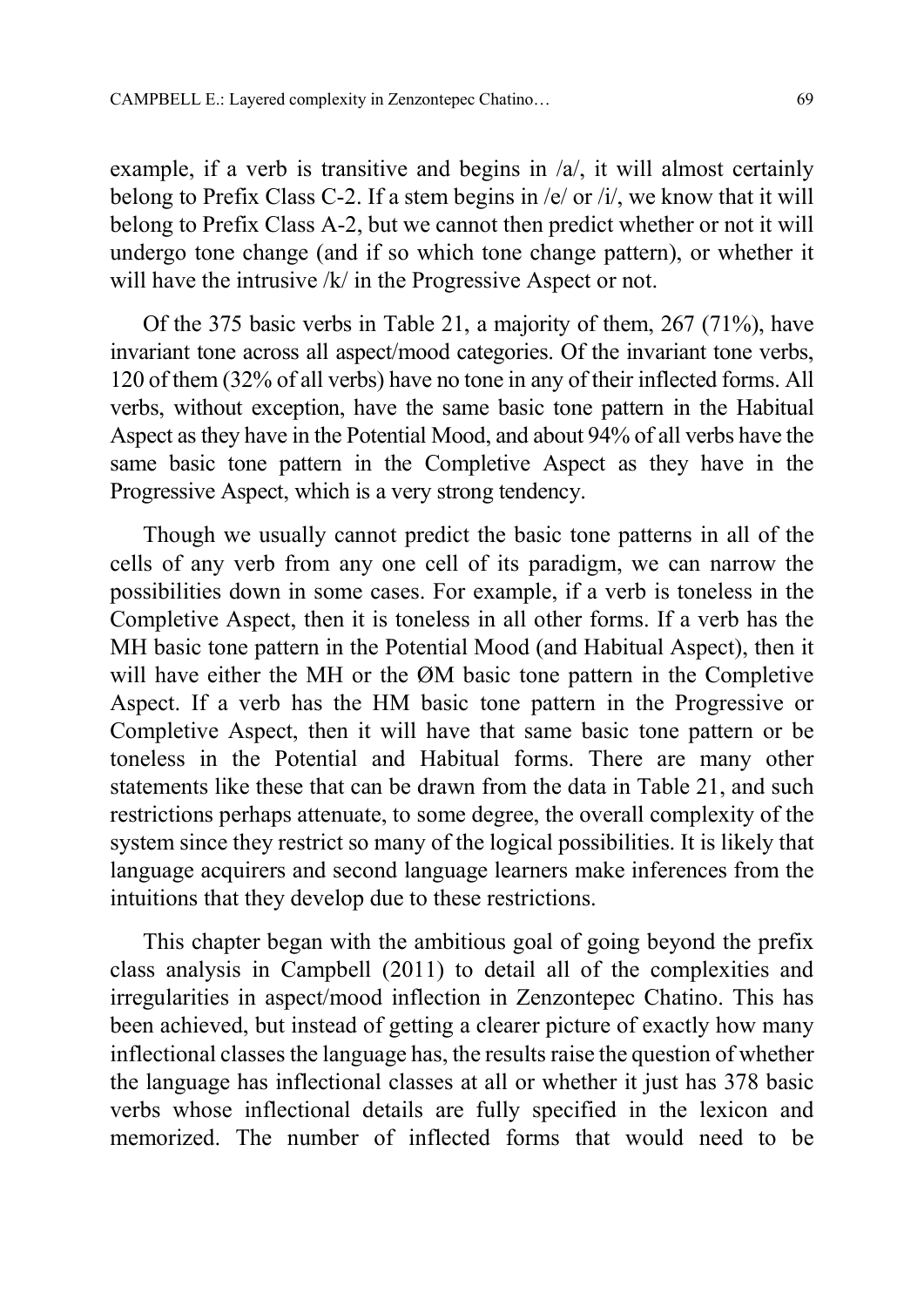memorized, 1512 (378 multiplied by 4), is not so many that the latter possibility should be discarded out of hand.

# 6.3. Zenzontepec Chatino inflectional classes in a canonical typological perspective

If Zenzontepec Chatino does have inflectional classes, then from a canonical typological perspective, they are highly non-canonical. Corbett (2009) outlines nine criteria by which inflectional class systems can be compared against a canonical ideal. The Zenzontepec Chatino inflectional classes would score as quite non-canonical on five of his criteria.

Corbett's Criterion 1 states that in "the canonical situation, forms differ as consistently as possible across inflectional classes, cell by cell." This is clearly not the case in Zenzontepec Chatino, where for example all prefix classes besides Prefix Classes C-a and C-2 have the Progressive Aspect prefix nte-, while the Progressive Aspect prefix nʧ- is a hallmark of Prefix Classes C-a and C-2. All prefix classes besides Prefix Classes B-t and B-y have the Habitual prefix *nti-*.<sup>7</sup>

Criterion 4 from Corbett (2009) states that in "a canonical inflectional class each paradigm cell is of equal status", allowing the forms in all cells of a paradigm to be predicted from any one cell. This was shown above to not be the case in Zenzontepec Chatino as regards the tonal layer of aspect/mood inflection. It is also not the case within the prefixal layer, as can be seen in Table 5.

Corbett's Criterion 6 and Criterion 7 state that in canonical inflectional classes, class membership is not phonologically or syntactically motivated, respectively. At least in its segmental layer, the Zenzontepec Chatino inflectional class system is non-canonical in both of these respects since there are some phonological and syntactic (lexical semantic) bases for class membership, even if not absolute.

Finally, in canonical inflectional classes, all of the classes would be relatively well populated. Otherwise, some question might remain about

-

 $7$  The fusional Habitual inflection of Prefix Classes B-t and B-y does not fall out of the synchronic phonology of the language.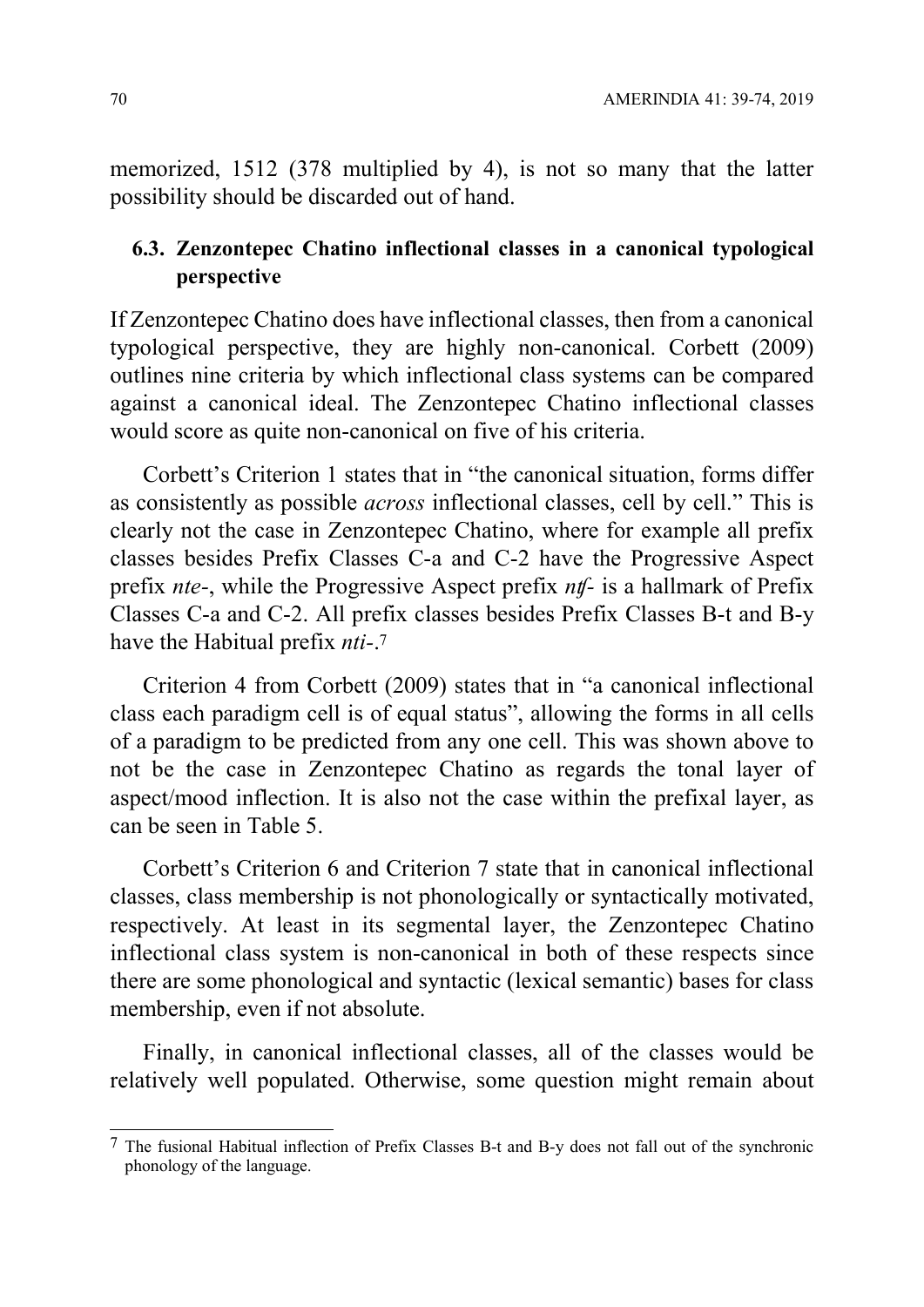whether the items in question might just be fully listed in the lexicon. This is Corbett's Criterion 5. In Zenzontepec Chatino there are so many inflectional patterns that are instantiated by only 1, 2, or 3 verbs that the usefulness of positing inflectional classes in the language is called into question. In terms of numbers, these small prefix-tone classes are not clearly distinguishable from otherwise irregular or suppletive verbs. However, they fit into larger prefix classes in one dimension and larger tone alternation classes in another dimension. Since the prefixal and tonal layers are largely independent of one another, and there are additional irregularities in the system, the intersection of the two types of morphology creates a layered complexity in Zenzontepec Chatino inflection that poses challenges for the notion of inflectional classes.

## Acknowledgements

I thank Tranquilino Cavero Ramírez for his hard work and collaboration in this research; Enrique Palancar and Tim Feist for helpful comments on this chapter; and Terrence Kaufman, John Justeson, and Roberto Zavala for support on the Project for the Documentation of the Languages of Mesoamerica. Any errors that remain are mine alone. The fieldwork during which the research for this chapter was carried out was supported in part by grant IGS0080 of the Endangered Languages Documentation Programme to the University of Texas at Austin.

## References

- Angulo, Jaime de. 1933. The Chichimeco language (Central Mexico). International Journal of American Linguistics 7(3/4): 152-194.
- Beam de Azcona, Rosemary. 2004. A Coatlán-Loxicha Zapotec grammar. PhD dissertation, University of California, Berkeley.
- Boas, Franz. 1913. Notes on the Chatino language of Mexico. American Anthropologist, New Series 15: 78-86.
- Campbell, Eric. 2009. Zenzontepec Chatino aspect morphology and Zapotecan verb classes. MA dissertation, University of Texas at Austin.
- Campbell, Eric. 2011. Zenzontepec Chatino aspect morphology and Zapotecan verb classes. International Journal of American Linguistics 77(2): 219-246.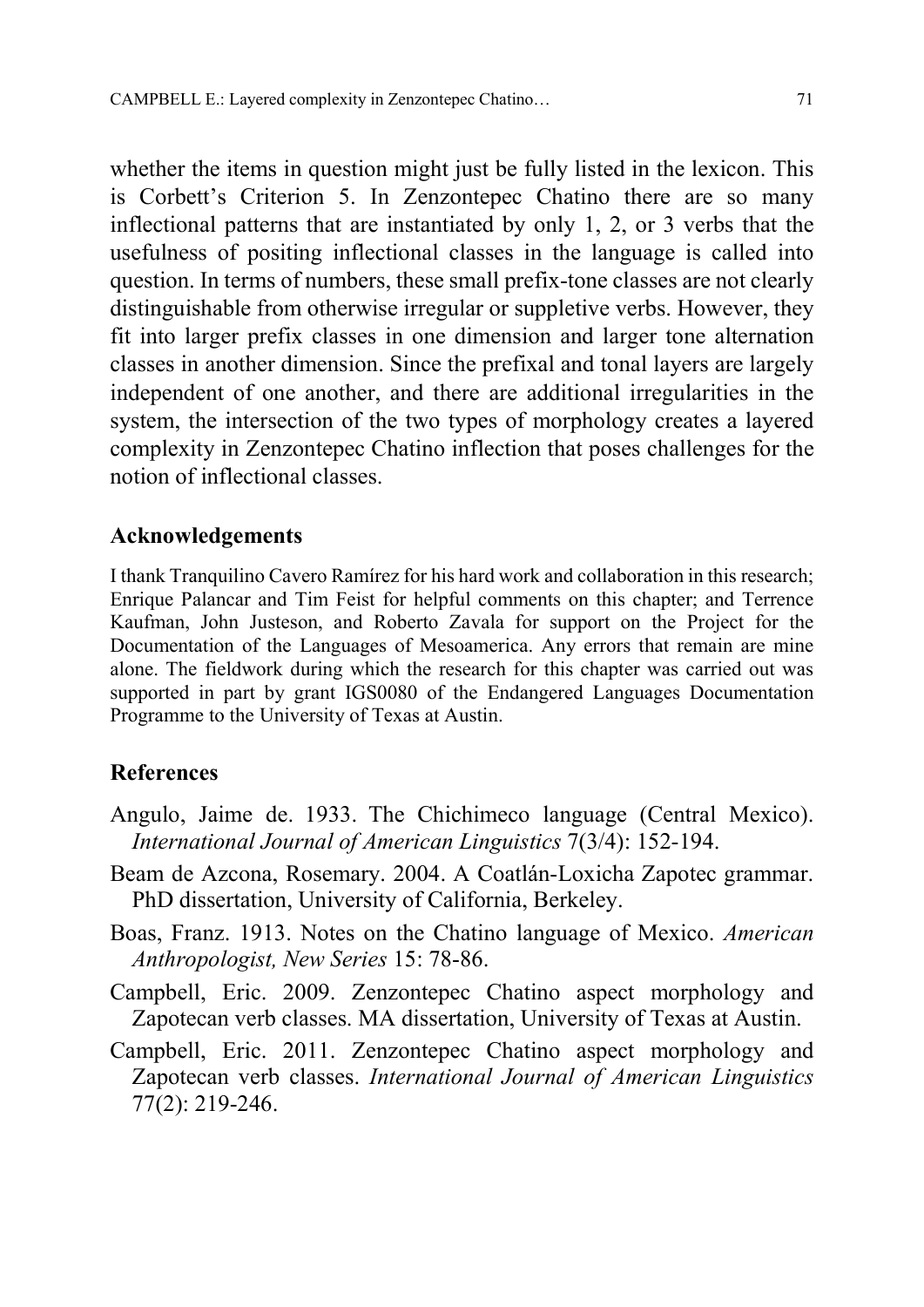- Campbell, Eric. 2013a. The internal diversification and subgrouping of Chatino. International Journal of American Linguistics 79(3): 395-420.
- Campbell, Eric. 2013b. Documentation of Zenzontepec Chatino Language and Culture. Archive deposit of language documentation materials. The Endangered Languages Archive. SOAS, London. <http://elar. soas. ac. uk/deposit/0185>
- Campbell, Eric. 2014. Aspects of the phonology and morphology of Zenzontepec Chatino, a Zapotecan language of Oaxaca, Mexico. PhD dissertation, University of Texas at Austin.
- Campbell, Eric. 2015. Valency classes in Zenzontepec Chatino. Valency Classes in the World's Languages, A. Malchukov & B. Comrie (eds), vol 2: 1371-1406. Mouton de Gruyter.
- Campbell, Eric. 2016. Tone in inflection in Zenzontepec Chatino. Tone and Inflection: New facts under new perspectives, E. L. Palancar & J.L. Léonard (eds), 141-162. Berlin: Mouton de Gruyter.
- Campbell, Eric & Carleton, Troi. In press. Diccionario del idioma chatino de Santa Cruz Zenzontepec, Oaxaca; Chatino-Castellano (Dictionary of the Chatino Language of Santa Cruz Zenzontepec, Oaxaca; Chatino-Spanish). Mexico City: INALI.
- Corbett, Greville G. 2005. The canonical approach in typology. Linguistic Diversity and Language Theories, Z. Frajzyngier, A. Hodges & D. Rood S. (eds), 25-49. Amsterdam/Philadelphia: John Benjamins.
- Corbett, Greville G. 2009. Canonical inflectional classes. Selected Proceedings of the 6th Décembrettes, F. Montermini, G. Boyé & J. Tseng (eds), 1-11. Somerville, MA: Cascadilla Proceedings Project.
- Cruz, Emiliana. 2011. Phonology, tone and the functions of tone in San Juan Quiahije Chatino. PhD dissertation, University of Texas at Austin.
- Cruz, Emiliana & Woodbury, Anthony C. 2014. Finding a way into a family of tone languages: The story and methods of the Chatino Language Documentation Project. Language Documentation & Conservation 8: 490-524.
- Córdova, Juan de. 1578 [1987]. Arte en lengua zapoteca. Mexico City: Ediciones Toledo, edición facsimilar.
- Denny, J. Peter & Creider, Chet A. 1976. The semantics of noun classes in proto-Bantu. Studies in African Linguistics 7(1): 1-30.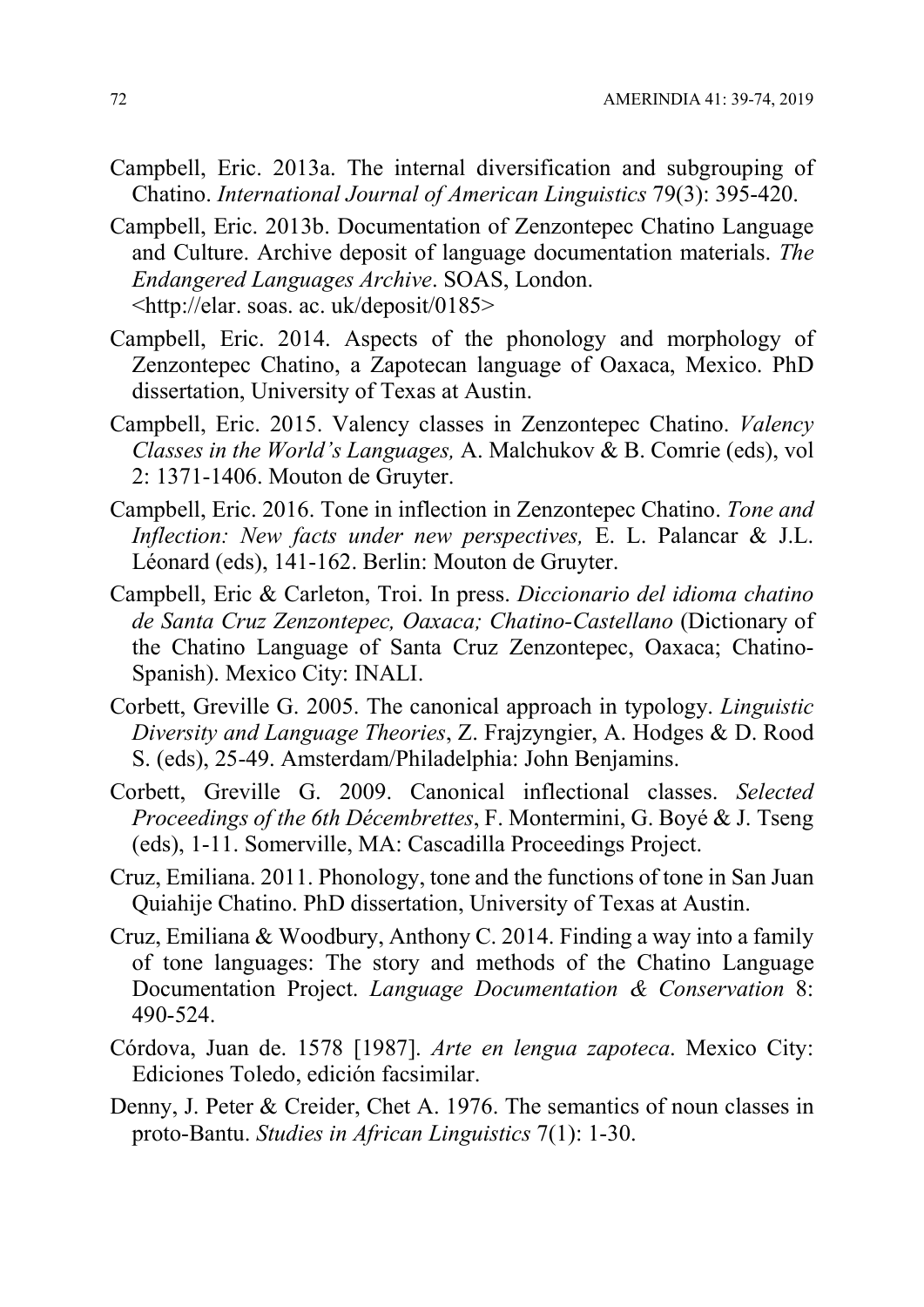- Dixon, Robert M. W. & Aikhenvald, Alexandra Y. 2002. Word: A typological framework. Word: A Crosslinguistic Typology, R. M. W. Dixon & A. Y. Aikhenvald (eds), 1-41. Cambridge: Cambridge University Press.
- Hall, T. Allan. 1999. The phonological word: a review. Studies on the Phonological Word, T. A. Hall (ed.), 1-22. Amsterdam/Philadelphia: John Benjamins.
- Hyman, Larry M. 2012. Markedness, faithfulness, and the typology of twoheight tone systems. *McGill Working Papers in Linguistics* 22(1): 1-13.
- Jamieson, Carole Ann. 1982. Conflated subsystems marking person and aspect in Chiquihuitlán Mazatec verbs. International Journal of American Linguistics 48(2): 139-167.
- Kaufman, Terrence. 1987. Oto-Manguean tense/aspect/mood, voice, and nominalization markers. Unpublished monograph.
- Kaufman, Terrence. 1989. The phonology and morphology of Zapotec verbs. Unpublished manuscript.
- Kaufman, Terrence. 1993-2007. Proto-Zapotec(an) reconstructions. Ms., University of Pittsburgh.
- Maddieson, Ian. 1978. Universals of tone. Universals of Human Language Vol. 2, Phonology, J. H. Greenberg (ed.), 335-365. Stanford: Stanford University Press.
- Mechling, William H. 1912. The Indian linguistic stocks of Oaxaca, Mexico. American Anthropologist, New Series 14: 643-682.
- Nespor, Marina & Vogel, Irene. 1986. Prosodic Phonology. Dordrecht: Foris.
- Palancar, Enrique L. 2011. Revisiting the conjugation classes of Eastern Highlands Otomi. Language Typology and Universals 64(3): 213-236.
- Pérez Báez, Gabriela & Kaufman, Terrence. 2012. Clases verbales en el diidxa za (zapoteco de Juchitán/del istmo). Proceedings of the Conference on Indigenous Languages of Latin America V. Austin: Archive of the Indigenous Languages of Latin America.
- Pride, Kitty. 2004. Gramática chatina de la zona alta. Diccionario chatino de la zona alta, K. Pride & L. Pride (eds), 343-418. Mexico City: ILV.
- Rasch, Jeffrey. 2002. The basic morpho-syntax of Yaitepec Chatino. PhD dissertation, Rice University.